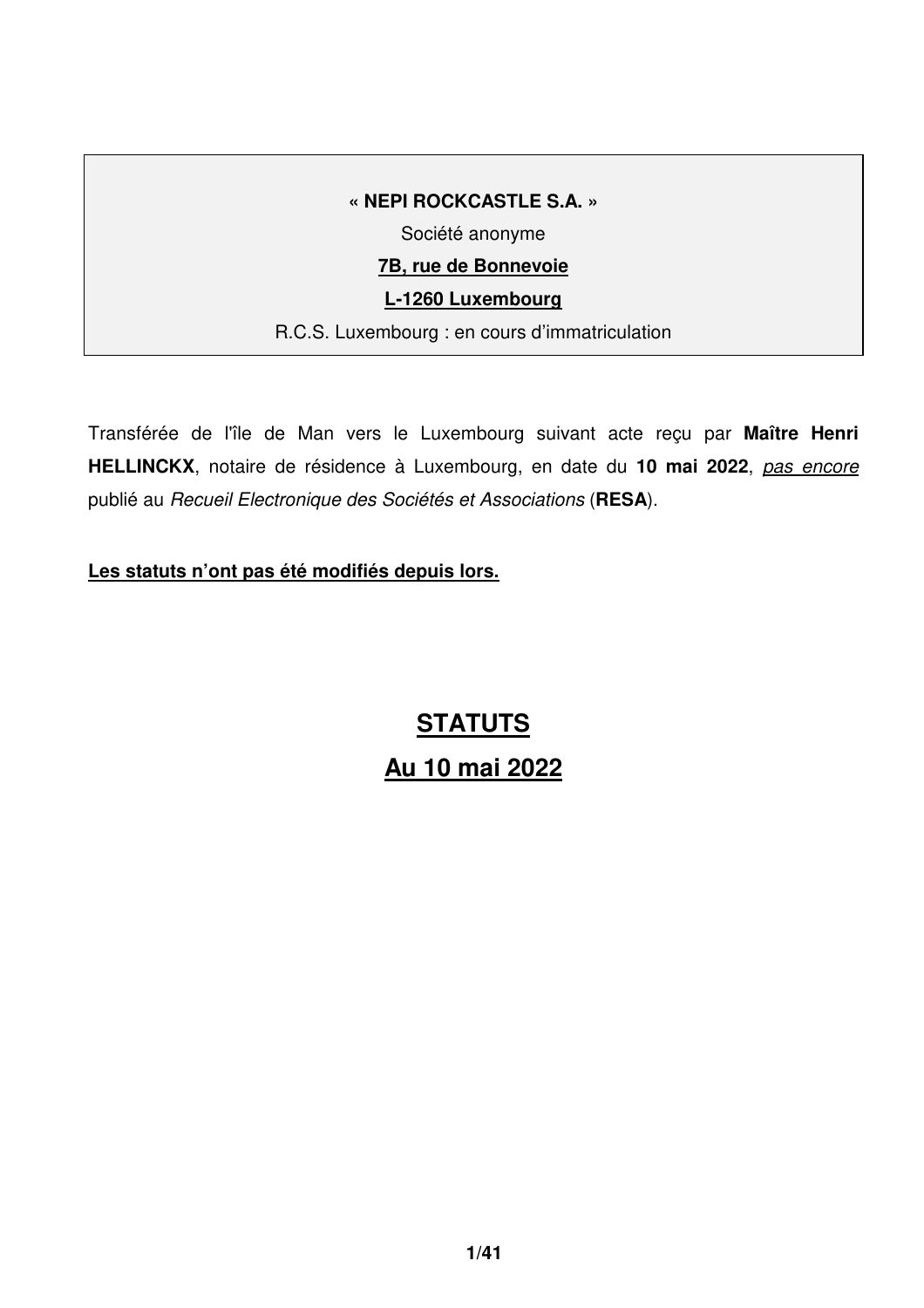# **CHAPTER 1. DEFINITIONS**

### **Article 1. Definitions and Construction.**

1.1 In these Articles of Association, the following terms have the following meanings:

**A2X** means the A2X Market licensed to operate a securities exchange under the Financial Markets Act.

**Applicable Listing Requirements** means the listing rules and/or regulations issued by the Relevant Stock Exchanges from time to time.

**Board** means the board of directors of the Company.

**Book Entry System** means any book entry system in the country where the Shares are listed from time to time.

**Company** means the company the internal organization of which is governed by these Articles of Association.

**Director** means a member of the Board and refers to both an Executive Director and a Non-Executive Director.

**Euronext Amsterdam** means Euronext Amsterdam N.V., a public company incorporated in accordance with the laws of the Netherlands, registered with the trade register under number 34138585 and licensed to operate a regulated securities market.

**Executive Director** means a Director appointed as Executive Director in accordance with these Articles of Association.

**Financial Markets Act** means the South African Financial Markets Act No. 19 of 2012, as amended, consolidated or re-enacted from time to time and includes all Schedules to such Financial Markets Act, its regulations and standards.

**General Meeting** means the body of the Company consisting of those in whom as shareholder or otherwise the voting rights on shares are vested or a meeting of such persons (or their representatives) and other persons entitled to attend the General Meeting.

**Independent Auditor** has the meaning ascribed to that term in Article 24.1.

**JSE** means the securities exchange operated by JSE Limited.

**JSE Limited** means a company registered and incorporated in accordance with laws of the Republic of South Africa with registration number 2005/022939/06, licensed to operate a securities exchange under the Financial Markets Act.

**JSE Listing Requirements** means the listing rules and/or regulations issued by JSE Limited from time to time.

**Non-Executive Director** means a Director appointed as Non-Executive Director in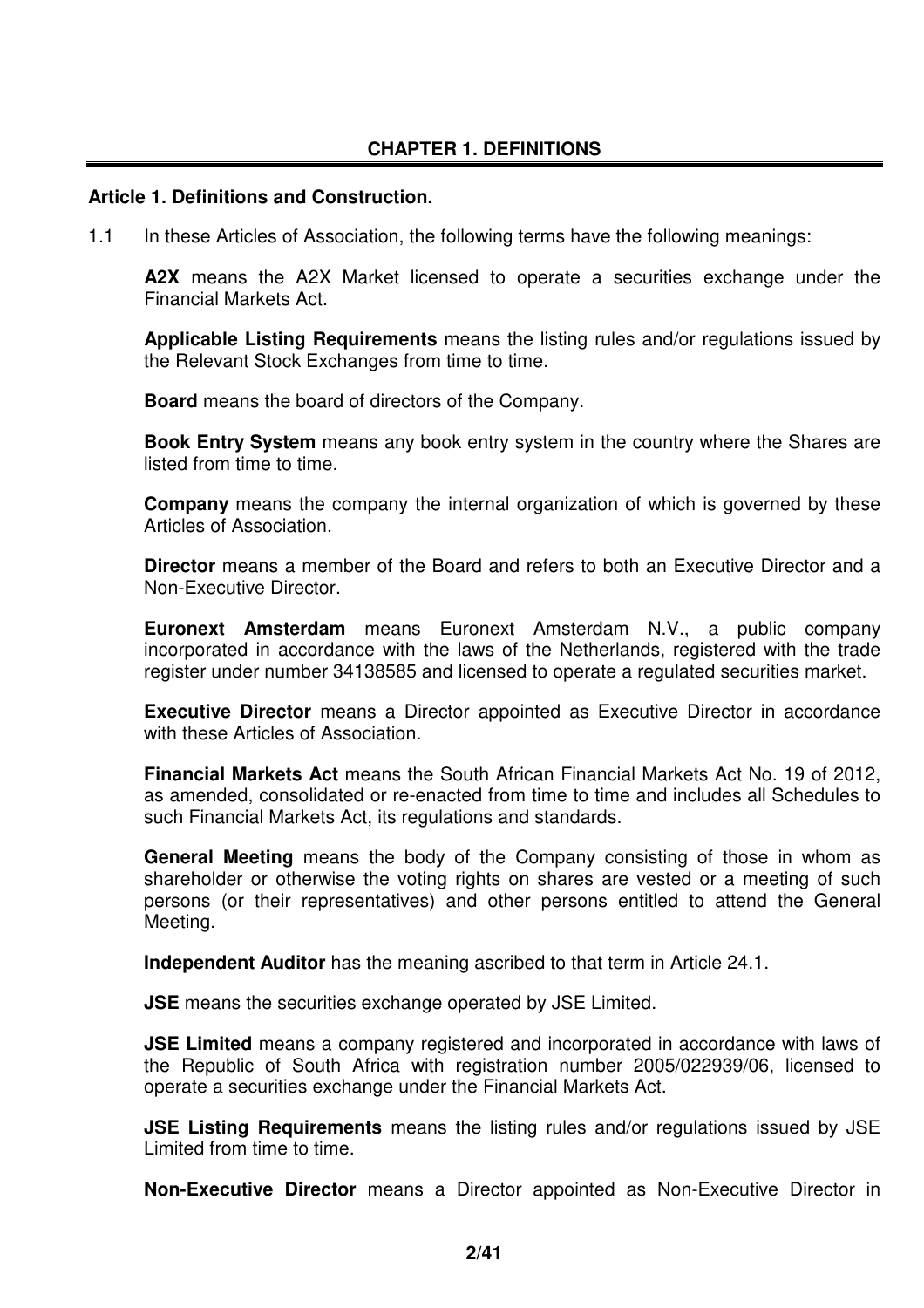accordance with these Articles of Association.

**Relevant Stock Exchanges** means any regulated stock exchanges upon which the Shares of the Company are listed and traded from time to time (including but not limited to the regulated markets operated by Euronext Amsterdam, JSE Limited and A2X).

**Share** means a share in the capital of the Company.

**Shareholder** means a holder of one (1) or more Shares.

- 1.2 In addition, certain terms not used outside the scope of a particular Article are defined in the Article concerned.
- 1.3 Unless otherwise specified in the present Articles of Association, a message **in writing**  means a message transmitted by letter, by telecopier, by e-mail or by any other means of electronic communication provided the relevant message or document is legible and reproducible, and the term **written** is to be construed accordingly.
- 1.4 References to **Articles** refer to articles which are part of these Articles of Association, except where expressly indicated otherwise.

# **CHAPTER 2. NAME, FORM, REGISTERED OFFICE, DURATION AND OBJECTS.**

### **Article 2. Name and Corporate Form. Duration. Registered office.**

- 2.1 The Company's name is **NEPI ROCKCASTLE S.A.**
- 2.2 The Company is a public limited liability company (société anonyme), being the same company as formerly existed as NEPI Rockcastle plc, a company limited by shares under the laws of the Isle of Man.
- 2.3 The Company is established for an unlimited period.
- 2.4 The Company may be dissolved at any time by decision of the General Meeting, adopted in the manner required for an amendment of these Articles of Association in accordance with applicable law, the Applicable Listing Requirements and these Articles of Association.
- 2.5 The Company's registered office is established in Luxembourg City. The registered office may be transferred within the municipality of Luxembourg City by decision of the Board. It may be transferred to any other municipality in the Grand Duchy of Luxembourg by means of a decision of the General Meeting, adopted in the manner required for an amendment of these Articles of Association.
- 2.6 Branches or offices both in the Grand Duchy of Luxembourg and abroad may be set up by decision of the Board.
- 2.7 In the event that the Board determines that extraordinary political, economic or societal events have occurred or are imminent that may hinder the ordinary course activities of the Company at the registered office or the ease of communication either with that office or from that office to places abroad, it may temporarily transfer the registered office to a location abroad until the complete cessation of the abnormal circumstances; provided, however, that such temporary transfer shall have no effect on the nationality of the Company, which, despite the temporary transfer of its registered office, shall remain a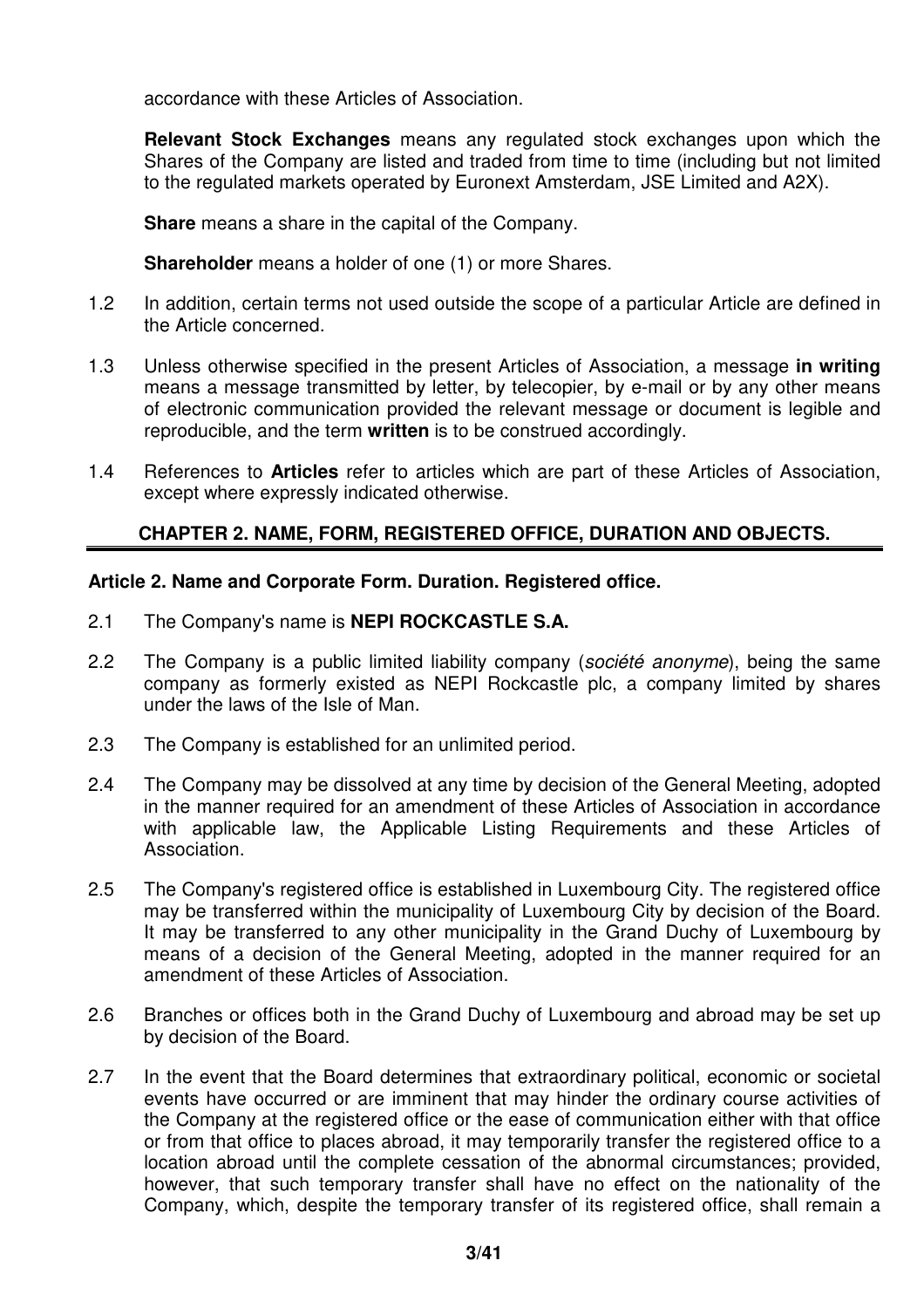Luxembourg company.

# **Article 3. Objects.**

- 3.1 The objects of the Company are:
	- (a) to invest capital, especially for the purpose of the direct or indirect acquisition, management, development, exploitation and alienation of real estate, all on basis of the principle of risk diversification but without a defined investment policy;
	- (b) to incorporate, to participate in any way whatsoever in, to manage, to supervise businesses and companies;
	- (c) to finance businesses and companies;
	- (d) to borrow, to lend and to raise funds, including the issue of bonds, promissory notes or other securities or evidence of indebtedness as well as to enter into agreements in connection with aforementioned activities;
	- (e) to render advice and services to businesses and companies with which the Company forms a group and to third parties;
	- (f) to grant guarantees, to bind the Company and to pledge its assets for obligations of businesses and companies with which it forms a group and on behalf of third parties;
	- (g) to trade in currencies, securities and items of property in general;
	- (h) to develop and trade in patents, trademarks, licenses, know-how, copyrights, data base rights and other intellectual property rights;
	- (i) to perform any and all activities of an industrial, financial or commercial nature; and
	- (ii) to do all that is incidental to or may be conducive to any of the aforementioned, all in the broadest sense.

### **CHAPTER 3. SHARE CAPITAL AND SHARES**

#### **Article 4. Issued Share Capital and Shares.**

- 4.1 The issued share capital of the Company amounts to six million eighty-nine thousand nine hundred and forty-nine thousand euro and seven eurocents (EUR 6,089,949.07) and is divided into six hundred and eight million nine hundred and ninety-four thousand nine hundred and seven (608,994,907) Shares, having a nominal value of one eurocent (EUR 0.01) each.
- 4.2 All Shares will be registered shares and will be traded in dematerialised (uncertificated) form. The Board may determine that, for the purpose of trading and transfer of Shares at a foreign stock exchange, Shares shall be recorded in the Book Entry System, such in accordance with the requirements of applicable law and the Relevant Stock Exchanges.
- 4.3 The Shares rank pari passu in respect of all rights.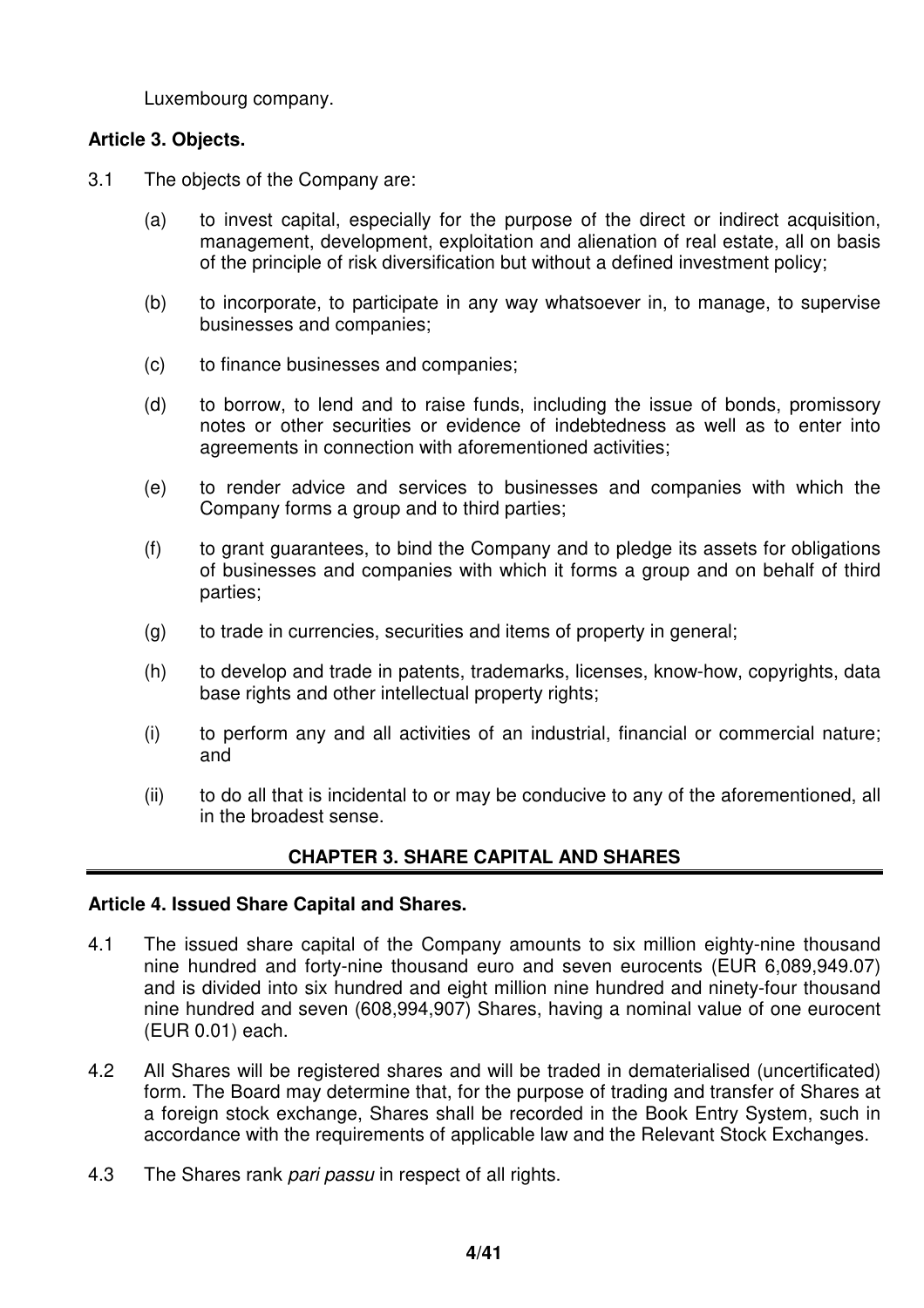# **Article 5. Register of Shareholders.**

- 5.1 A register of Shareholders must be kept by or on behalf of the Company in accordance with applicable law.
- 5.2 The register will be kept up to date. The Board may set rules with respect to the signing of registrations and entries in the register of Shareholders.

# **Article 6. Authorised Capital.**

- 6.1 The Company's authorised share capital (excluding, for the avoidance of doubt, the issued share capital) shall amount to twenty million (EUR 20,000,000) represented by two billion (2,000,000,000) ordinary shares, having a nominal value of one eurocent (EUR 0.01) each and ranking pari passu in respect of all rights (the **Authorised Capital**).
- 6.2 The Board is authorised, during a period of five (5) years starting on the date of the General Meeting having last modified the authorised capital (i.e. 10 May 2022) (the **Authorised Capital Period**) to issue Shares, grant options or warrants to subscribe for Shares or issue any other instruments convertible to or giving access to Shares (together **Equity Instruments**) within the limits of the Authorised Capital for all purposes in accordance with applicable law.
- 6.3 The Board is authorised to set the subscription price and to determine the conditions of any capital increase under the Authorised Capital within the limits of the authorisation, including through contributions in cash or in kind, by the incorporation of reserves, issue premiums or retained earnings.
- 6.4 The present Articles of Association shall be amended so as to reflect each increase in share capital by the Board under the Authorised Capital and the Board shall take or authorise any person to take the necessary steps for the purpose of recording such increase and the consequential amendments to the Articles of Association before a Luxembourg notary.
- 6.5 The Company may pay commissions not exceeding ten per cent (10%) of the subscription price or brokerage fees to any person as consideration for the subscription of Equity Instruments subject to applicable law.
- 6.6 Whenever any Shareholder would become entitled to fractions of a Share, the Board may deal with the fractions as it deems fit, with due observance of the provisions of applicable law and the Applicable Listing Requirements.
- 6.7 Any issuance of Shares in terms of this Article 6, whether by the Board or General Meeting, shall be undertaken with due observance of the Applicable Listing Requirements and be subject to the approval of the Relevant Stock Exchanges, if required.

### **Article 7. Pre-emptive Rights.**

- 7.1 Each Shareholder shall have a pre-emptive (i.e. preferential subscription) right in proportion to the aggregate nominal value of the Shares already held.
- 7.2 The pre-emptive rights may be limited or cancelled by the Board (i) upon delegation by the General Meeting, adopted in the manner required for an amendment of these Articles of Association and (ii) for any issuance of Shares under the Authorised Capital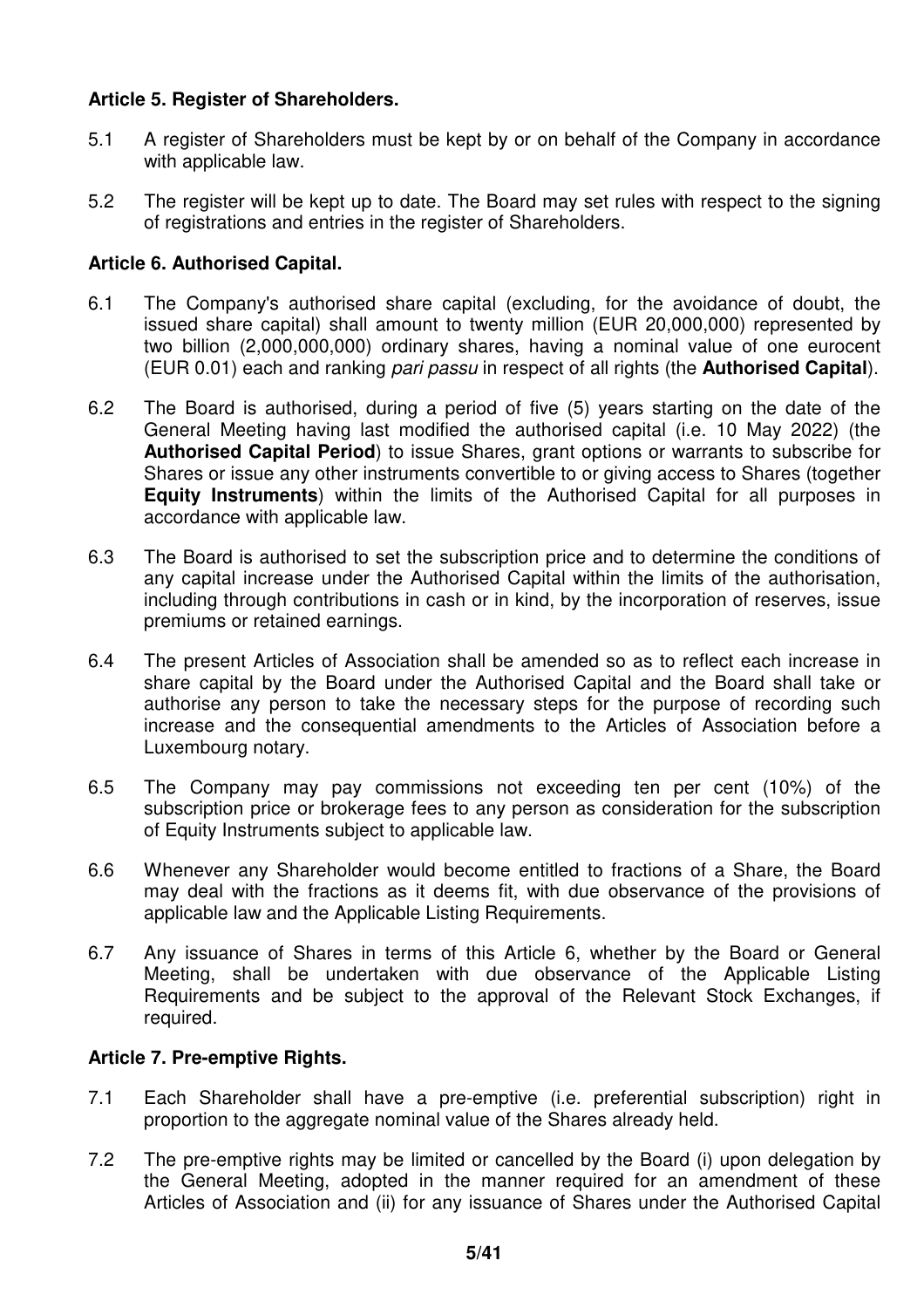during the Authorised Capital Period.

- 7.3 Without prejudice to the power of the Board to limit or cancel pre-emptive rights in accordance with Article 7.2 above, a Shareholder will never be granted pre-emptive rights in respect of the following issuances under the Authorised Share Capital:
	- (a) issue of Shares for a consideration other than cash;
	- (b) issue of Shares pursuant to, or in connection with, any employees' share scheme which has been approved in accordance with the rules and regulations of the Relevant Stock Exchanges on which the Company has its primary listing;
	- (c) issue of Shares as a matter of a capitalisation issue, as bonus, or as scrip dividend or an issue pursuant to a dividend reinvestment plan, in which the Shareholders are entitled to participate in proportion to their shareholding;
	- (d) issue of Shares for cash (as contemplated in the JSE Listing Requirements), which has been approved by the shareholders either by way of a general authority (which may be either conditional or unconditional) to issue Shares in its discretion or a specific authority in respect of any particular issue of Shares, in accordance with the JSE Listing Requirements, provided that if such approval is in the form of a general authority to the Board, it shall be valid only until the next annual shareholders' meeting of the Company or for fifteen (15) months from the date of the passing of the resolution, whichever is the earlier, and it may be varied or revoked by any shareholders' meeting prior to such annual shareholders' meeting;
	- (e) issue of Shares for the acquisition of assets, a vendor consideration placing (as contemplated in the JSE Listing Requirements), or an issue for the purposes of an amalgamation or merger; or
	- (f) issue of Shares pursuant to the exercise of options, right to subscribe for Shares, or conversion rights associated with any previously issued Equity Instrument.
- 7.4 The pre-emptive rights may further be limited or cancelled by decision of the General Meeting, adopted in the manner required for an amendment of these Articles of Association.
- 7.5 If a proposal is made to the General Meeting to restrict or exclude pre-emptive rights, the reason for such proposal and the intended issue price must be set forth in the proposal in writing.
- 7.6 When Equity Instruments other than Shares are issued, the existing holders of such Equity Instruments previously issued will have pre-emptive rights in respect thereof and the foregoing provisions of this Article 7 apply by analogy.
- 7.7 Any restriction or exclusion of pre-emptive rights in terms of this Article 7, whether by the Board or General Meeting, shall be subject to and undertaken with due observance of the Applicable Listing Requirements and be subject to the approval of the Relevant Stock Exchanges, if required.

### **Article 8. Payment on Shares.**

8.1 Upon issuance of a Share, the full nominal value thereof must be paid-up, as well as the difference between the two amounts if the Share is subscribed for at a premium.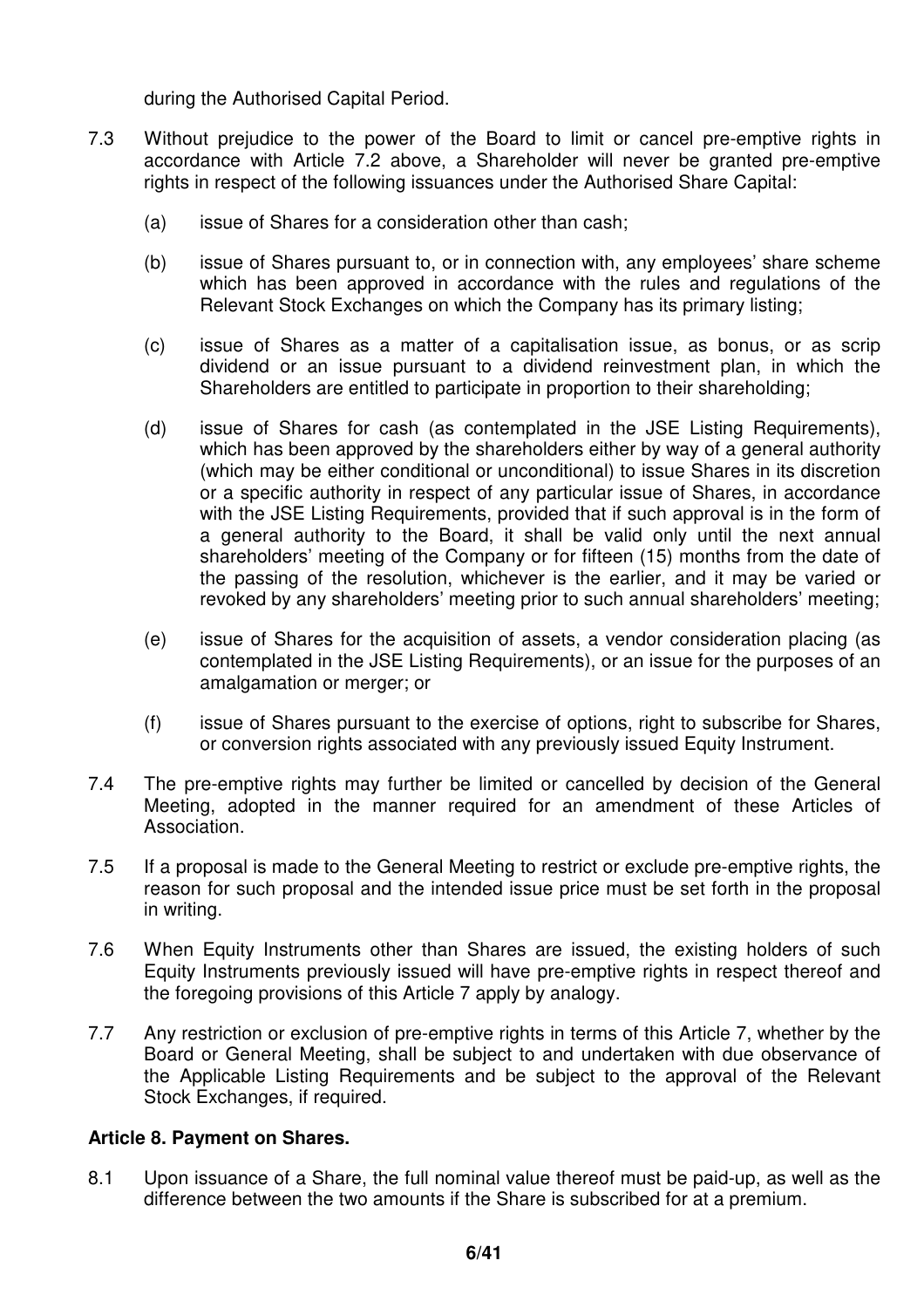- 8.2 A Shareholder may not be obliged to pay a premium against his will in addition to the nominal value per Share to be subscribed, even by an amendment of these Articles of Association.
- 8.3 Payment for a Share must be made in cash insofar as no contribution in any other form has been agreed on.
- 8.4 The Company may not claim a lien on Shares.

### **Article 9. Treasury Shares.**

- 9.1 When issuing Shares, the Company may not subscribe for its own Shares.
- 9.2 The Company may repurchase its own fully-paid up Shares, or depositary receipts for Shares, and hold them in treasury, within the limits set forth by and subject to authorisation granted by the General Meeting in terms of applicable law and the Applicable Listing Requirements. The General Meeting must determine in the authorization the number of Shares, or depositary receipts for Shares, which may be acquired, the manner in which they may be acquired and the limits within which the price must be set.
- 9.3 No voting rights may be exercised with respect to any treasury Share held by the Company or by a subsidiary, or any treasury Share for which the Company or a subsidiary holds the depositary receipts. Payments to treasury Shares shall be suspended or cancelled by the Board in accordance with applicable law.
- 9.4 The Company is authorised to dispose of treasury Shares, or depositary receipts for treasury Shares, pursuant to a resolution of the Board and in accordance with the Applicable Listing Requirements.

### **Article 10. Reduction of the Issued Capital.**

- 10.1 The issued share capital or the Authorised Capital of the Company may be decreased by decision of the General Meeting, adopted in the manner required for an amendment of these Articles of Association and in accordance with applicable law.
- 10.2 The General Meeting may resolve to reduce the Company's issued capital:
	- (a) by the cancellation of Shares, or depositary receipts for Shares, held by the Company; or
	- (b) by reducing the nominal value of Shares.

The Shares in respect of which such resolution is passed must be designated therein and provisions for the implementation of such resolution must be made therein.

### **Article 11. Transfer of Shares.**

- 11.1 The Shares are freely transferable.
- 11.2 The transfer of rights a Shareholder holds with regard to Shares included in the Book Entry System must take place in accordance with the provisions of the regulations applicable to the relevant Book Entry System and in accordance with applicable law.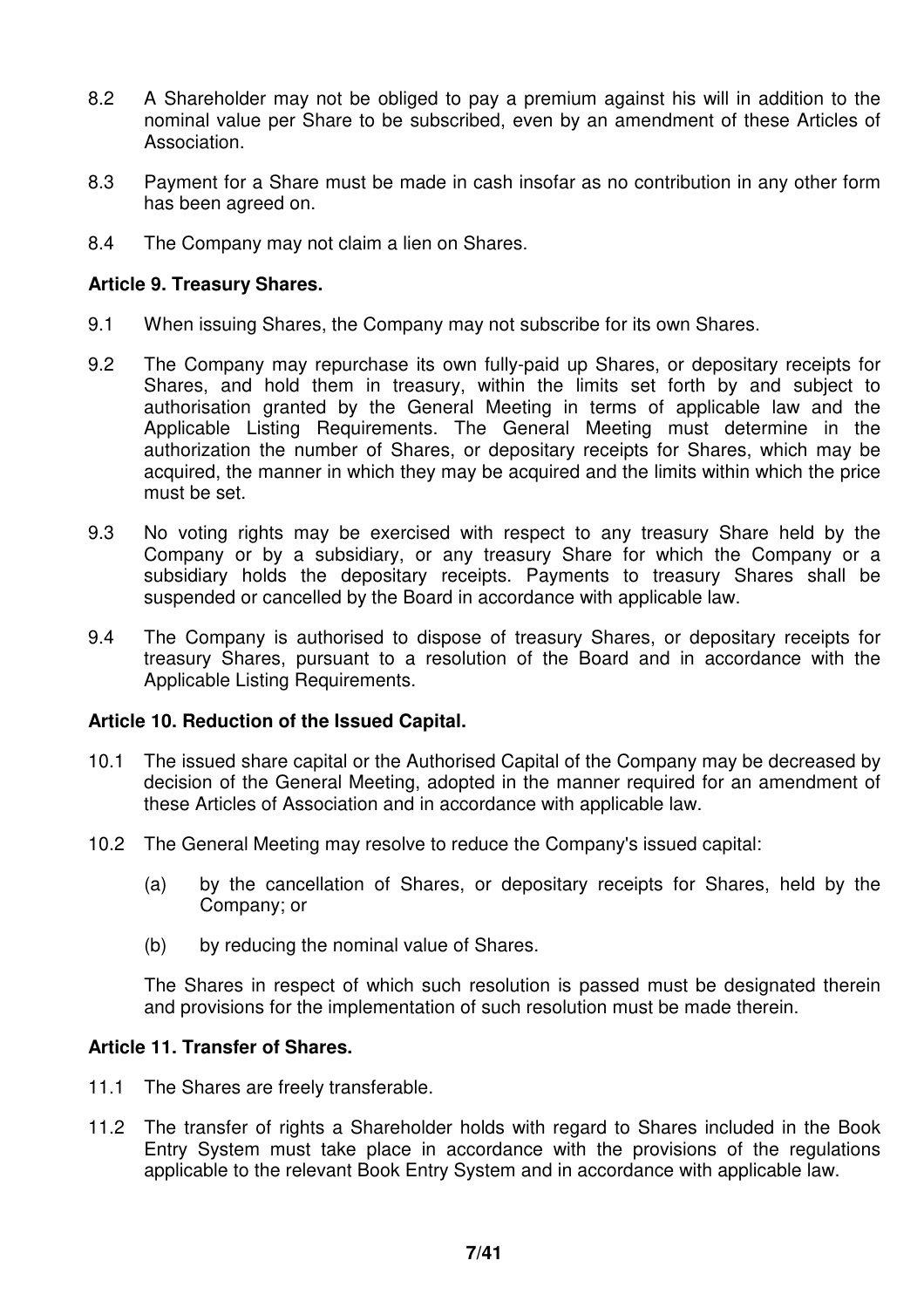- 11.3 The transfer of Shares not included in the Book Entry System requires an instrument intended for such purpose and, save when the Company itself is a party to such legal act, the written notification to the Company of the transfer in accordance with applicable law.
- 11.4 A transfer of Shares from the Book Entry System is subject to the restrictions of the provisions of the regulations applicable to the relevant Book Entry System.

# **Article 12. Usufruct, Pledge and Depositary Receipts with respect to Shares.**

- 12.1 The provisions of Articles 11.1 and 11.2 apply by analogy to the creation or transfer of a right of usufruct in Shares. The voting rights attached to the Shares on which a right of usufruct is created may be assigned to the usufructuary. Shareholders, with or without voting rights, and the usufructuary with voting rights are entitled to attend the General Meeting in accordance with applicable law.
- 12.2 The provisions of Articles 11.1 and 11.2 also apply by analogy to the pledging of Shares. The voting rights attached to the Shares on which a right of pledge is created may be assigned to the pledgee. Shareholders, with or without voting rights, and the pledgee with voting rights are entitled to attend the General Meeting. A pledgee without voting rights is not entitled to attend the General Meeting.
- 12.3 Holders of depositary receipts for Shares are not entitled to attend the General Meeting.

# **CHAPTER 4. THE BOARD.**

#### **Article 13. Composition of the Board.**

- 13.1 The Board is composed of at least four (4) members and a maximum of twelve (12) members and consists of one (1) or more Executive Directors and one (1) or more Non-Executive Directors.
- 13.2 Only individuals can be Directors.

### **Article 14. Appointment, Suspension and Removal of Directors.**

- 14.1 Directors will be appointed by the General Meeting. Directors will be appointed either as an Executive Director or as a Non-Executive Director.
- 14.2 The members of the Board shall be elected for a term which may not exceed four (4) years. They shall be eligible for re-appointment. Any such term shall end upon the end of the annual General Meeting held in the financial year in which such term would end, unless specified otherwise in the resolution appointing such person.
- 14.3 Each shareholder will have the right to recommend candidates to be appointed as Director. The Board will consider all candidates proposed by Shareholders when making a selection for one (1) or more persons to be proposed to be nominated for appointment by the General Meeting. In this respect the Board may elect two (2) persons for one (1) and the same vacant seat and allow the General Meeting to decide which person will be appointed.
- 14.4 At the annual General Meeting convened in terms of Article 28 to approve the annual accounts for the financial year ended 31 December 2022, and at each annual General Meeting thereafter, at least one-third (1/3) of the Directors must retire, and, if the number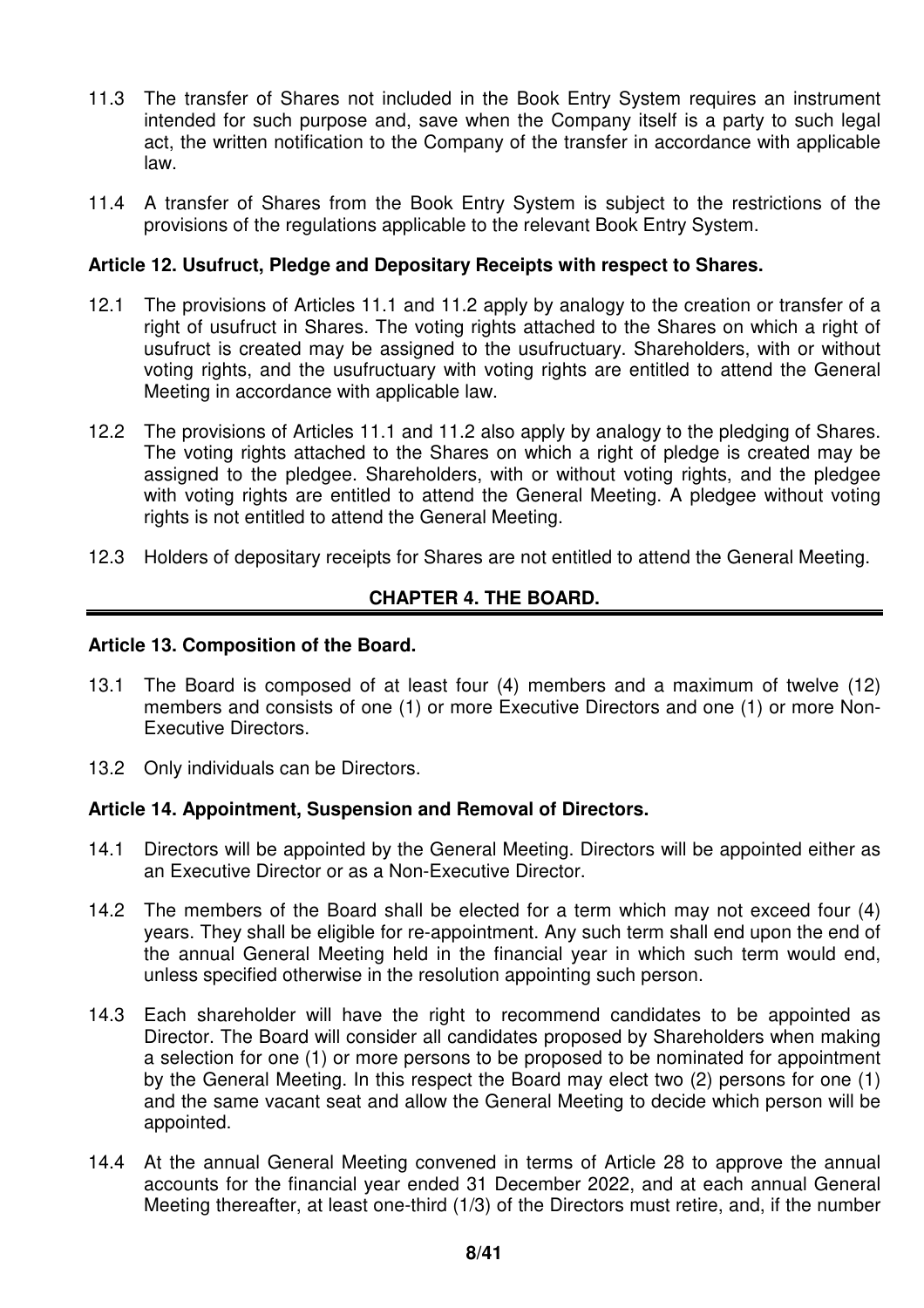is not three (3) or a multiple of three (3), the number nearest to but not exceeding onethird (1/3) shall retire from office by rotation provided that if there is only one (1) Director who is subject to retirement by rotation, he/she shall retire. The Directors to retire by rotation shall include any Director who wishes to retire and not to offer himself for reelection. Any further Directors so to retire shall be those of the other Directors subject to retirement by rotation who have been longest in office since their last appointment or reappointment, but, as between persons who became or were last re-appointed Directors on the same day, those to retire shall (unless they otherwise agree among themselves) be determined by lot. A Director who retires (whether by rotation or otherwise) shall be eligible for re-election and may, if willing to act, be re-appointed. The Board shall recommend the eligibility of a Director who has offered himself for re-election, taking into account past performance and contribution made.

14.5 Each Director may be dismissed without cause by the General Meeting at any time in accordance with applicable law.

### **Article 15. Remuneration of Directors.**

- 15.1 The Company must have a policy with respect to the remuneration of Directors (the **Remuneration Policy**). This policy is determined by the General Meeting in accordance with applicable law. The Executive Directors may not participate in the discussion and decision-making process of the Board on this.
- 15.2 The Remuneration Policy may provide for reimbursement of Directors' travelling and other expenses properly incurred by them in and about the business of the Company. In addition, the Remuneration Policy may provide for remuneration of a Director in other capacity in the Company or as a director or employee of a company controlled by, or itself a major subsidiary of, the Company, or for extra services, obligations or occupations, in which case the appointment and remuneration with respect to such other office must be determined by Directors who do not have a (potential) conflict of interest with respect to such appointment and/or remuneration.
- 15.3 The Board shall submit to the General Meeting for approval any plans governing the issue of Shares and/or grant of rights to subscribe for Shares to Directors. The plans shall at least indicate the number of Shares and the rights to subscribe for Shares that may be allotted to Directors and the criteria that shall apply to the allotment or any change thereto, and must comply with the Applicable Listing Requirements.
- 15.4 Directors are entitled to an indemnity from the Company and D&O insurance, in accordance with Article 22.

### **Article 16. General Duties of the Board.**

- 16.1 The Board shall have the most extensive powers to administer and manage the Company. All powers not expressly reserved to the General Meeting by applicable law, the Applicable Listing Requirements or the present Articles of Association shall be within the competence of the Board.
- 16.2 Each Director is responsible for the general course of affairs.

### **Article 17. Allocation of Duties within the Board. Company Secretary.**

17.1 The Board appoints a Non-Executive Director as chairman of the Board (the **Chairman**) for a term to be determined by the Board. The Board may appoint one (1) or more other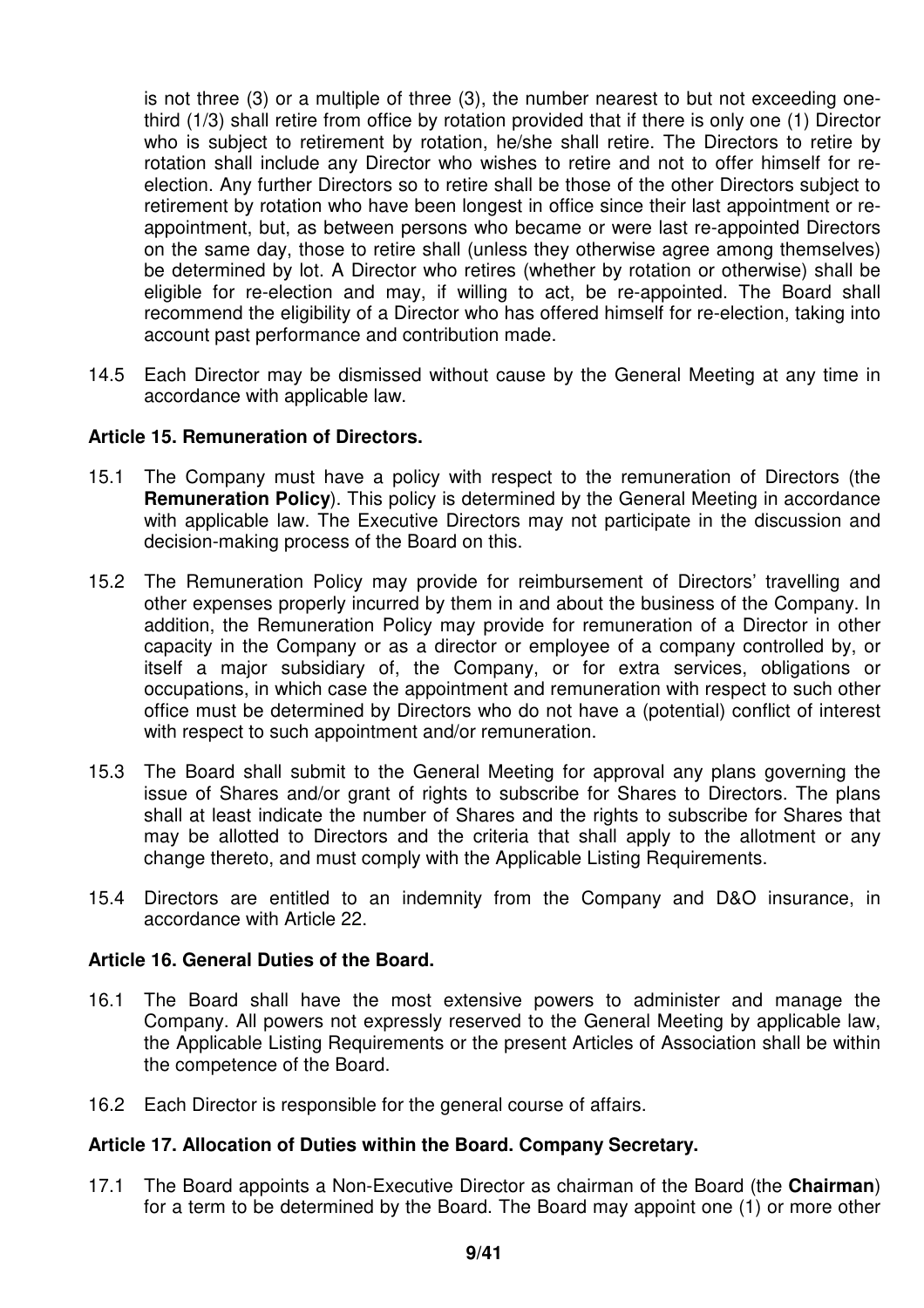Non-Executive Directors as vice-chairman of the Board for a term to be determined by the Board.

- 17.2 The duty of the Non-Executive Directors is to supervise the performance of duties by the Executive Directors as well as the general course of affairs of the Company and the business connected with it in accordance with and without prejudice to applicable law. The Non-Executive Directors are also charged with the duties assigned to them pursuant to applicable law and these Articles of Association.
- 17.3 An Executive Director, designated by the Board, will be the Chief Executive Officer. The Board may grant other titles to Directors.
- 17.4 The specific duties of the Chief Executive Officer and other Directors, if any, will be laid down by the Board in writing in accordance with applicable law.
- 17.5 To the extent permitted by applicable law, the Board may assign and delegate such duties and powers to individual Directors and/or committees, including but not limited to an Audit Committee, Investment Committee, Remuneration Committee, Risk & Compliance Committee, Nomination Committee and Sustainability Committee. This may also include a delegation of resolution-making power, provided this is laid down in writing. A Director to whom and a committee to which powers of the Board are delegated, must comply with the rules set in relation thereto by the Board.
- 17.6 The Board may appoint a company secretary and is authorised to replace them at any time. The company secretary holds the duties and powers vested in them pursuant to the Board regulations or a resolution of the Board. In absence of the company secretary, the duties and powers are exercised by a deputy to the company secretary, if designated by the Chairman or the Chief Executive Officer.

### **Article 18. Representation.**

- 18.1 The Board is authorised to represent the Company. Any two (2) Executive Directors acting jointly are authorised to represent Company as well.
- 18.2 The Board may appoint officers (including, for the avoidance of doubt Executive Directors) with general or limited power of representation in accordance with applicable law. Each of these officers, acting either individually or jointly with one (1) or more other officers or members of the Board, may represent the Company. Each of those officers shall represent the Company with due observance of the limitations relating to their power. Their titles shall be determined by the Board.
- 18.3 The Company shall be validly bound or represented towards third parties by (i) the joint signatures of any two (2) Executive Directors or (ii) the joint or sole signature of any person(s) to whom such signatory power may have been delegated by the Board within the limits of such delegation.

#### **Article 19. Meetings. Decision-making Process.**

- 19.1 The Board meets as often as deemed desirable by the Chairman or the Chief Executive Officer. The meeting is chaired by the Chairman or, in their absence, a Non-Executive Director designated as such by the Board. Minutes of the proceedings at the meeting must be kept.
- 19.2 Board resolutions are adopted by absolute majority of the votes cast. Each Director has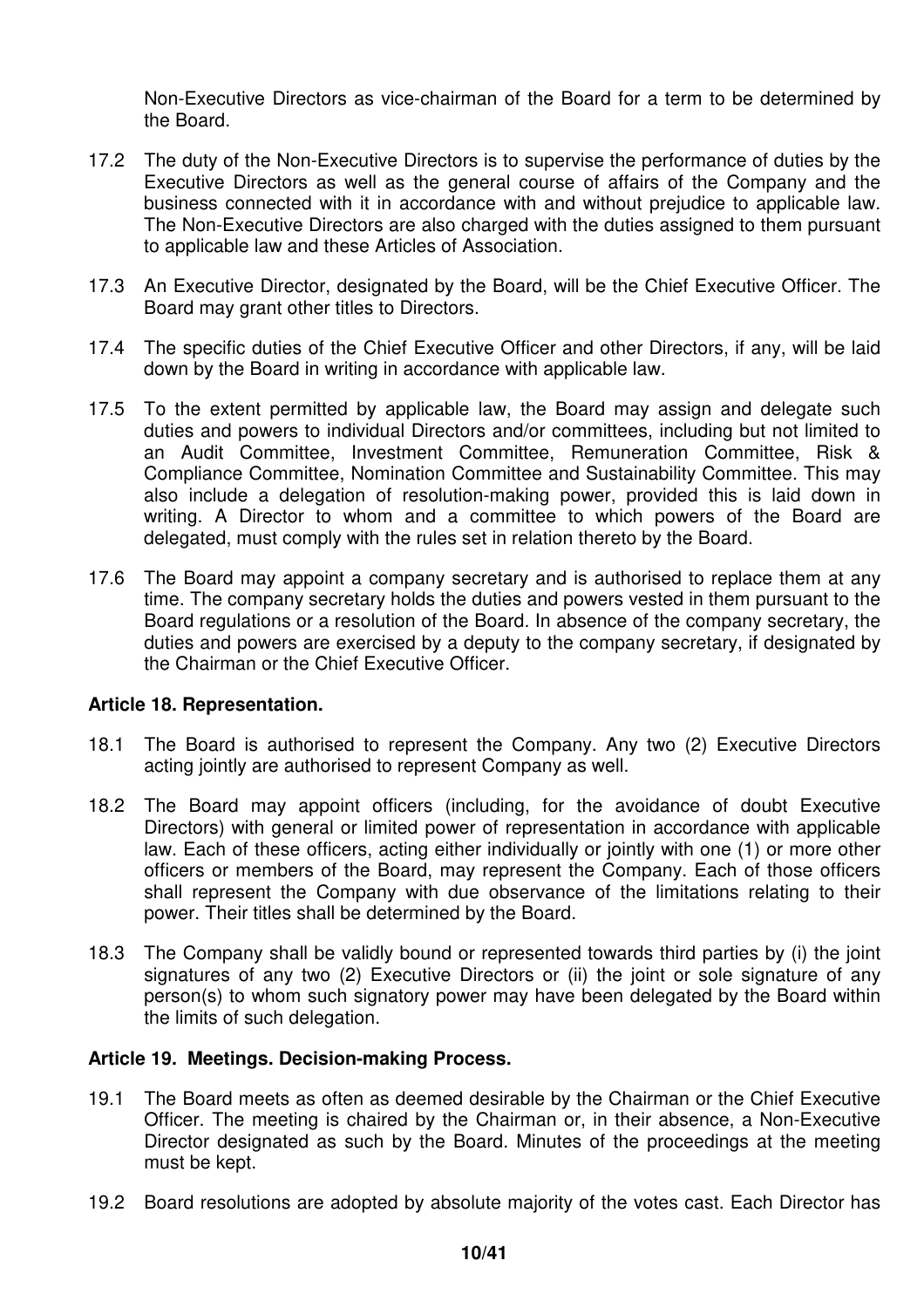one (1) vote. The Chairman shall have a casting vote. The Board may designate types of resolutions which are subject to higher majority requirements. These types of resolutions and the nature of the deviation must be clearly specified and laid down in writing in accordance with applicable law.

- 19.3 Decisions taken at a meeting of the Board will only be valid if the majority of the Directors are present or represented at the meeting. The Board may designate types of resolutions which are subject to higher quorum requirements. These types of resolutions and the nature of the deviation must be clearly specified and laid down in writing in accordance with applicable law.
- 19.4 Meetings of the Board may be held by means of an assembly of the Directors in person in a formal meeting or by conference call, video conference or by any other means of communication, provided that all Directors participating in such meeting are able to communicate with each other simultaneously. Participation in a meeting by such means shall constitute presence in person at such meeting. A meeting of the Board held by such means of communication will be deemed to be held in Luxembourg.
- 19.5 Notwithstanding the foregoing, a resolution of the Board may also be passed in writing by unanimous vote. Such resolution shall consist of one (1) or more documents containing the resolutions, signed by each member of the Board. The date of such resolution shall be the date of the last signature thereon.
- 19.6 Third parties may rely on a written declaration by the Chairman or any two (2) Directors, acting jointly, concerning resolutions adopted by the Board or a committee thereof. Where it concerns a resolution adopted by a committee, third parties may also rely on a written declaration by the chairman of such committee.
- 19.7 In Board meetings and with respect to the adoption of Board resolutions, a Board member may be represented only by another Board member, authorized in writing.
- 19.8 The Board may establish additional rules regarding its working methods and decisionmaking process.

### **Article 20. Conflicts of Interests.**

- 20.1 A Director having a conflict of interests in accordance with applicable law or an interest which may have the appearance of such a conflict of interests (both a **(potential) conflict of interests**) must declare the nature and extent of that interest to the other Directors.
- 20.2 At the beginning of each Board meeting, or if applicable, in advance of the passing of any proposed written resolution of the Board, the Chairman shall invite the members of the Board to discuss the (potential) conflicts of interests that have been disclosed. The Board entirely will assess and decide whether the disclosed situation(s) could stand for a (potential) conflicts of interests, as well as the way to proceed further, considering aspects such as: relevance of the disclosed situation to a topic on the agenda; materiality of the potential impact; expertise of the disclosing Director on the matter on the agenda and relevance of their valuation contribution thereto.
- 20.3 A Director may not participate in deliberating or decision-making within the Board, to the extent that the Board determines such Director to have a direct or indirect personal interest that conflicts with the interests of the Company and the business connected with it. This prohibition does not apply if the conflict of interests exists for all Directors and the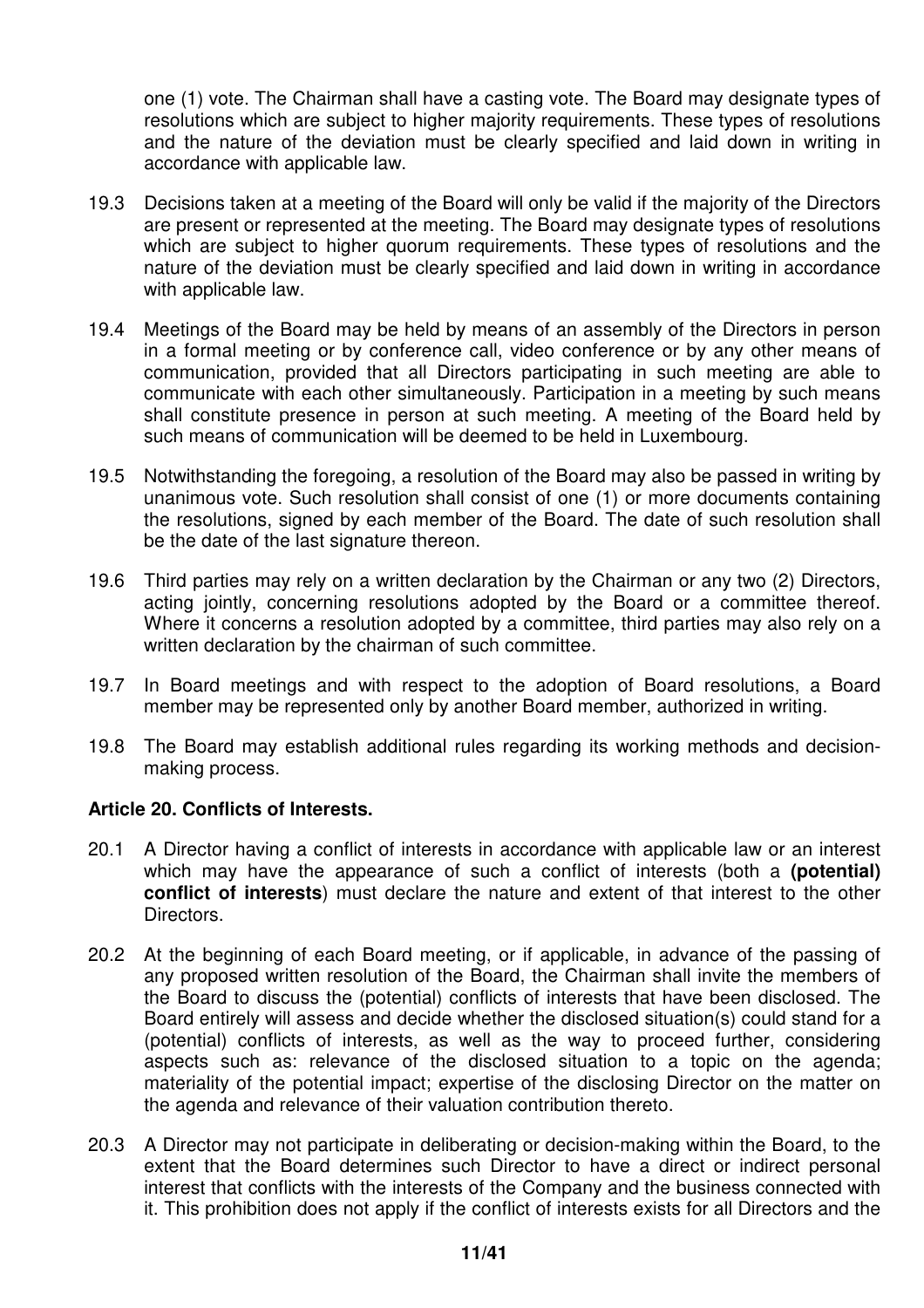Board shall maintain its power, subject to the approval of the General Meeting in accordance with applicable law.

- 20.4 A (potential) conflicts of interests does not affect the authority concerning representation of the Company set forth in Article 18.1.
- 20.5 The provisions of this Article 20 apply mutatis mutandis to meetings and decisions of committees of the Board.

#### **Article 21. Vacancies**

- 21.1 In the event of a vacancy in the office of a member of the Board because of death, legal incapacity, bankruptcy, resignation or otherwise, this vacancy may be filled on a temporary basis and for a period of time not exceeding the initial mandate of the replaced member of the Board by the remaining members of the Board until the next General Meeting, which shall resolve on the permanent appointment in compliance with the applicable legal provisions.
- 21.2 Notwithstanding Article 21.1, should the number of Directors fall below the minimum provided for in Article 13.1, the Directors in office must:
	- (a) fill such vacancy(ies) on a temporary basis in accordance with Article 21.1, as soon as possible; and
	- (b) as soon as possible, and, in any event, not later than three (3) months from the date that the number of Directors fell below the minimum, convene a General Meeting for the purpose of permanently filling the vacant seat/s.

### **Article 22. Indemnity and Insurance.**

- 22.1 To the extent permissible by law, the Company will indemnify and hold harmless each Director, both former members and members currently in office (each of them, for the purpose of this Article 22 only, an **Indemnified Person**), against any and all liabilities, claims, judgments, fines and penalties (**Claims**) incurred by the Indemnified Person as a result of any expected, pending or completed action, investigation or other proceeding, whether civil, criminal or administrative (each, a **Legal Action**), of or initiated by any party other than the Company itself or a group company thereof, in relation to any acts or omissions in or related to their capacity as an Indemnified Person.
- 22.2 The Indemnified Person will not be indemnified with respect to Claims in so far as they relate to the gaining in fact of personal profits, advantages or remuneration to which they were not legally entitled, or if the Indemnified Person has been adjudged to be liable for fraud or gross negligence.
- 22.3 The Company will provide for and bear the cost of adequate insurance covering Claims against sitting and former Directors (**D&O insurance**), unless such insurance cannot be obtained at reasonable terms.
- 22.4 Any expenses (including reasonable attorneys' fees and litigation costs) (collectively, **Expenses**) incurred by the Indemnified Person in connection with any Legal Action will be settled or reimbursed by the Company, but only upon receipt of a written undertaking by that Indemnified Person that they will repay such Expenses if a competent court in an irrevocable judgment has determined that they are not entitled to be indemnified. Expenses will be deemed to include any tax liability which the Indemnified Person may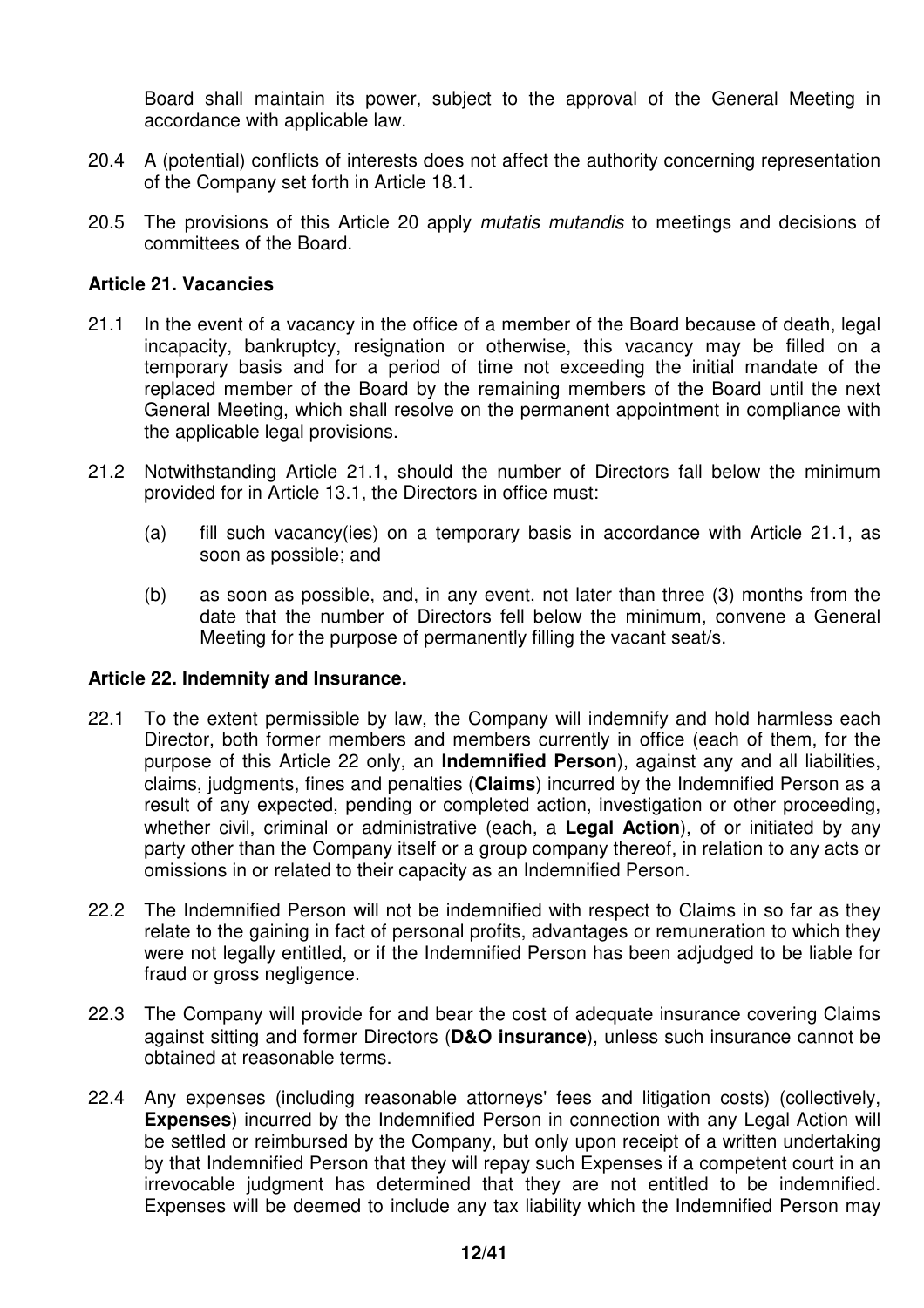be subject to as a result of their indemnification.

- 22.5 Also in case of a Legal Action against the Indemnified Person by the Company itself or its group companies, the Company will settle or reimburse to the Indemnified Person their reasonable attorneys' fees and litigation costs, but only upon receipt of a written undertaking by that Indemnified Person that they will repay such fees and costs if a competent court in an irrevocable judgment has resolved the Legal Action in favour of the Company or the relevant group company rather than the Indemnified Person.
- 22.6 The Indemnified Person may not admit any personal financial liability vis-à-vis third parties, nor enter into any settlement agreement, without the Company's prior written authorisation. The Company and the Indemnified Person will use all reasonable endeavours to cooperate with a view to agreeing on the defence of any Claims, but in the event that the Company and the Indemnified Person fail to reach such agreement, the Indemnified Person will comply with all directions given by the Company in its sole discretion, in order to be entitled to the indemnity contemplated by this Article 22.
- 22.7 The indemnity contemplated by this Article 22 does not apply to the extent Claims and Expenses are reimbursed by insurers.
- 22.8 This Article 22 can be amended without the consent of the Indemnified Persons as such. However, the provisions set forth herein nevertheless continues to apply to Claims and/or Expenses incurred in relation to the acts or omissions by the Indemnified Person during the periods in which this clause was in effect.

# **CHAPTER 5. ANNUAL ACCOUNTS; PROFITS AND DISTRIBUTIONS.**

#### **Article 23. Financial Year and Annual Accounts.**

- 23.1 The Company's financial year is the calendar year.
- 23.2 Annually, not later than four (4) months after the end of the financial year, or such other period designated in terms of the Applicable Listing Requirements and in accordance with applicable law, the Board must prepare annual accounts and deposit the same for inspection by the Shareholders and other persons entitled to attend the annual General Meeting at the Company's registered office.
- 23.3 In addition, electronic copies of the annual accounts and the board report must be distributed to Shareholders in accordance with the Applicable Listing Requirements at least fifteen (15) business days before the date of the relevant annual General Meeting at which they will be considered.
- 23.4 The Company must ensure that the annual accounts, the board report, and the information to be added by virtue of the law are kept at its office as of the day on which notice of the annual General Meeting is given. Shareholders and other persons entitled to attend the annual General Meeting may inspect the documents at that place and obtain a copy free of charge.
- 23.5 The language of the annual accounts and the board report will be English, without prejudice to applicable law.

#### **Article 24. Independent Auditor.**

24.1 The annual accounts and consolidated accounts shall be audited, and the consistency of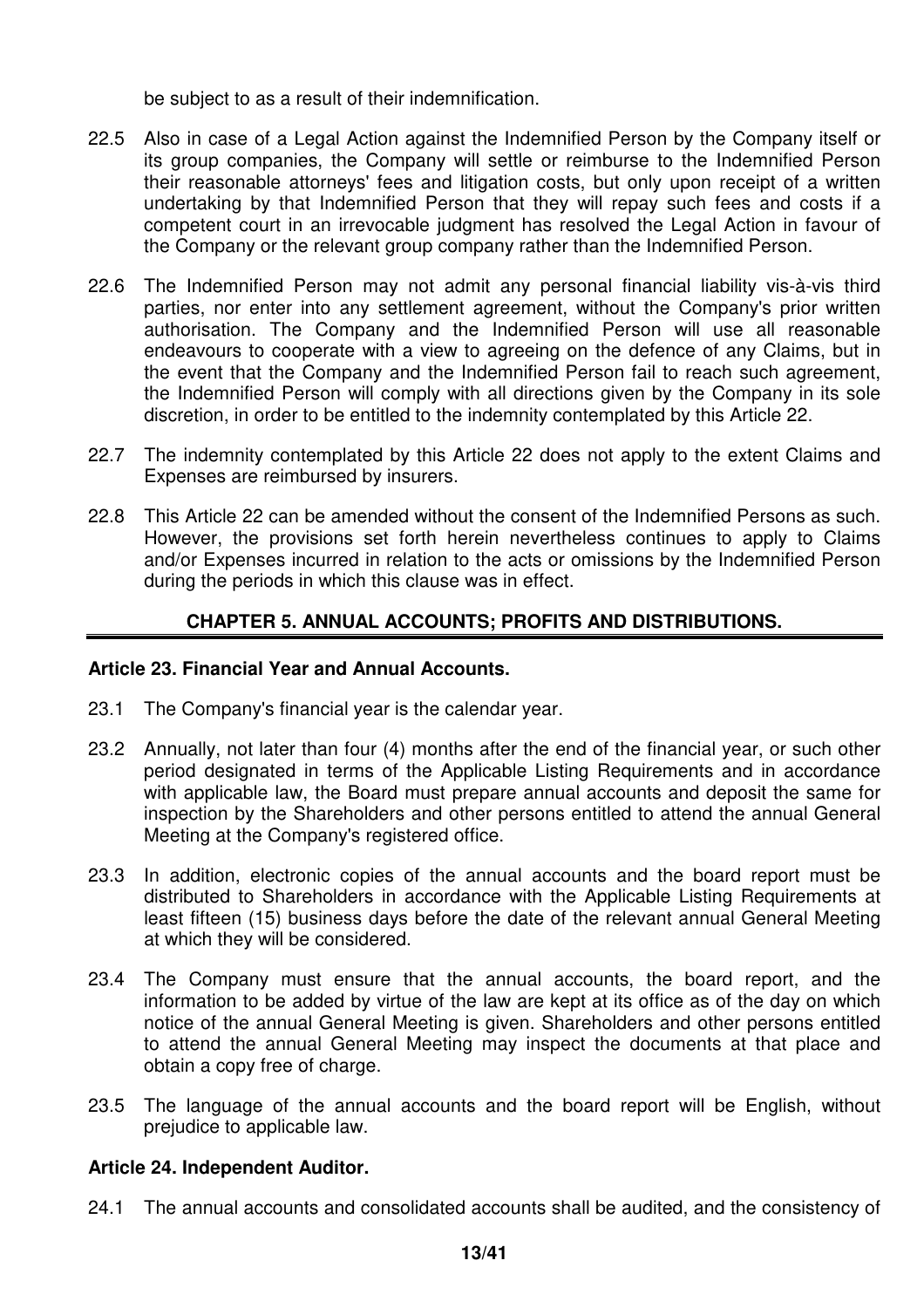the management report with those accounts verified, by one (1) or more statutory approved auditors (réviseurs d'entreprises agrees/ cabinet de révision agréé) (the **Independent Auditor**) appointed by the General Meeting for a period not exceeding six (6) years.

- 24.2 The Independent Auditor may be re-elected in accordance with applicable law.
- 24.3 The Independent Auditor is entitled to inspect all of the Company's books and documents and is prohibited from divulging anything shown or communicated to it regarding the Company's affairs except insofar as required to fulfil its mandate. Its fee is chargeable to the Company.
- 24.4 The Independent Auditor will report on the results of its examination, in an Independent Auditor's statement, regarding the accuracy of the annual accounts in accordance with applicable law.

#### **Article 25. Adoption of the Annual Accounts and Release from Liability.**

- 25.1 The annual accounts will be submitted to the General Meeting for adoption.
- 25.2 At the General Meeting at which it is resolved to adopt the annual accounts, it will be separately proposed that the Directors be released from liability for their respective duties, insofar as the exercise of such duties is reflected in the annual accounts or otherwise disclosed to the General Meeting prior to the adoption of the annual accounts.

#### **Article 26. Reserves, Profits and Distributions.**

- 26.1 Five per cent (5%) of the Company's net annual profits shall be allocated to the reserve required by applicable law. This allocation shall cease to be mandatory when that reserve reaches ten per cent (10%) of the subscribed capital. It shall become mandatory once again when the reserve falls below that percentage.
- 26.2 The remainder of the net profit shall be allocated by the General Meeting upon the proposal of the Board.
- 26.3 A proposal to pay a distribution will be dealt with as a separate agenda item at the General Meeting.
- 26.4 The Board may resolve to distribute interim dividends in accordance with applicable law.
- 26.5 The Board may decide that a distribution on Shares will not take place as a cash payment but as a payment in Shares, or decide that Shareholders will have the option to receive a distribution as a cash payment and/or as a payment in Shares, out of the profit and/or at the expense of reserves, in accordance with applicable law and these Articles of Association. The Board shall determine the conditions applicable to the aforementioned choices.
- 26.6 The Company's policy on reserves and dividends shall be determined and can be amended by the Board. The adoption and thereafter each amendment of the policy on reserves and dividends shall be discussed and accounted for at the General Meeting under a separate agenda item.
- 26.7 No payments will be made on treasury Shares and treasury Shares shall not be counted when calculating allocation and entitlements to distributions.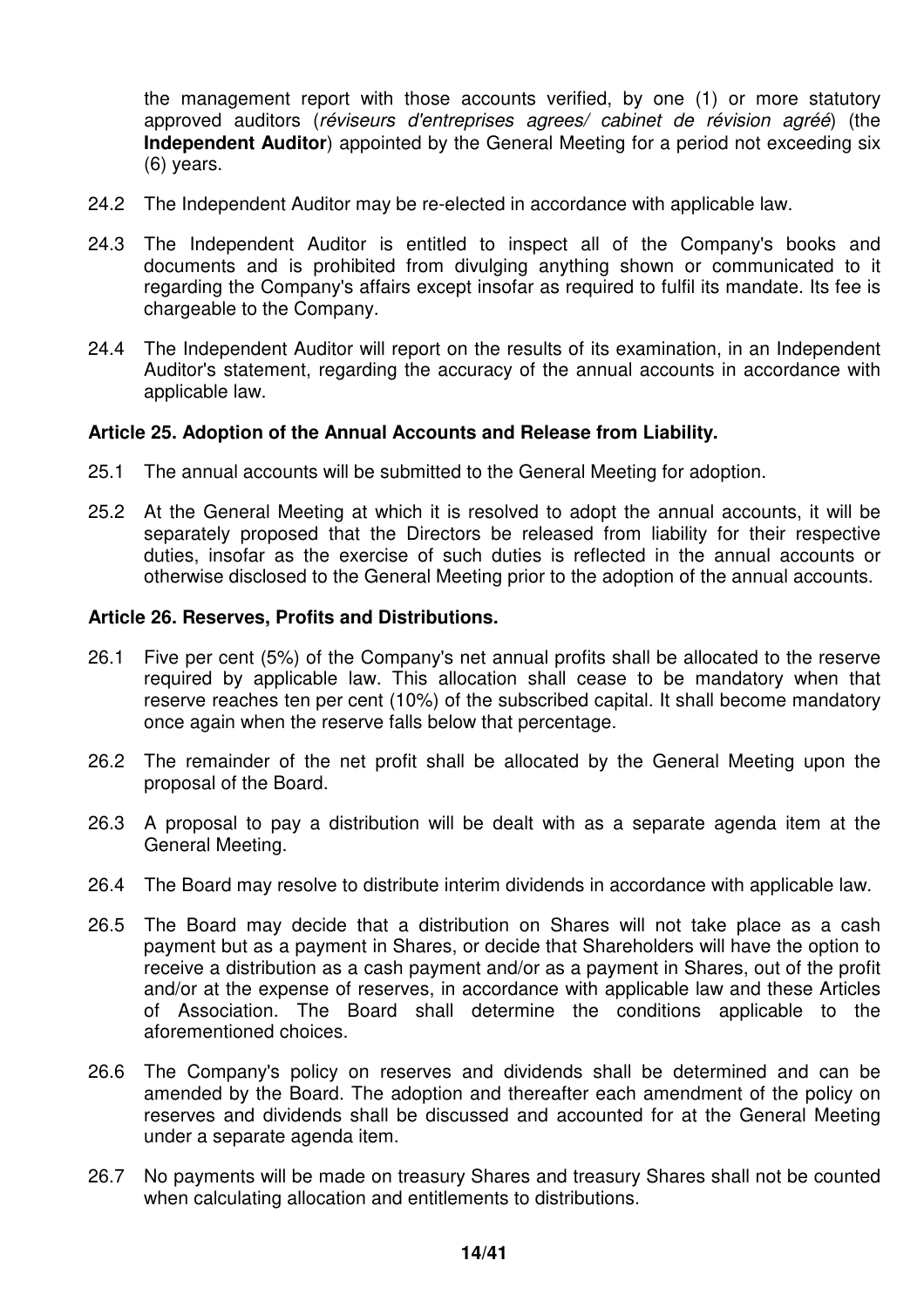- 26.8 All distributions may be made, at Board's election, either in Euro or in any other currency.
- 26.9 Prior to making or proposing any distribution in terms of this Article 26, the Board will satisfy itself that the Company is capable of settling such distribution, and that the Company will remain in a sound financial position following such settlement. Such determination will be made using any means and metrics considered in the sole discretion of the Board to be appropriate in the circumstances.
- 26.10 Distributions may be made only insofar as permitted under applicable law, these Articles of Association and the Applicable Listings Requirements.

### **Article 27. Payment of and Entitlement to Distributions.**

- 27.1 Distributions will be made payable pursuant to a resolution of the Board within four (4) weeks after adoption, unless the Board sets another date for payment or distribution (as the case may be).
- 27.2 The Board shall determine a record date that shall be subsequent to the date of declaration of the distribution or the date of confirmation of the distribution, whichever is the later date, to establish who is entitled to distributions, in accordance with the Applicable Listing Requirements.
- 27.3 Payments of distributions must be made to shareholders in accordance with the Applicable Listing Requirements, without prejudice to applicable law.
- 27.4 Distributions of capital shall not be on the basis that it may be called up again, subject to applicable law.
- 27.5 The Company shall hold all monies due to Shareholders in trust indefinitely subject to the statute of limitations under applicable law.

### **CHAPTER 6. THE GENERAL MEETING.**

#### **Article 28. Annual and other General Meetings.**

- 28.1 Each year, though not later than the end of the month of June, the annual General Meeting will be held (the **Annual General Meeting**).
- 28.2 The agenda of such Annual General Meeting will include the following subjects for discussion or voting, as well as any other items required by applicable law and the Applicable Listing Requirements:
	- (a) discussion of the board report;
	- (b) discussion and adoption of the annual accounts;
	- (c) dividend proposal (if applicable);
	- (d) appointment of Directors (if applicable);
	- (e) appointment of an Independent Auditor (if applicable);
	- (f) other subjects presented for discussion or voting by the Board and announced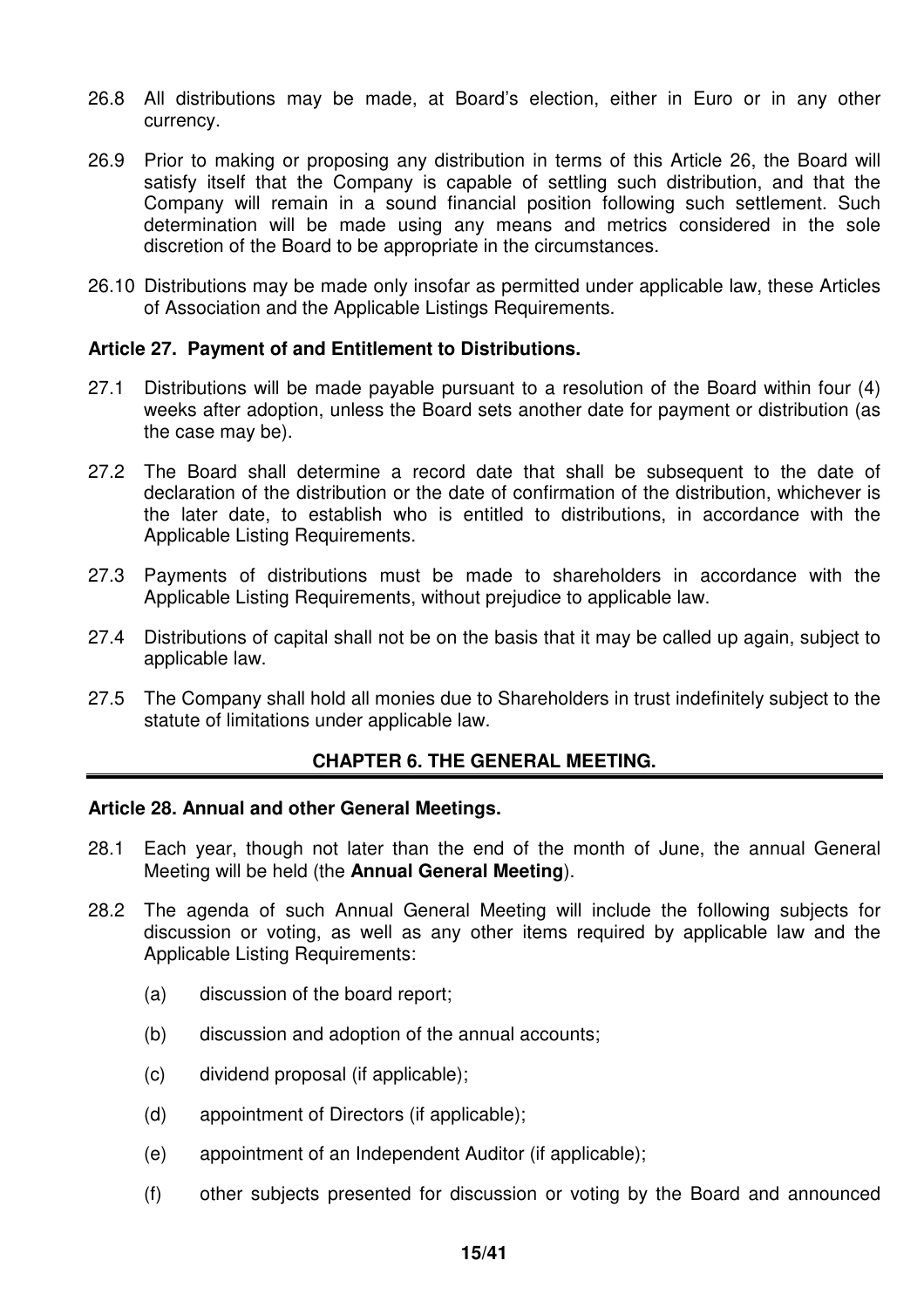with due observance of the provisions of these Articles of Association, as for instance (i) release of Directors from liability; (ii) discussion of the policy on reserves and dividends; (iii) designation of the Board as authorised to issue Shares; and/or (iv) authorisation of the Board to make the Company acquire own Shares.

- 28.3 Other General Meetings will be held whenever the Board deems such to be necessary or when prescribed by, or required to comply with, the Applicable Listing Requirements. There is no prohibition or restriction on the Board from calling any General Meeting for the purposes of adhering to Applicable Listing Requirements.
- 28.4 The proposal of any resolution to the General Meeting that would result in the ratification of an act that is contrary to the Applicable Listing Requirements is prohibited.

# **Article 29. Notice and Agenda of General Meetings.**

- 29.1 The Board, as well as the Independent Auditor may convene a General Meeting. They shall be obliged to convene it so that it is held within a period of one (1) month, if shareholders representing one-tenth (1/10) of the Company's share capital require this in writing, with an indication of the agenda.
- 29.2 Notice of a General Meeting must be given to each Shareholder entitled to vote at such meeting with due observance of the statutory notice period of thirty (30) calendar days and with due observance of the Applicable Listing Requirements and applicable law.
- 29.3 The notice of a General Meeting will be prepared in accordance with applicable law and the Applicable Listing Requirements and will state in any case:
	- (a) the subjects to be dealt with;
	- (b) venue and time of the meeting;
	- (c) the requirements for admittance to the meeting; and
	- (d) the address of the Company's website.
- 29.4 Further communications which must be made to the General Meeting pursuant to applicable law, the Applicable Listing Requirements, or these Articles of Association can be made by including such communications either in the notice, or in a document which is deposited at the Company's office for inspection, provided a reference thereto is made in the notice itself.
- 29.5 Shareholders and/or other persons entitled to attend the General Meeting, will have the right to request the Board to place items on the agenda of the General Meeting in accordance with applicable law.
- 29.6 The notice will be given in the manner stated in Article 35.

### **Article 30. Venue of Meetings.**

General Meetings shall be held at the Company's registered office or at any other place in the Grand Duchy of Luxembourg, as finally determined by the Board and indicated in the convening notice.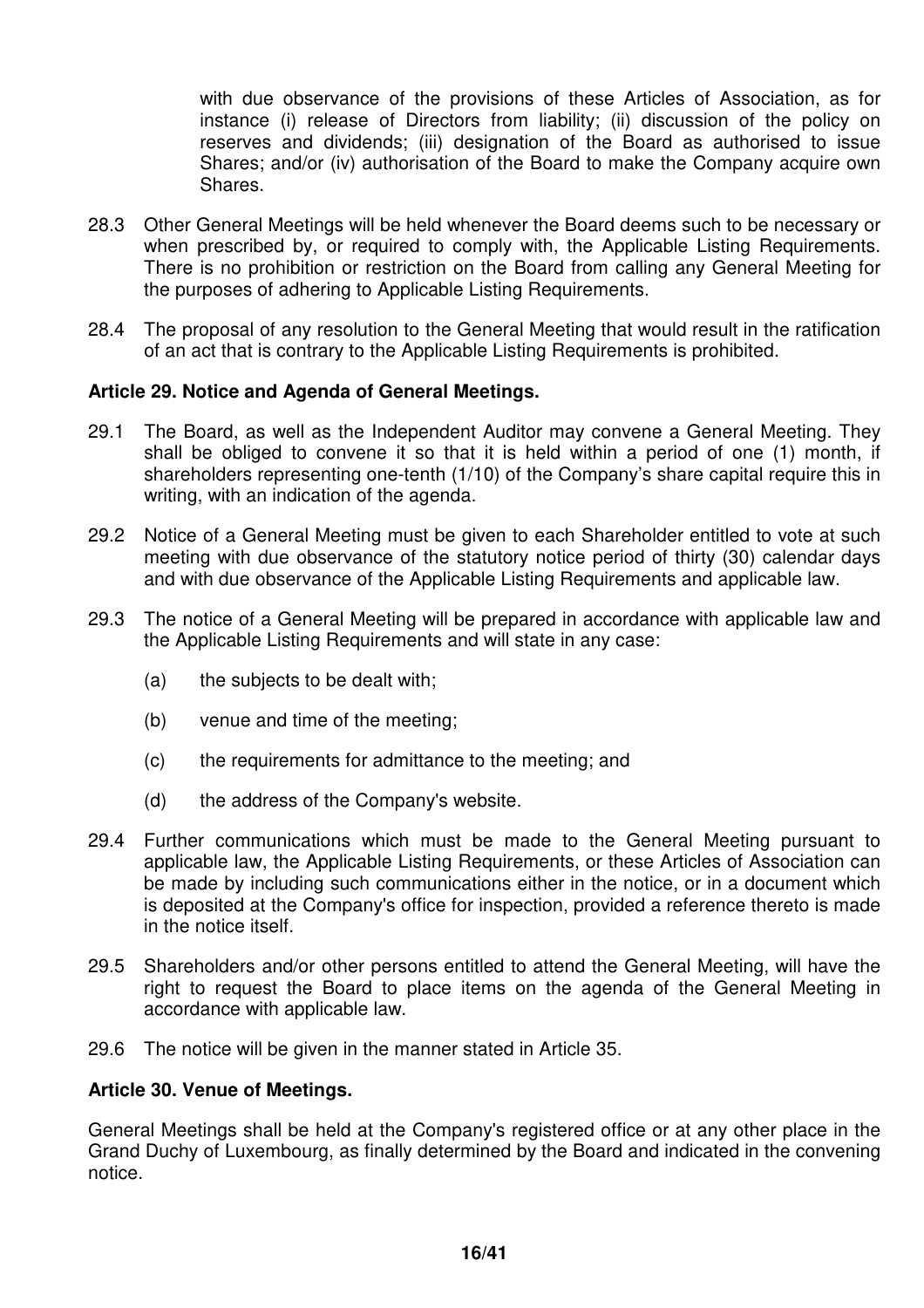# **Article 31. Chairman of the Meeting.**

- 31.1 The General Meetings will be chaired by the Chairman or their replacement. However, the Board may also appoint another person to chair the meeting. The chairman of the meeting will have all the powers they may deem required to ensure the proper and orderly functioning of the General Meeting.
- 31.2 If the chairmanship of the meeting is not provided for in accordance with Article 31.1, the meeting will itself elect a chairman, provided that so long as such election has not taken place, the chairmanship will be held by a Board member designated for that purpose by the Directors present at the meeting.

# **Article 32. Minutes.**

- 32.1 Minutes will be kept of the proceedings at the General Meeting which will be adopted by the chairman of the meeting, the scrutineer and the secretary and will be signed by them as evidence thereof in accordance with applicable law.
- 32.2 However, the chairman of the meeting may determine that notarial minutes will be prepared of the proceedings of the meeting if required by applicable law.

### **Article 33. Rights at Meetings and Admittance.**

- 33.1 Each Shareholder and each other person entitled to attend the General Meeting is authorised to attend, to speak at, and to the extent applicable, to exercise their voting rights in the General Meeting. They may be represented by a proxy holder authorised in writing in accordance with applicable law.
- 33.2 For each General Meeting a statutory record date will be applied in accordance with applicable law and the Applicable Listing Requirements, in order to determine in which persons voting rights are vested and which persons are entitled to attend the General Meeting. The manner in which persons entitled to attend the General Meeting can register and exercise their rights will be set out in the notice convening the meeting.
- 33.3 A person entitled to attend the General Meeting or their proxy will only be admitted to the meeting if they have notified the Company of their intention to attend the meeting in writing at the address and by the date specified in the notice convening the meeting. The proxy is also required to produce written evidence of their mandate.
- 33.4 The Board is authorised to determine that the voting rights and the right to attend the General Meeting can be exercised by using an electronic means of communication. If so decided, it will be required that each person entitled to attend the General Meeting, or their proxy holder, can be identified through the electronic means of communication, follow the discussions in the meeting and, to the extent applicable, exercise the voting right. The Board may also determine that the electronic means of communication used must allow each person entitled to attend the General Meeting or their proxy holder to participate in the discussions.
- 33.5 The Board may determine further conditions to the use of electronic means of communication as referred to in Article 33.4, provided such conditions are reasonable and necessary for the identification of persons entitled to attend the General Meeting and the reliability and safety of the communication. Such further conditions will be set out in the notice of the meeting. The foregoing does, however, not restrict the authority of the chairman of the meeting to take such action as they deem fit in the interest of the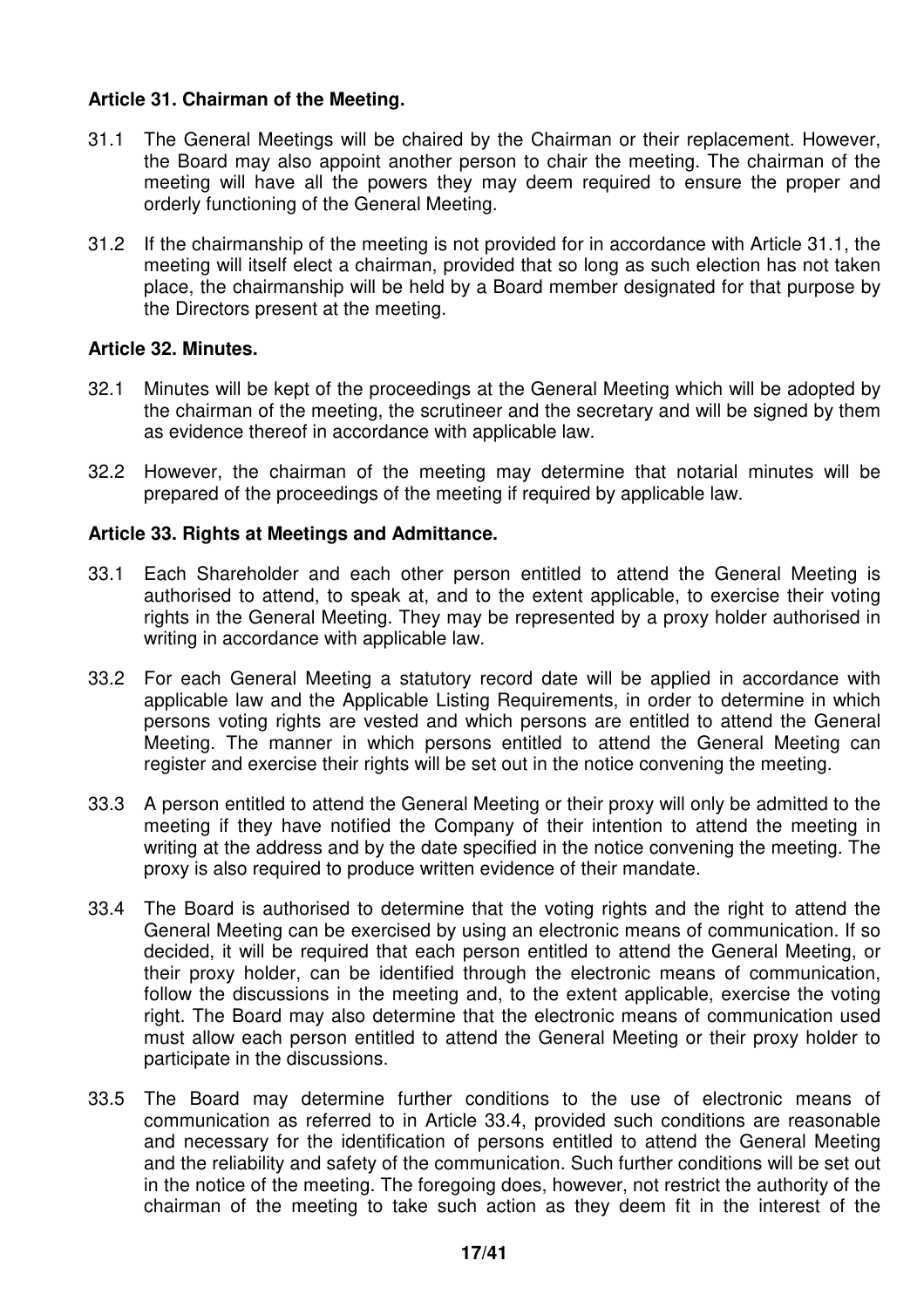meeting being conducted in an orderly fashion. Any non or malfunctioning of the means of electronic communication used is at the risk of the persons entitled to attend the General Meeting using the same.

- 33.6 An attendance list shall be kept for each General Meeting. The attendance list will contain in respect of each person with voting rights present or represented, their name, the number of votes that can be exercised by them and, if applicable, the name of their representative. The attendance list will furthermore contain the aforementioned information in respect of persons with voting rights who participate in the meeting in accordance with Article 33.4 or which have cast their votes in the manner referred to in Article 33.3. The chairman of the meeting can decide that also the name and other information about other people present will be recorded in the attendance list. The Company is authorised to apply such verification procedures as it reasonably deems necessary in accordance with applicable law to establish the identity of the persons entitled to attend the General Meeting and, where applicable, the identity and authority of representatives.
- 33.7 The Directors will have the right to attend the General Meeting in person and to address the meeting. They will have the right to give advice in the meeting. The Independent Auditor will have the right to attend and address the General Meeting.
- 33.8 Any person other than those aforementioned in this Article 33 may attend a General Meeting upon authorisation of the chairman of the meeting.
- 33.9 The official language of the General Meetings will be English.

#### **Article 34. Voting Rights and Adoption of Resolutions.**

- 34.1 Each Share confers the right to cast one (1) vote.
- 34.2 At the General Meeting, all resolutions must be adopted by an absolute majority of the votes validly cast unless applicable law, these Articles of Association or the Applicable Listing Requirements require a greater majority. If there is a tie in voting, the proposal will be rejected.
- 34.3 Except as otherwise required by law, these Articles of Association or the Applicable Listing Requirements, resolutions at a General Meeting may only be passed where at least three (3) shareholders entitled to exercise, in aggregate, at least twenty-five per cent (25%) of the voting rights are present in person (or participating via electronic communication) or represented by a proxy so present, without prejudice to applicable law.
- 34.4 Notwithstanding the above, resolutions to amend the Articles of Association may only be passed in a General Meeting where at least one half (1/2) of the share capital is represented (the **Presence Quorum**). If the Presence Quorum is not reached within fifteen (15) minutes (or such longer interval not exceeding one (1) hour as the chairman of the meeting in his absolute discretion thinks fit) of the scheduled time of the General Meeting or if during a General Meeting such a quorum ceases to be present, a second General Meeting may be convened in accordance with applicable law and the Applicable Listing Requirements. The second General Meeting will be able to deliberate validly if at least one (1) Shareholder is represented. At both General Meetings, resolutions, in order to be passed, must be carried by at least two-thirds (2/3) of the votes expressed at the relevant General Meeting.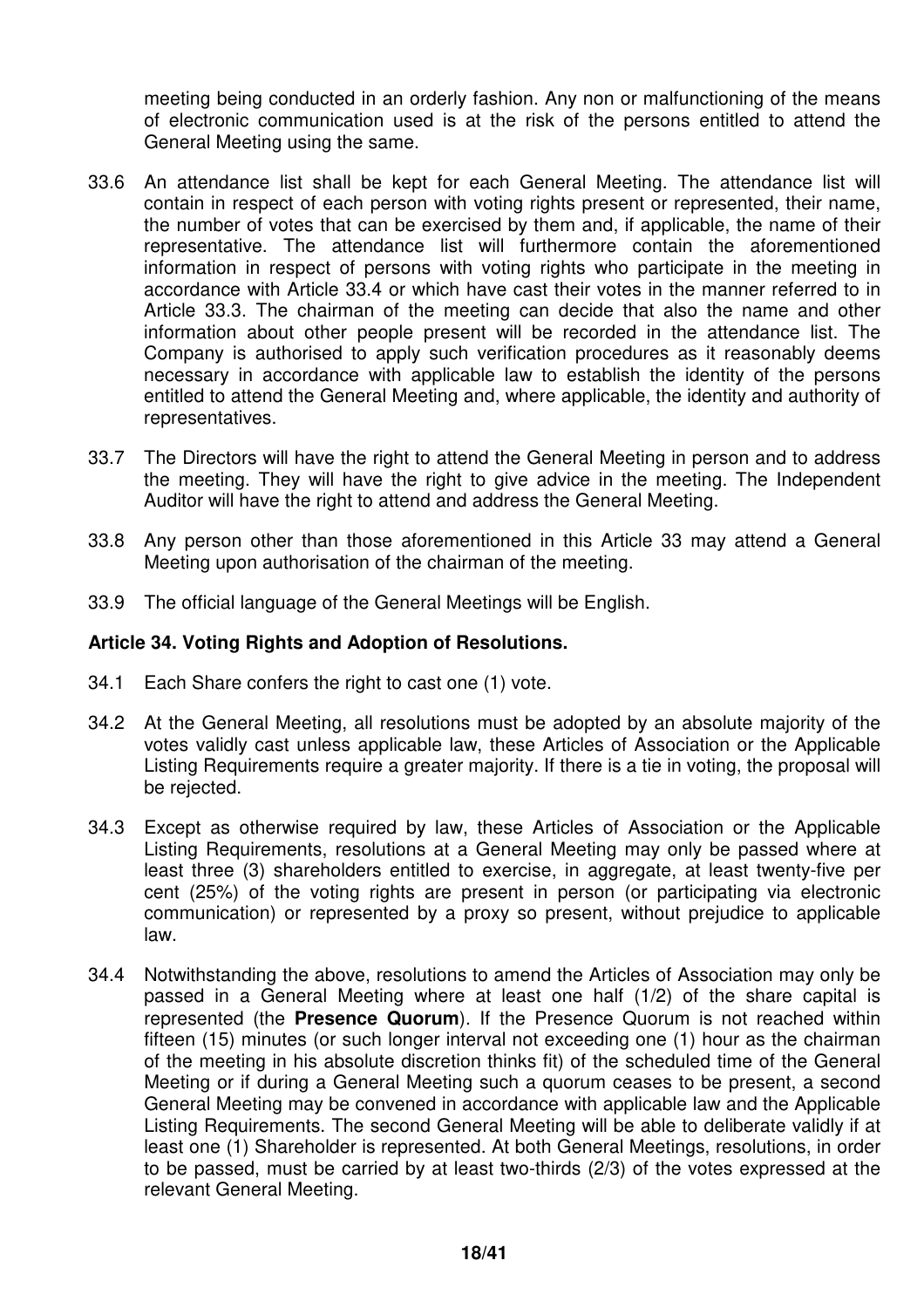- 34.5 The Board may determine that votes cast prior to the General Meeting by electronic means of communication or by mail, are equated with votes cast at the time of the General Meeting. Such votes may not be cast before the record date determined in terms of Article 33.2. Without prejudice to the provisions of Article 33 the notice convening the General Meeting must state how Shareholders may exercise their rights prior to the General Meeting.
- 34.6 In calculating the majority with respect to any resolution of a General Meeting, votes relating to Shares in which the Shareholder abstains from voting, casts a blank or spoilt vote or does not participate are not taken into account.
- 34.7 When determining how many votes are cast by Shareholders, how many Shareholders are present or represented, or what portion of the Company's issued capital is represented, no account will be taken of Shares for which no votes can be cast pursuant to applicable law or the Applicable Listing Requirements.
- 34.8 The Board may not grant any special privileges associated with any debt instruments to be issued by the Company relating to attending and voting at General Meetings and the appointment of Directors.

#### **Article 35. Notices and Announcements.**

- 35.1 Notice of General Meetings will be given in accordance with the requirements of applicable law and the Applicable Listing Requirements.
- 35.2 Notice of General Meetings will be published on one or more relevant stock exchange news services and on the website of the Company, and simultaneously be given to Relevant Stock Exchanges, to the extent required.
- 35.3 The Board may determine that Shareholders and other persons entitled to attend the General Meeting will be given notice of meetings exclusively by electronic means, accompanied by announcement on one or more relevant stock exchange news services and on the website of the Company and/or through other means of electronic public announcement, subject to applicable law.
- 35.4 The foregoing provisions of this Article 35 apply by analogy to other announcements, notices and notifications to Shareholders and other persons entitled to attend the General Meeting.

### **CHAPTER 7. MISCELLANEOUS.**

#### **Article 36. Applicable Law. Dispute Resolution.**

- 36.1 All matters not expressly governed by these Articles of Association shall be determined in accordance with Luxembourg law.
- 36.2 To the extent permitted by law, the courts of Luxembourg City have jurisdiction in matters as referred to in Article 36.1, including disputes between the Company and its Shareholders and Directors as such.
- 36.3 The provisions of this Article 36 with respect to Shareholders and Directors also apply with respect to persons which hold or have held rights towards the Company to acquire Shares, former Shareholders, persons which hold or have held the right to attend the General Meeting other than as a Shareholder, former Directors and other persons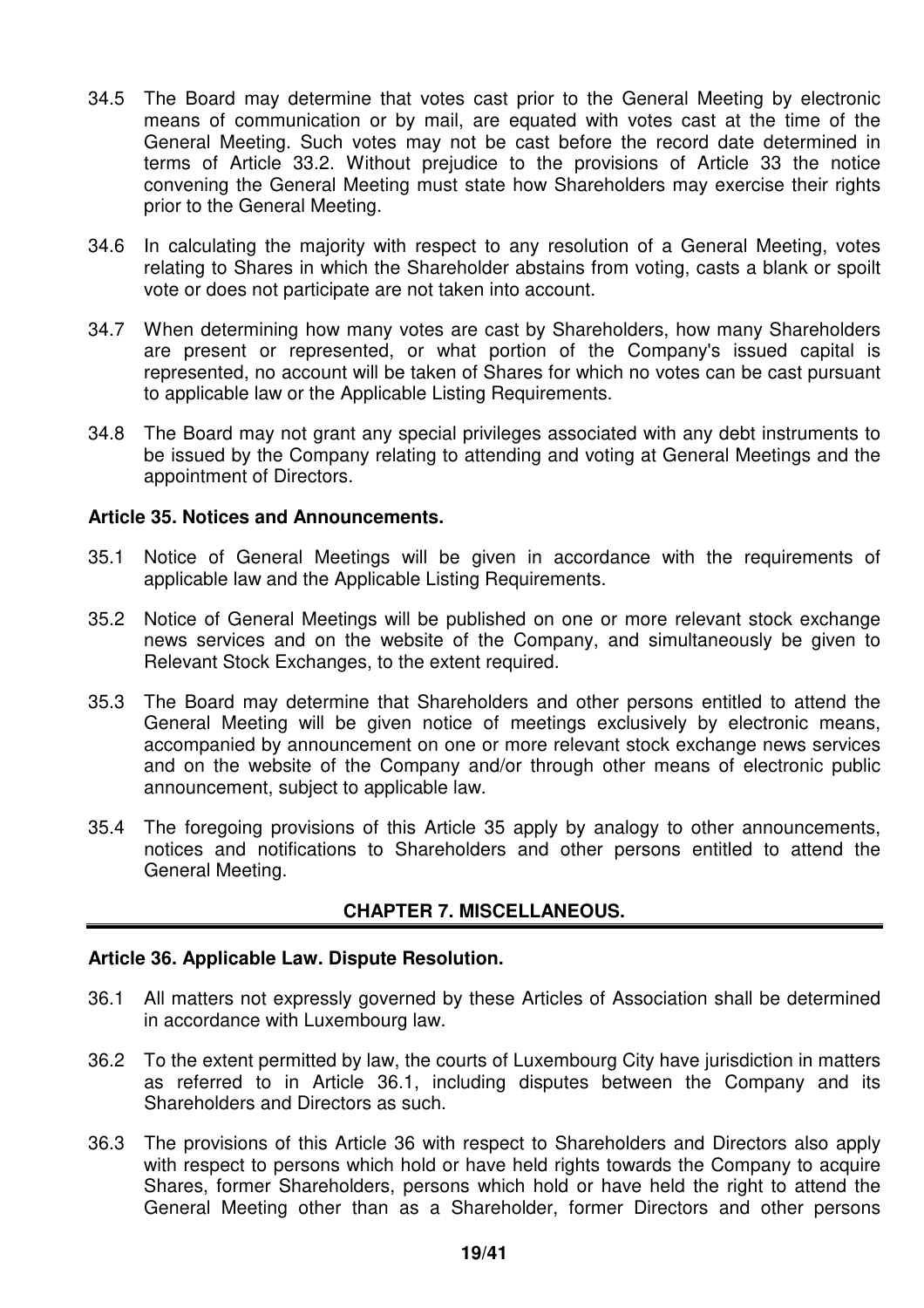holding or having held any position pursuant to an appointment or designation made in accordance with these Articles of Association.

# **Article 37. Amendment of Articles of Association.**

- 37.1 The present Articles of Association may be amended from time to time as considered appropriate by a General Meeting subject to the requirements as to quorum and voting laid down by applicable law.
- 37.2 As long as the Shares are listed on the JSE the Board may only effect an amendment of the Articles of Association in a General Meeting where a qualified majority of shareholders holding a majority of seventy-five per cent (75%) or more of the voting rights exercised in the relevant General Meeting have voted in favour. It should be noted that inter alia the following matters require an amendment of the Articles of Association:
	- (a) the creation of any class of shares;
	- (b) the variation of any rights attached to any class of shares;
	- (c) the conversion of one (1) class of shares into one (1) or more other classes;
	- (d) an increase in the number of shares of a class;
	- (e) a consolidation of shares;
	- (f) a sub-division of shares; and/or
	- (g) the change of the name of the Company,

each which amendment must be in accordance with Applicable Listing Requirements.

37.3 In the event of a proposal to the General Meeting to amend the Articles of Association, a copy of such proposal containing the verbatim text of the proposed amendment will be deposited at the Company's office, for inspection by Shareholders and other persons entitled to attend the General Meeting, until the end of the meeting. Furthermore, a copy of the proposal will be made available free of charge to Shareholders and other persons entitled to attend the General Meeting from the day it was deposited until the day of the meeting.

#### **Article 38. Dissolution and Liquidation.**

- 38.1 The Company may be dissolved pursuant to a resolution to that effect by the General Meeting. The provision of Article 37.1 applies by analogy. When a proposal to dissolve the Company is to be made to the General Meeting, this must be stated in the notice convening the General Meeting.
- 38.2 In the event of the dissolution of the Company, liquidation shall be carried out by one (1) or more liquidators, who may be natural or legal persons, appointed by the General Meeting, which shall determine their powers and remuneration.
- 38.3 During liquidation, the provisions of these Articles of Association will remain in force to the extent possible.
- 38.4 The balance remaining after payment of all debts and the costs of the liquidation will be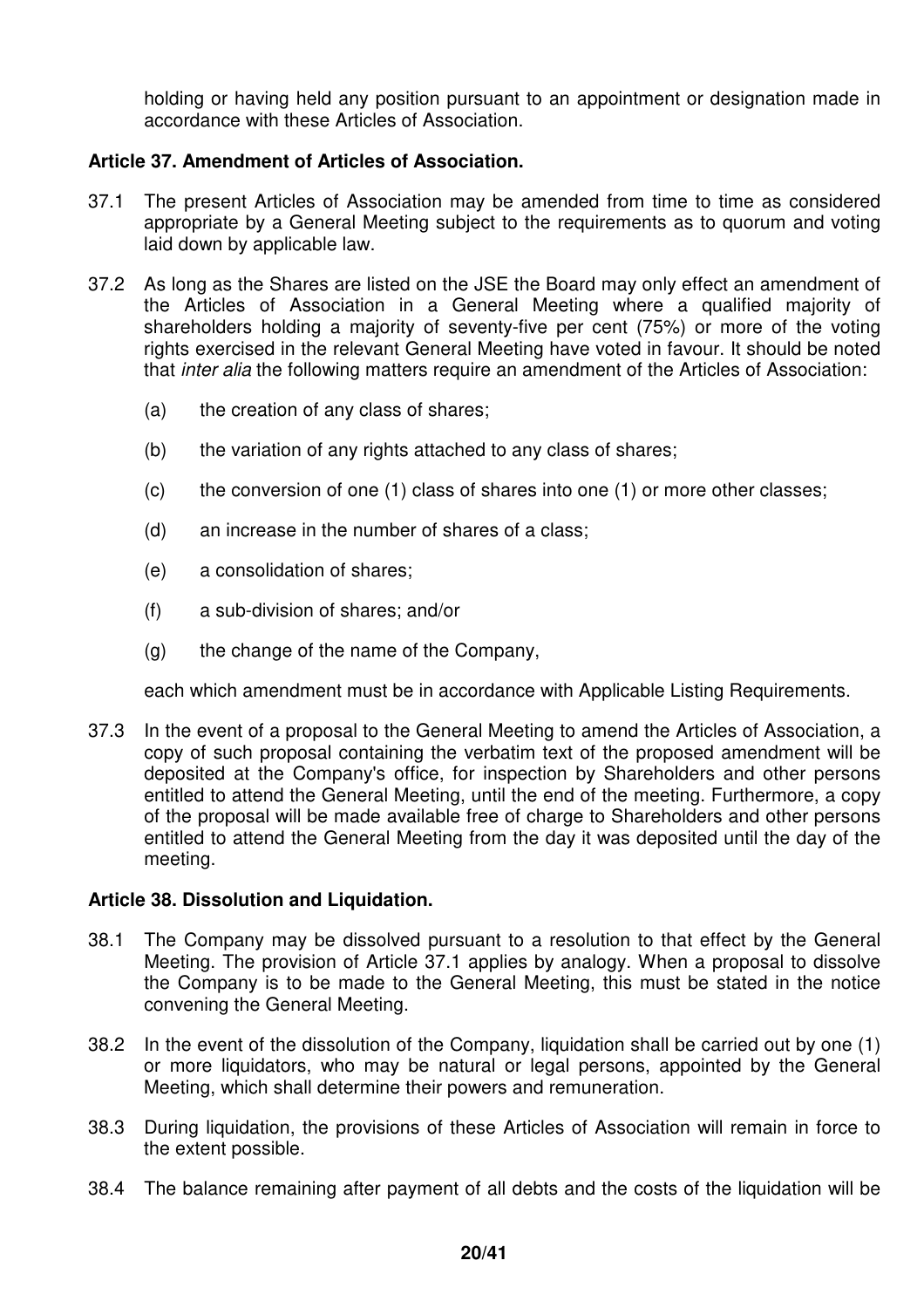distributed to the Shareholders. All distributions shall be made in proportion to the number of Shares held by each Shareholder.

38.5 After liquidation, the Company's books and documents shall remain in the possession of the person designated for this purpose by the liquidators of the Company for the period prescribed by applicable law.

### **Article 39. Applicable Listing Requirements.**

- 39.1 Notwithstanding anything to the contrary in these Articles of Association, the Company shall, for so long as the Company's Shares are listed on any Relevant Stock Exchanges, ensure that all of the Company's corporate actions comply with Applicable Listing Requirements, to the extent applicable.
- 39.2 If and for so long some or all of the Shares are admitted to trading on a the Relevant Stock Exchanges or any other regulated market, established or operating within a Member State of the European Economic Area, any natural or legal person, acting alone or in concert with others, who would come to acquire or dispose of Shares, or any other securities of the Company targeted by applicable law, shall comply with applicable reporting requirements within the timeframe set forth by applicable law.

### **Article 40. Record Dates.**

40.1 For all transactions to be entered into by the Company the record dates set out in the Applicable Listing Requirements and applicable law must be observed.

# **Suit la version française de ce qui précède: CHAPITRE 1. DÉFINITIONS**

#### **Article 1. Définitions et Interprétation.**

1.1 Dans ces Statuts, les mots suivants auront les significations indiquées :

**A2X** veut dire le marché A2X, autorisé à exploiter une bourse de valeurs mobilières en vertu de la Loi sur les Marchés Financiers.

**Conditions de Cotation Applicables** veut dire les règles et/ou réglementations émises par les Bourses concernées à chaque moment donné.

**Conseil** veut dire le conseil d'administration de la Société.

**Système d'Enregistrement** signifie tout système d'enregistrement des pays où les Actions sont cotées à chaque moment donné.

**Société** veut dire la société, l'organisation interne de laquelle est régie par ces Statuts.

**Administrateur** veut dire un membre du Conseil, et se réfère à la fois aux Administrateurs Exécutifs et aux Administrateurs Non-Exécutifs.

**Euronext Amsterdam** veut dire Euronext Amsterdam N.V., une société publique constituée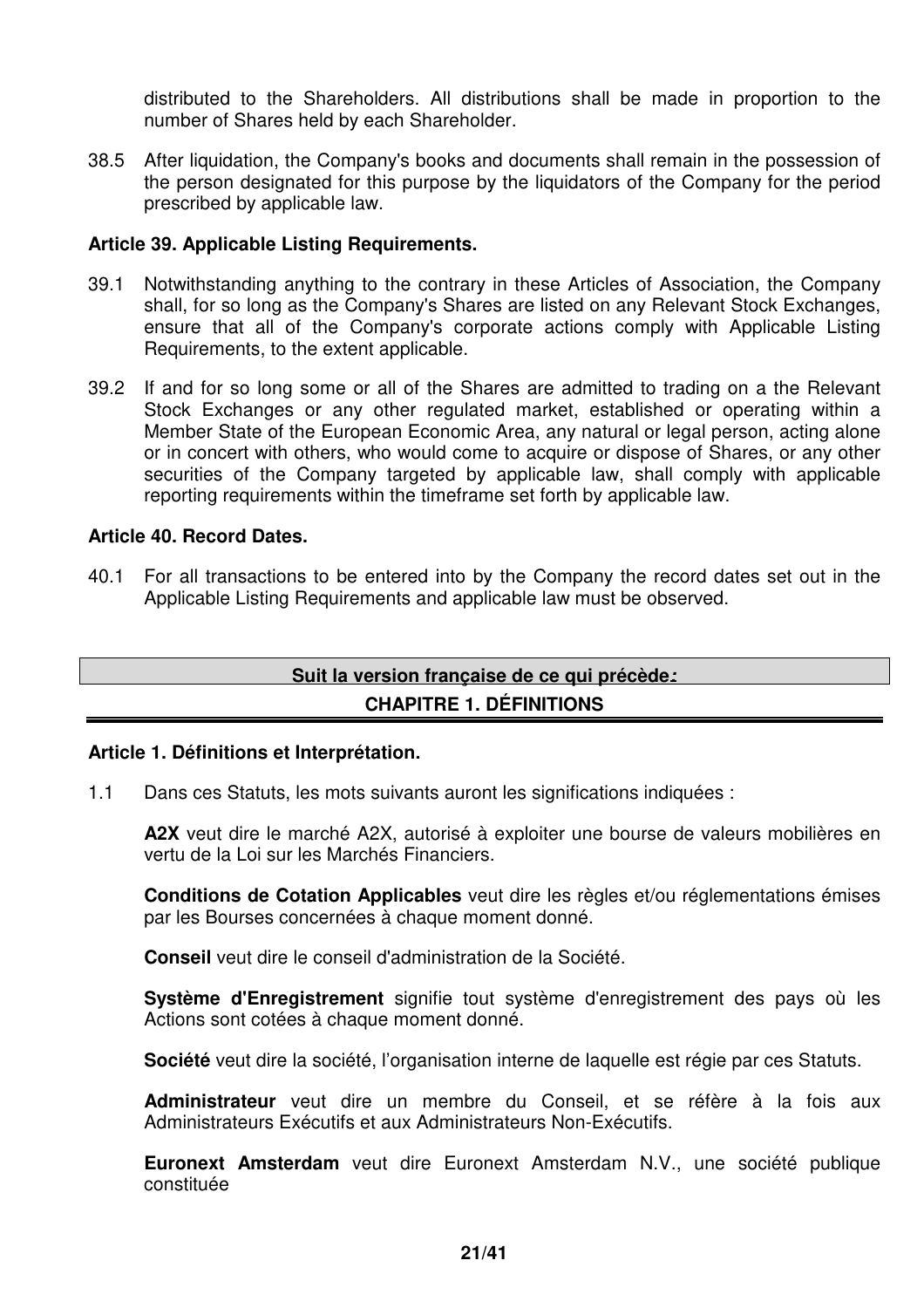conformément aux lois des Pays-Bas, immatriculée au registre de commerce sous le numéro 34138585 et autorisée à opérer sur les marchés réglementés.

**Administrateur Exécutif** veut dire un Administrateur nommé comme Administrateur exécutif conformément à ces Statuts.

**Loi sur les Marchés Financiers** veut dire la Loi sud-africaine sur les marchés financiers n° 19 de 2012, telle que modifiée, consolidée ou ré-édictée, et inclut toutes les Annexes de cette Loi sur les Marchés Financiers, ses règlements et normes.

**Assemblée Générale** veut dire l'organe de la Société composé par les personnes qui, à titre d'actionnaire ou autrement, ont le droit de vote ou une réunion tenue entre ces personnes (ou leurs représentants) et toute autre personne ayant droit d'assister à l'Assemblée Générale.

**Auditeur Indépendant** a la signification qui lui est attribuée à l'Article 24.1.

**JSE** veut dire la bourse de valeurs mobilières gérée par JSE Limited.

**JSE Limited** veut dire une société immatriculée et constituée conformément aux lois de la République d'Afrique du Sud, immatriculée sous le numéro 2005/022939/06, autorisée à exploiter une bourse de valeurs mobilières en vertu de la Loi sur les Marchés Financiers.

**Conditions de Cotation JSE** veut dire les règles de cotation et/ou règlements émis par JSE à chaque moment donné.

**Administrateur Non-Exécutif** veut dire un Administrateur nommé comme Administrateur non-exécutif, conformément à ces Statuts.

**Bourses Concernées** veut dire les bourses réglementées où les Actions de la Société sont cotées et vendues à chaque moment donné (y compris, sans s'y limiter, les marchés réglementés exploités par Euronext Amsterdam, JSE Limited et A2X).

**Action** veut dire une action du capital social de la Société.

**Actionnaire** veut dire le détenteur d'une (1) ou plusieurs Actions.

- 1.2 En outre, certains mots qui ne sont utilisés que dans le contexte d'un Article sont définis dans l'Article concerné.
- 1.3 Sauf spécification contraire au sein des présents Statuts, un message **écrit** veut dire un message envoyé par lettre, télécopieur, courriel ou tout autre moyen de communication électronique, à condition que le message ou document concerné soit lisible et reproductible. Le mot « **écrit** » doit être ainsi interprété.
- 1.4 Toute référence à un **Article** est une référence aux articles qui font partie de ces Statuts, sauf mention contraire expresse.

# **CHAPITRE 2. DÉNOMINATION, TYPE, SIÈGE SOCIAL, DURÉE ET OBJET.**

### **Article 2. Dénomination et Forme de la Société. Durée. Siège social.**

2.1 La Société est dénommée **NEPI ROCKCASTLE S.A.**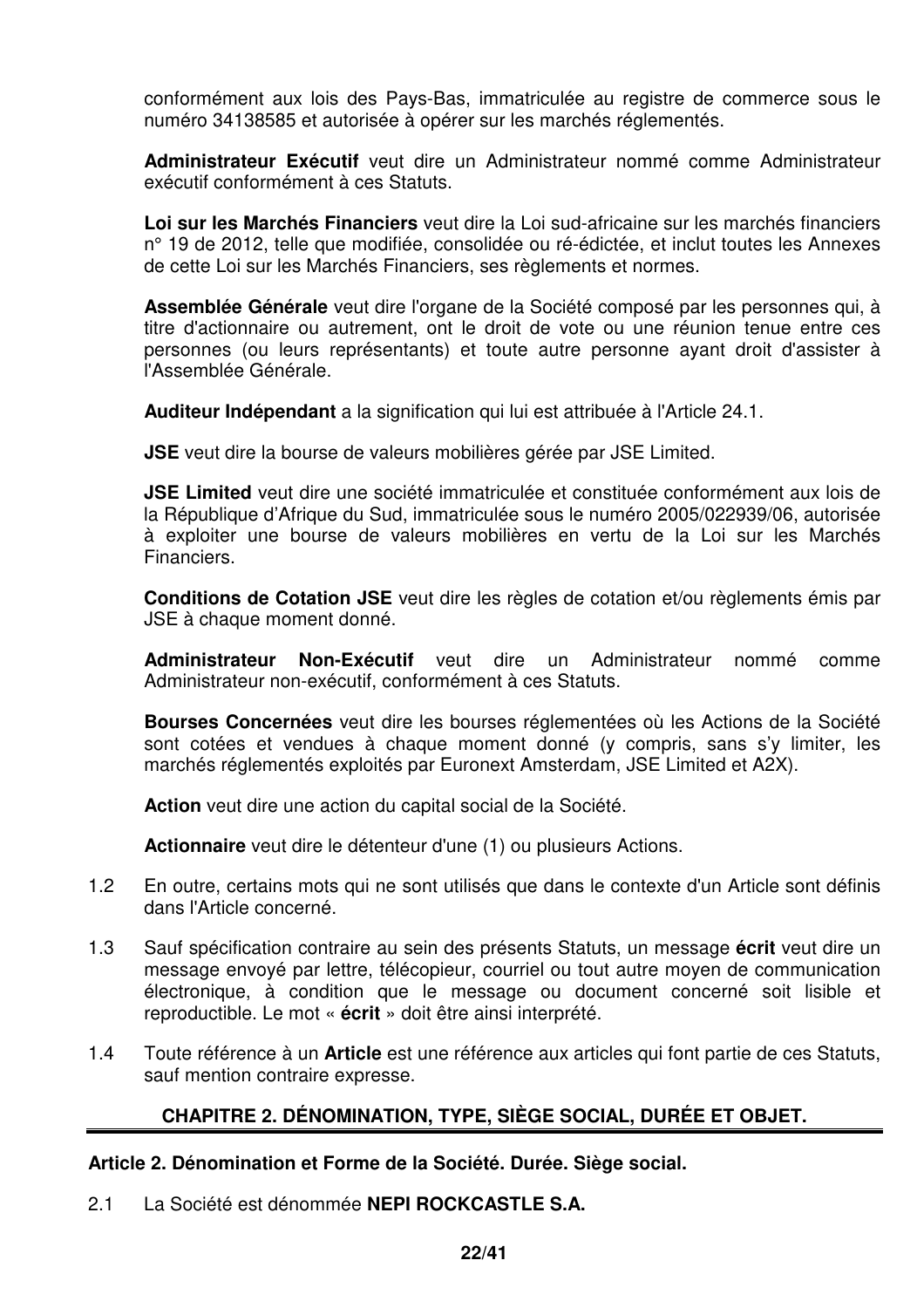- 2.2 La Société est une société anonyme de droit public, existant préalablement sous la dénomination NEPI Rockcastle plc, une société limitée par actions régie par le droit de l'Île de Man.
- 2.3 La Société est établie pour une durée indéterminée.
- 2.4 La Société peut être dissoute à tout moment, par le biais d'une décision de l'Assemblée Générale prise selon les règles établies pour la modification des présents Statuts, conformément au droit applicable, aux Conditions de Cotation Applicables et aux présents Statuts.
- 2.5 Le siège social de la Société se trouve dans la ville de Luxembourg. Le siège peut être déplacé dans la municipalité de la ville de Luxembourg, par décision du Conseil. Il peut être déplacé vers toute autre municipalité du Grand-Duché du Luxembourg par le biais d'une décision collective de l'Assemblée Générale, prise selon les règles établies pour la modification des Statuts.
- 2.6 Des succursales ou bureaux peuvent être créés, tant au sein du Grand-Duché du Luxembourg qu'à l'étranger, par décision du Conseil.
- 2.7 Si le Conseil détermine que des événements politiques, économiques ou sociétaux se sont produits ou sont sur le point de se produire, qui pourraient affecter le cours normal des activités de la Société au siège social ou la facilité de communication depuis ou vers ces bureaux et depuis ou vers l'étranger, il peut déplacer le siège à l'étranger de façon temporaire, jusqu'à la résolution totale des circonstances anormales. À condition, cependant, que ce déplacement temporaire n'affecte pas la nationalité de la Société, qui doit rester une société luxembourgeoise malgré le déplacement temporaire de son siège social.

### **Article 3. Objet.**

- 3.1 La Société a pour objet :
	- (a) l'investissement de capital, particulièrement pour l'acquisition, la gestion, le développement, l'exploitation ou le transfert, direct ou indirect, de biens immobiliers, sur la base de la diversification du risque et sans politique d'investissement définie ;
	- (b) la constitution, la participation de quelque façon que ce soit dans, la gestion et le contrôle d'activités et de sociétés ;
	- (c) le financement d'activités et de sociétés ;
	- (d) l'emprunt, le prêt et la levée de fonds, y compris par l'émission d'obligations, de billets à ordre et autres titres ou moyens d'endettement, ainsi que de conclure des accords dans le cadre des activités susmentionnées ;
	- (e) le conseil et la prestation de services aux activités et sociétés qui se trouvent dans le groupe de la Société et aux tiers ;
	- (f) la concession de garanties, l'obligation de la Société et le nantissement de ses biens vis-à-vis d'activités et de sociétés qui se trouvent dans le groupe de la Société et au nom de tiers ;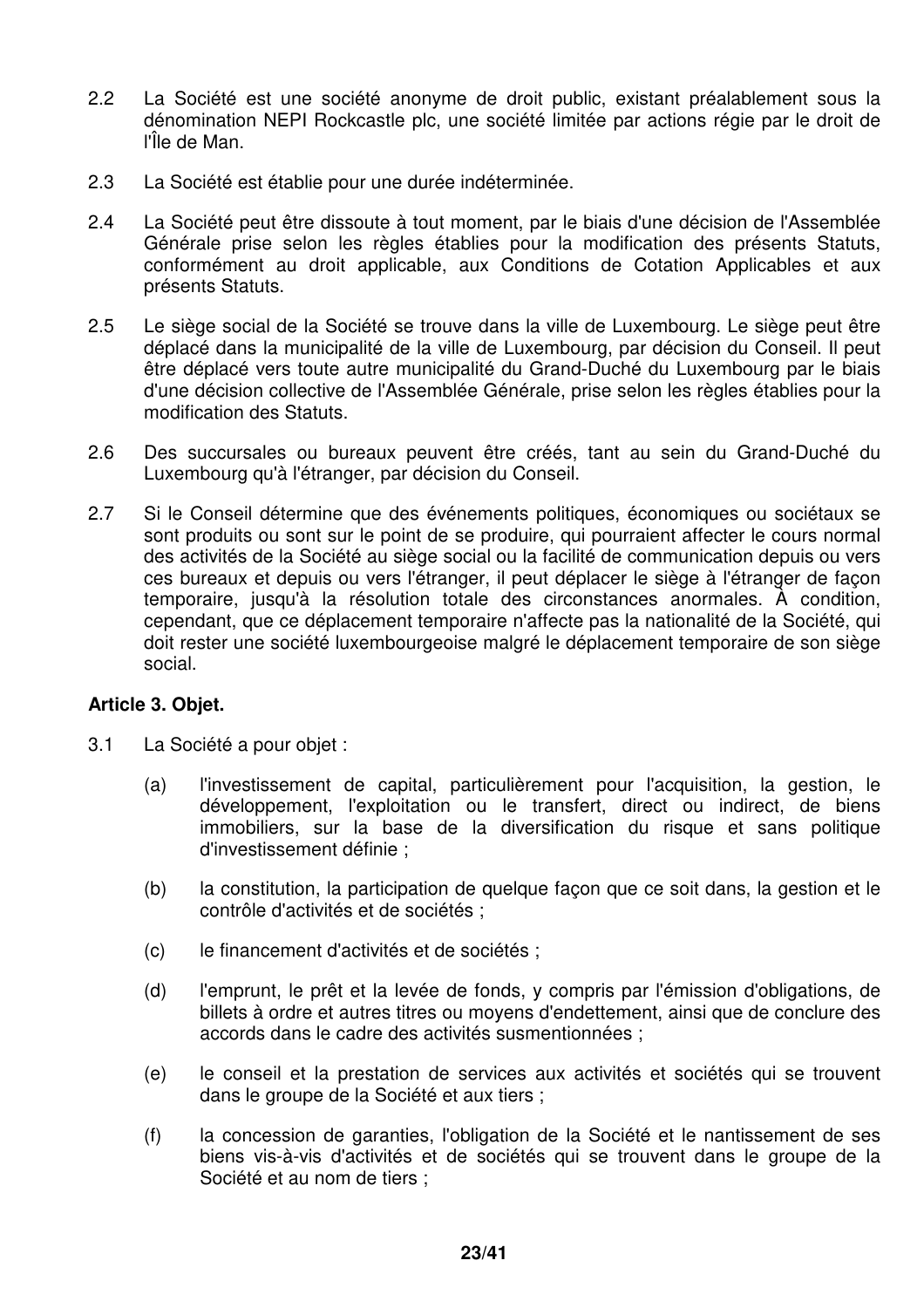- (g) le commerce de devises, valeurs mobilières et éléments de propriétés en général ;
- (h) le développement et le commerce de brevets, marques déposées, licences, savoir-faire, droits d'auteur, droits sur des bases de données et autres droits de propriété intellectuelle ;
- (i) la réalisation de toute activité de nature industrielle, financière ou commerciale ; et
- (j) la réalisation de toute activité afférente aux objets précités ou les facilitant, le tout devant être interprété dans le sens le plus large, telle que l'octroi de garanties à des tiers pour des obligations de sociétés avec lesquelles la Société forme un groupe, ainsi que l'offre de conseils et de services auxdites sociétés.

# **CHAPITRE 3. CAPITAL SOCIAL ET ACTIONS.**

# **Article 4. Capital Social Emis et Actions.**

- 4.1 Le capital social émis de la Société est de six millions quatre-vingt-neuf mille neuf cent quarante-neuf euros et sept centimes d'euro (6.089.949,07 EUR), divisé en six cent huit millions neuf cent quatre-vingt-quatorze mille neuf cent sept (608.994.907) Actions d'une valeur nominale d'un centime d'euro (0,01 EUR) chacune.
- 4.2 Toutes les Actions sont nominatives et échangées de façon dématérialisée (non représentée par un certificat). Le Conseil peut décider que, aux fins de la commercialisation et du transfert des Actions dans un marché boursier étranger, les Actions seront enregistrées en utilisant le Système d'Enregistrement, conformément aux dispositions du droit applicable et des Bourses Concernées.
- 4.3 Les droits rattachés aux Actions ont un classement égal ou pari passu.

### **Article 5. Registre des Actionnaires.**

- 5.1 Un registre des Actionnaires doit être tenu par la Société ou en son nom, conformément au droit applicable.
- 5.2 Le registre doit être tenu à jour. Le Conseil peut établir des règles vis-à-vis de la signature des enregistrements et inscriptions dans le registre des Actionnaires.

### **Article 6. Capital Autorisé.**

- 6.1 Le capital social autorisé de la Société (à l'exclusion, pour éviter toute ambiguïté, du capital social émis) est de vingt millions d'euros (20.000.000 EUR), représenté par deux milliards (2.000.000.000) d'actions ordinaires d'une valeur nominale d'un centime d'euro (0,01 EUR) chacune, et les droits en découlant ont un classement égal ou pari passu (le **Capital Autorisé**).
- 6.2 Pendant un délai de cinq (5) ans à compter de la date de l'Assemblée Générale ayant modifié en dernier le capital autorisé (c'est à dire, le 10 mai 2022) (le **Délai de Capital Autorisé**), le Conseil est autorisé à émettre des Actions, à concéder des options ou des bons de souscription d'Actions ou tout autre instrument convertible en Actions ou donnant accès à des Actions (conjointement, des **Instruments de Capitaux Propres**) dans la limite du Capital Autorisé, à toutes fins légales.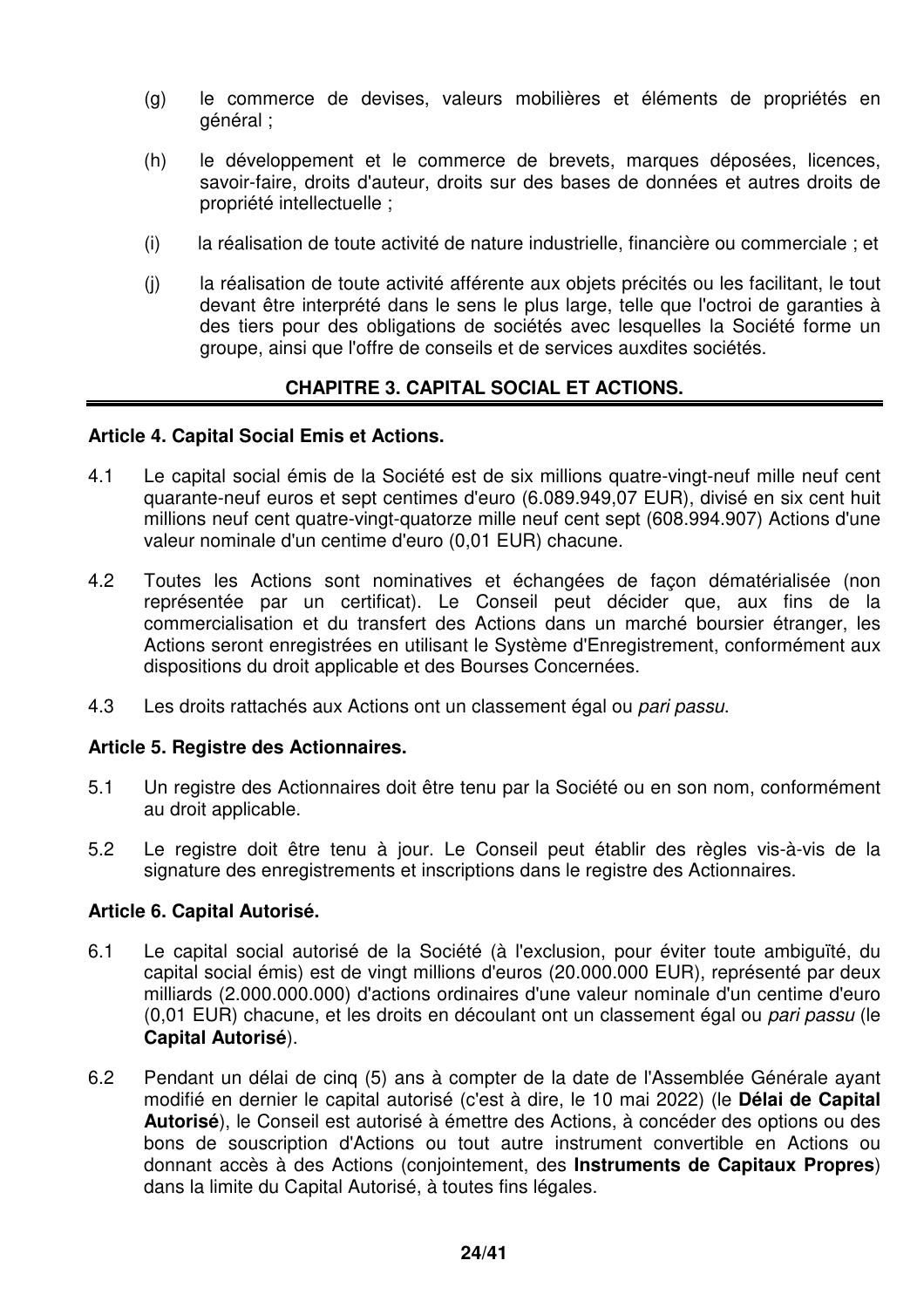- 6.3 Le Conseil est autorisé à fixer le prix de souscription et à déterminer les conditions de toute augmentation de capital sous le Capital Autorisé dans les limites de cette autorisation, y compris par des apports en numéraire ou en nature, par incorporation de réserves, de primes d'émission ou de bénéfices non distribués.
- 6.4 Les présents Statuts seront modifiés de manière à refléter chaque augmentation de capital réalisée par le Conseil dans la limite du Capital Autorisé et le Conseil prendra ou autorisera toute personne à prendre les mesures nécessaires en vue de consigner cette augmentation et les modifications corrélatives des Statuts devant un notaire luxembourgeois.
- 6.5 La Société peut verser des commissions ne dépassant pas dix pour cent (10 %) du prix de souscription, ou des commissions de courtage, à toute personne, en contrepartie de la souscription d'Instruments de Capitaux Propres, sous réserve du droit applicable.
- 6.6 Lorsqu'un Actionnaire a droit à des fractions d'Action, le Conseil peut traiter les fractions comme il l'entend, dans le respect des dispositions du droit applicable et des Conditions de Cotation Applicables.
- 6.7 Toute émission d'Actions en vertu de cet Article 6, que ce soit par le Conseil ou l'Assemblée Générale, doit être effectuée dans le respect des Conditions de Cotation Applicables et sera soumise à l'approbation des Bourses Concernées, si nécessaire.

### **Article 7. Droits Préférentiels de Souscription.**

- 7.1 Chaque Actionnaire dispose d'un droit de préemption (c'est-à-dire de souscription préférentielle) proportionnel à la valeur nominale totale des Actions déjà détenues.
- 7.2 Les droits préférentiels de souscription peuvent être limités ou annulés par le Conseil (i) par délégation de l'Assemblée Générale, suivant une résolution adoptée de la manière requise pour une modification des présents Statuts et (ii) pour toute émission d'Actions au titre du Capital Autorisé pendant le Délai de Capital Autorisé.
- 7.3 Sans préjudice du pouvoir du Conseil de limiter ou de supprimer les droits préférentiels de souscription, conformément à l'Article 7.2 ci-dessus, un Actionnaire ne se verra jamais accorder de droit préférentiel de souscription en ce qui concerne les émissions suivantes dans le cadre du Capital Autorisé :
	- (a) émission d'Actions pour une contrepartie autre qu'en numéraire ;
	- (b) émission d'Actions dans le cadre d'un plan d'actionnariat des salariés qui a été approuvé conformément aux règles et règlements des Bourses Concernées sur lesquelles la Société a sa cotation principale ;
	- (c) émission d'Actions à des fins de capitalisation, de bonus ou de paiement de dividende en actions, ou émission découlant d'un plan de réinvestissement des dividendes, où les Actionnaires peuvent participer de façon proportionnelle à leur quote-part du capital social ;
	- (d) émission d'Actions en numéraire (comme prévu dans les Conditions de Cotation JSE) approuvée par les actionnaires par le biais d'une autorisation générale (soit conditionnelle, soit inconditionnelle) pour émettre des Actions à son entière discrétion, ou par le biais d'une autorisation particulière pour émettre des Actions, conformément aux Conditions de Cotation JSE, à condition que si cette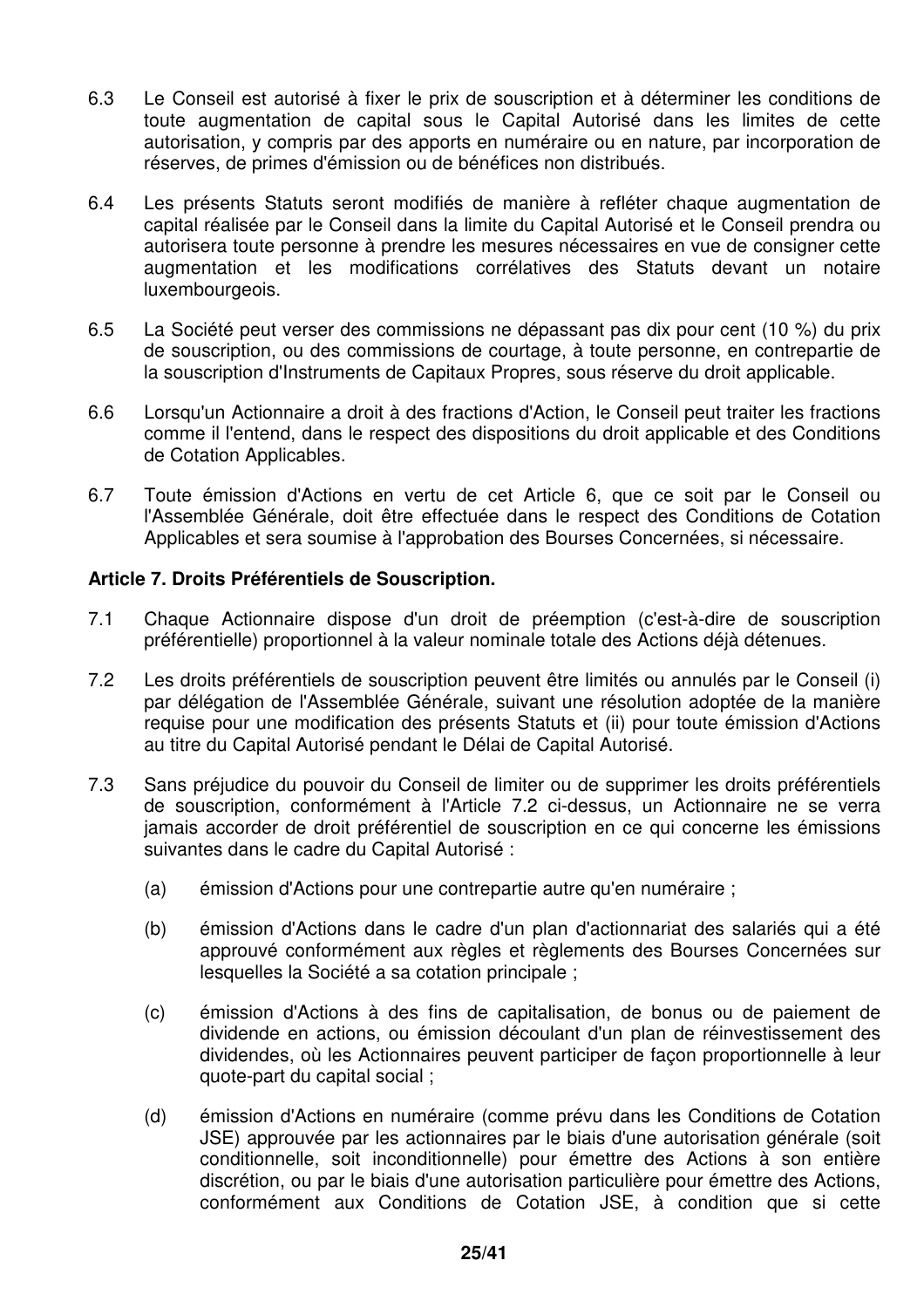approbation prend la forme d'une autorisation générale conférée au Conseil, elle ne sera valable que jusqu'à la prochaine Assemblée Générale annuelle des actionnaires de la Société ou pendant quinze (15) mois à compter de la date d'adoption de la résolution, la date la plus proche étant retenue ;

- (e) émission d'Actions pour l'acquisition d'actifs, un placement avec contrepartie du vendeur (tel qu'envisagé par les Conditions de Cotation JSE) ou une émission aux fins d'un regroupement ou d'une fusion ; ou
- (f) émission d'Action suite à l'exercice d'options, de droits de souscription d'Actions ou de droits de conversion associés à des Instruments de Capitaux Propres précédemment émis.
- 7.4 Les droits préférentiels de souscription peuvent en outre être limités ou supprimés par décision de l'Assemblée Générale, adoptée de la manière requise pour une modification des présents Statuts.
- 7.5 Si l'Assemblée Générale reçoit une proposition pour restreindre ou exclure les droits préférentiels de souscription, le motif de cette proposition et le prix d'émission prévu doivent être inclus dans cette proposition de manière écrite.
- 7.6 Lors de l'émission d'Instruments de Capitaux Propres autres que des Actions, les détenteurs existants de ces Instruments de Capitaux Propres précédemment émis auront des droits préférentiels de souscription à leur égard et les dispositions de cet Article 7 seront applicables par analogie.
- 7.7 Toute restriction ou exclusion des droits préférentiels de souscription en vertu du présent Article 7, que ce soit par le Conseil ou l'Assemblée Générale, sera soumise à et doit être effectuée dans le respect des Conditions de Cotation Applicables, et devra être approuvée par les Bourses Concernées, si nécessaire.

### **Article 8. Libération des Actions.**

- 8.1 Lors de l'émission d'une Action, la valeur nominale totale de celle-ci doit être libérée, ainsi que la différence entre les deux sommes, si une Action est souscrite avec prime.
- 8.2 Un Actionnaire ne peut être contraint à payer une prime contre son gré en plus de la valeur nominale de l'Action à souscrire, et ce même par une modification des présents Statuts.
- 8.3 Le paiement d'une Action doit être effectué en numéraire dans la mesure où aucune contribution sous une autre forme n'a été convenue.
- 8.4 La Société ne peut prétendre à aucun privilège sur les Actions.

#### **Article 9. Actions Propres.**

- 9.1 Lorsqu'elle émet des Actions, la Société ne peut souscrire ses propres Actions.
- 9.2 La Société peut racheter ses propres Actions entièrement libérées, ou des certificats de dépôt d'Actions, et les détenir en trésorerie, dans les limites fixées et sous réserve de l'autorisation accordée par l'Assemblée Générale en vertu du droit applicable et des Conditions de Cotation Applicables. L'Assemblée Générale doit déterminer dans l'autorisation le nombre d'Actions ou de certificats de dépôt d'Actions qui peuvent être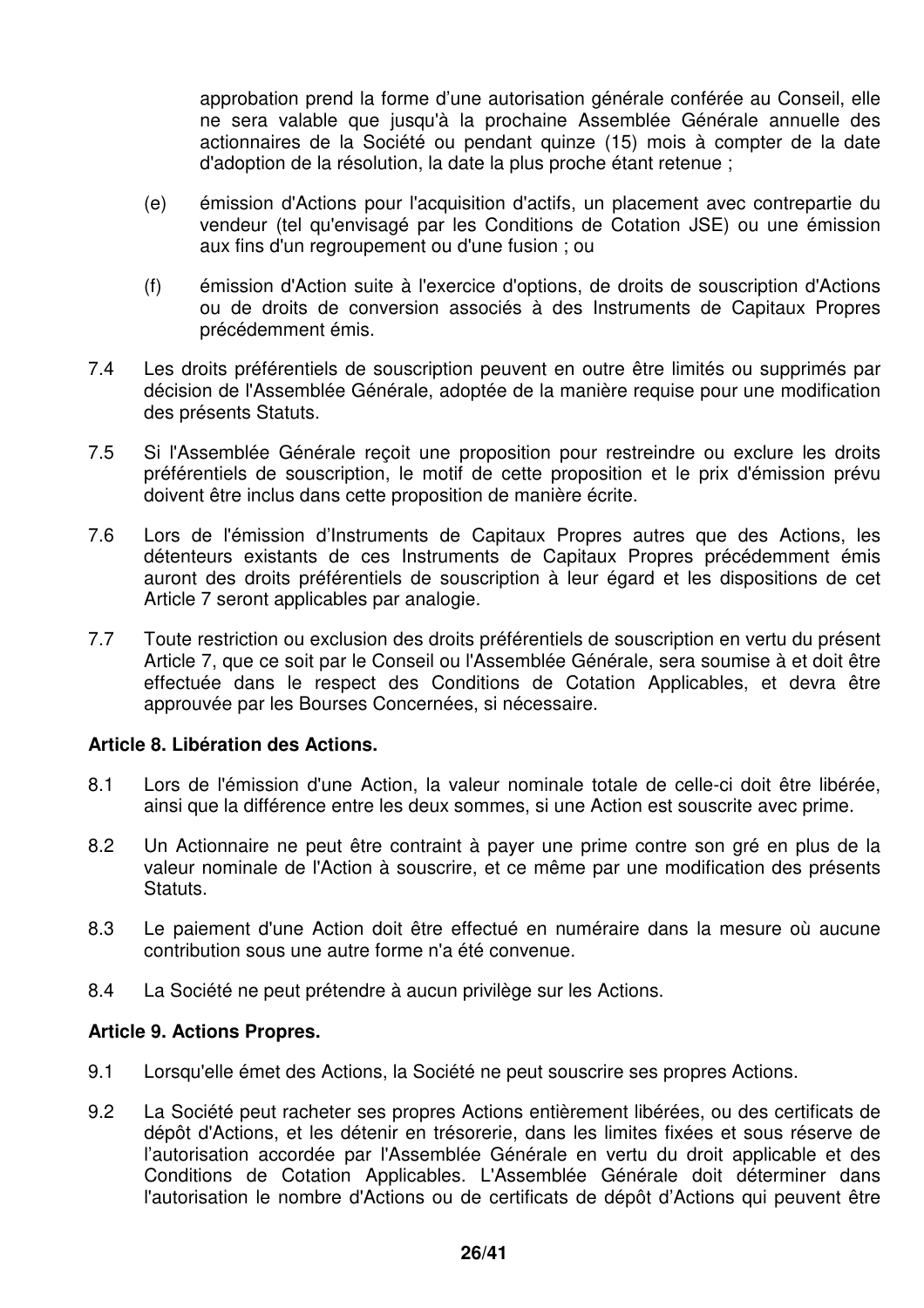acquis, la manière dont elles peuvent être acquises et les limites dans lesquelles le prix doit être fixé.

- 9.3 Aucun droit de vote ne peut être exercé à l'égard d'une Action propre détenue par la Société ou par une filiale, ou d'une Action propre pour laquelle la Société ou une filiale détient les certificats de dépôt. Les paiements dus aux Actions propres sont suspendus ou annulés par le Conseil, conformément au droit applicable.
- 9.4 La Société est autorisée à céder des Actions propres, ou des certificats de dépôt d'Actions propres, en vertu d'une résolution du Conseil et conformément aux Conditions de Cotation Applicables.

### **Article 10. Réduction du Capital émis.**

- 10.1 Le capital social émis ou le Capital Autorisé de la Société peut être réduit par décision de l'Assemblée Générale, adoptée dans les formes requises pour une modification des présents Statuts et conformément au droit applicable.
- 10.2 L'Assemblée Générale peut décider de réduire le capital social émis de la Société :
	- (a) par l'annulation d'Actions ou des certificats de dépôt d'Actions détenus par la Société ; ou
	- (b) en réduisant la valeur nominale des Actions.

Les Actions pour lesquelles cette résolution est adoptée doivent y être désignées et les dispositions relatives à la mise en œuvre de cette résolution doivent y être indiquées.

### **Article 11. Cession d'Actions.**

- 11.1 Les Actions sont librement cessibles.
- 11.2 La cession des droits détenus par un Actionnaire à l'égard d'Actions incluses dans le Système d'Enregistrement doit avoir lieu conformément aux dispositions de la réglementation applicable au Système d'Enregistrement concerné et au droit applicable.
- 11.3 La cession d'Actions non incluses dans le Système d'Enregistrement requiert un instrument destiné à cet effet et, sauf si la Société elle-même est partie à cet acte juridique, la notification écrite à la Société de la cession conformément au droit applicable.
- 11.4 Le transfert d'Actions incluses dans le Système d'Enregistrement est soumis aux restrictions des dispositions applicables au Système d'Enregistrement concerné.

### **Article 12. Usufruit, Nantissement et Certificats de Dépôt d'Actions.**

- 12.1 Les dispositions des Articles 11.1 et 11.2 sont applicables par analogie à la création ou au transfert d'un droit d'usufruit sur les Actions. Les droits de vote afférents aux Actions sur lesquelles le droit d'usufruit est créé peuvent être attribués à l'usufruitier. Les Actionnaires, avec ou sans voix, et l'usufruitier avec voix, ont le droit d'assister aux Assemblées Générales conformément au droit applicable.
- 12.2 Les dispositions des Articles 11.1 et 11.2 sont applicables par analogie au nantissement des Actions. Les droits de vote afférents aux Actions nanties peuvent être attribués au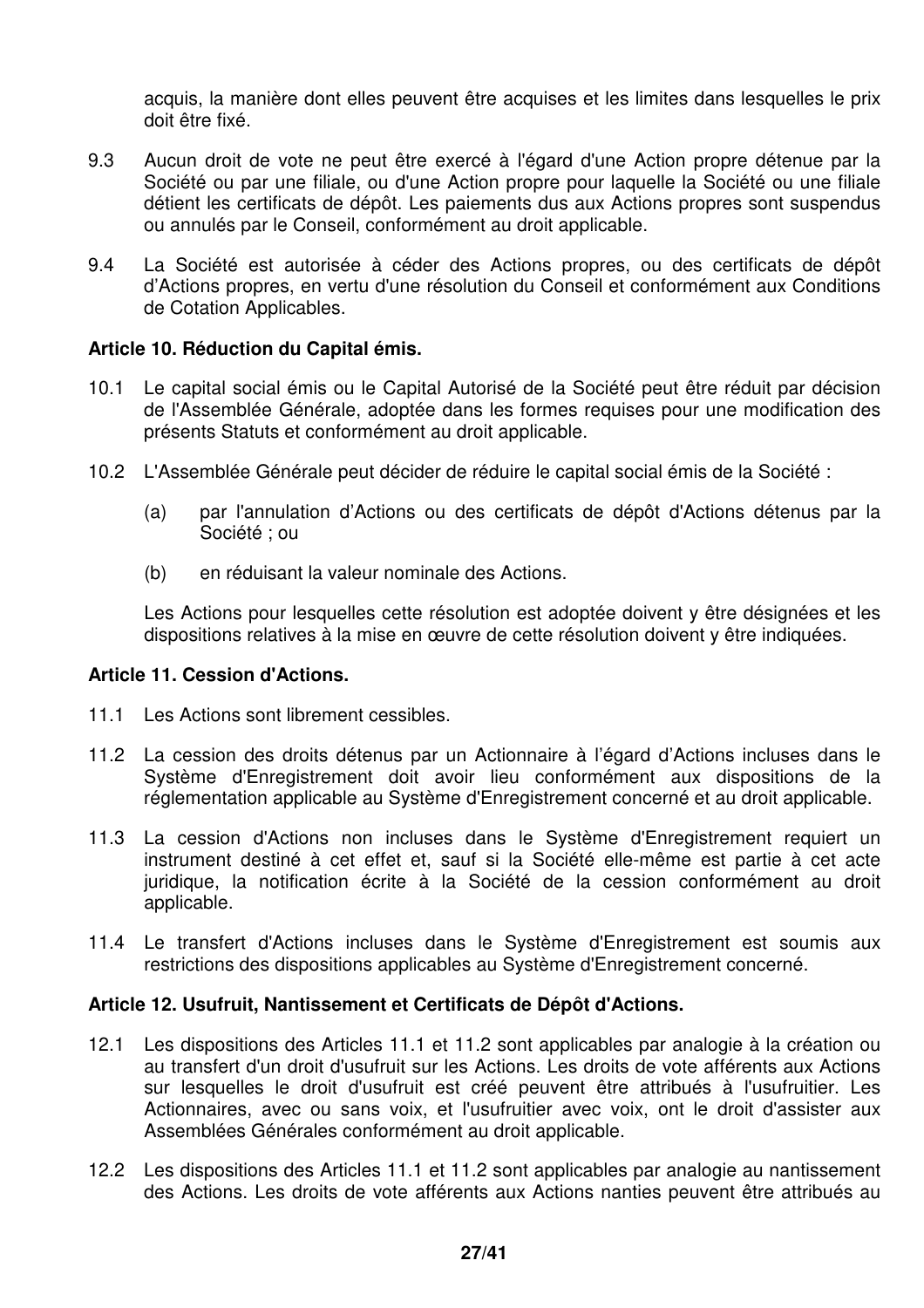bénéficiaire du nantissement. Les Actionnaires, avec ou sans voix, et le bénéficiaire du nantissement avec voix, ont le droit d'assister aux Assemblées Générales. Le bénéficiaire du nantissement n'ayant pas de voix n'a pas le droit d'assister aux Assemblées Générales.

12.3 Les titulaires de certificats de dépôt d'Actions n'ont pas le droit d'assister aux Assemblées Générales.

# **CHAPITRE 4. LE CONSEIL.**

#### **Article 13. Composition du Conseil.**

- 13.1 Le Conseil est composé par un minimum de quatre (4) et un maximum de douze (12) membres, dont un (1) ou plusieurs Administrateurs Exécutifs et un (1) ou plusieurs Administrateurs Non-Exécutifs.
- 13.2 Seules les personnes physiques peuvent être Administrateurs.

### **Article 14. Nomination, Suspension et Révocation des Administrateurs.**

- 14.1 Les Administrateurs sont nommés par l'Assemblée Générale. Les Administrateurs sont nommés soit en tant qu'Administrateurs Exécutifs soit en tant qu'Administrateurs Non-Exécutifs.
- 14.2 Les membres du Conseil sont nommés pour un délai ne pouvant dépasser quatre (4) ans. Ils peuvent être réélus. Ce mandat prend fin à l'Assemblée Générale annuelle de l'exercice au cours duquel il prend fin, à moins qu'il n'en soit spécifié autrement dans la résolution de nomination de cette personne.
- 14.3 Chaque Actionnaire a le droit de proposer des candidats pour leur nomination au poste d'Administrateurs. Le Conseil prendra en considération tous les candidats proposés par les Actionnaires lorsqu'il choisira une (1) ou plusieurs personnes qui seront proposées pour nomination par l'Assemblée Générale. A cet égard, le Conseil peut élire deux (2) personnes pour un (1) seul et même siège vacant et laisser l'Assemblée Générale décider la personne devant être nommée.
- 14.4 Lors de l'Assemblée Générale annuelle convoquée en accord avec les dispositions de l'Article 28 pour approuver les comptes annuels de l'année sociale close le 31 décembre 2022, et à chaque Assemblée Générale annuelle subséquente, un minimum d'un tiers (1/3) des Administrateurs doit se retirer du Conseil, et si le nombre si le nombre n'est pas trois (3) ou un multiple de trois (3), le nombre le plus proche mais n'excédant pas un (1) tiers se retire de ses fonctions par rotation, étant entendu que si un (1) seul Administrateur est sujet à la retraite par rotation, il/elle se retire. Les autres Administrateurs devant se retirer par rotation comprennent tout Administrateur qui souhaite se retirer et ne pas se présenter à la réélection. Tout autre Administrateur devant se retirer sont ceux des autres Administrateurs soumis à la retraite par rotation qui sont restés le plus longtemps en fonction depuis leur dernière nomination ou réélection, mais, en ce qui concerne les personnes qui ont été nommées ou réélue le même jour, ceux qui doivent se retirer seront (à moins qu'ils n'en conviennent autrement entre eux) tirés au sort. Un Administrateur qui se retire (par rotation ou autrement) est rééligible et peut, s'il est disposé à le faire, être reconduit dans ses fonctions. Le Conseil recommandera l'éligibilité d'un Administrateur qui s'est proposé pour une réélection, en tenant compte des performances passées et de la contribution apportée.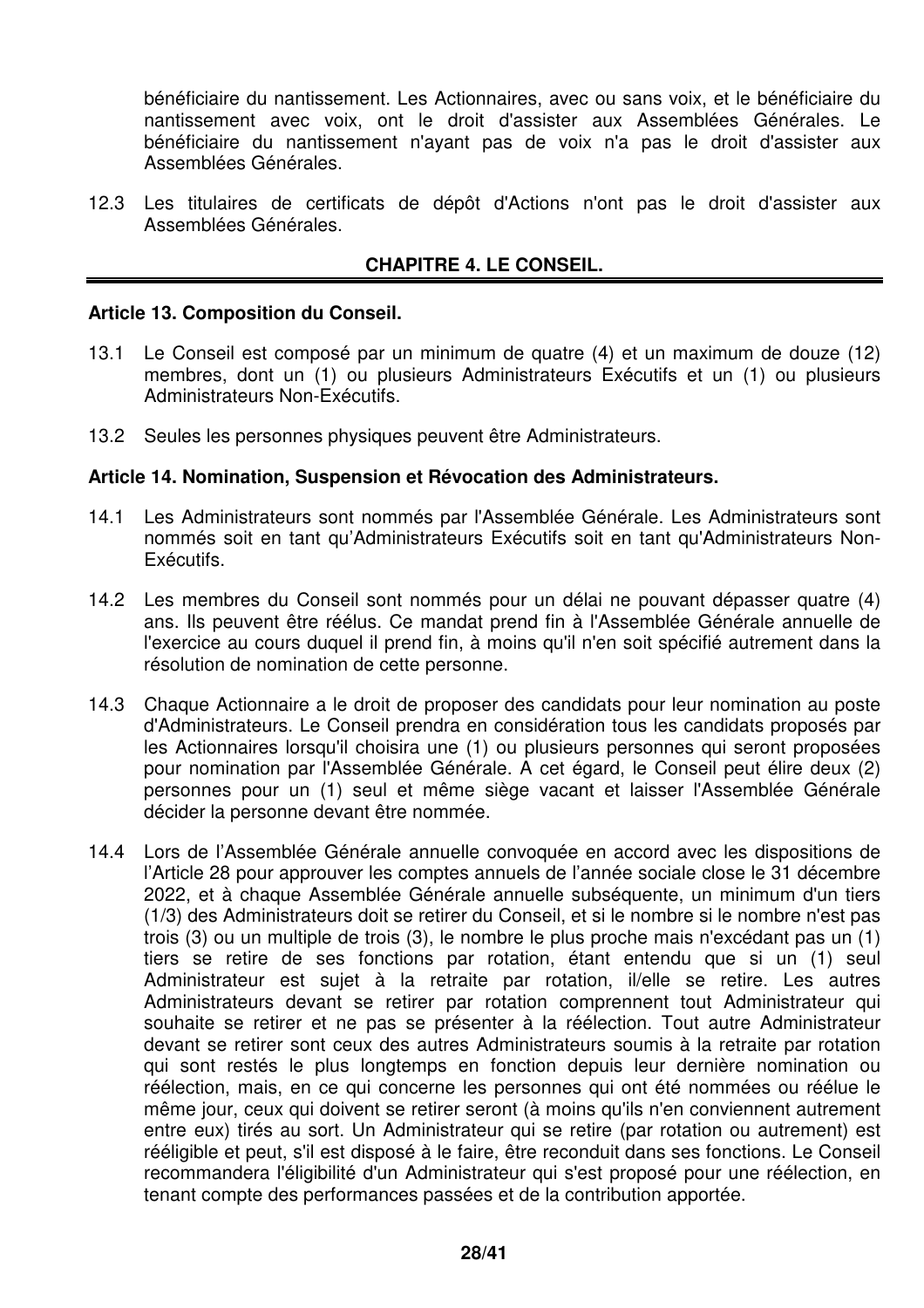14.5 Chaque Administrateur peut être révoqué sans cause, à tout moment, par l'Assemblée Générale, conformément au droit applicable.

# **Article 15. Rémunération des Administrateurs.**

- 15.1 La Société doit avoir une politique de rémunération des Administrateurs (la **Politique de Rémunération**). Cette politique est établie par l'Assemblée Générale conformément au droit applicable. Les Administrateurs Exécutifs ne peuvent pas participer aux discussions ou au processus décisionnel du Conseil à cet égard.
- 15.2 La Politique de Rémunération peut prévoir le remboursement des frais de déplacement des Administrateurs et des autres dépenses encourues par eux dans le cadre de l'activité de la Société. En outre, la Politique de Rémunération peut prévoir qu'un Administrateur soit rémunéré dans une autre qualité vis-à-vis de la Société, ou bien en tant qu'administrateur ou employé d'une société contrôlée par la Société, ou par une filiale importante de la Société, ou pour des services, des obligations ou des occupations extraordinaires, dans ce cas, la nomination et la rémunération relatives à cet autre poste doivent être établies par des Administrateurs n'ayant pas de conflit d'intérêts (potentiel) en ce qui concerne cette nomination et/ou cette rémunération.
- 15.3 Le Conseil soumettra à l'approbation de l'Assemblée Générale tout projet d'émettre des Actions pour les Administrateurs et/ou d'accorder des droits de souscription d'Actions aux Administrateurs. Ces projets doivent au minimum indiquer le nombre d'Actions et les droits de souscription d'Actions devant être accordés aux Administrateurs et les critères applicables à l'attribution, ainsi que tout amendement de ces points, et doivent satisfaire aux Conditions de Cotation Applicables.
- 15.4 Les Administrateurs ont le droit d'être indemnisés par la Société et à une police d'assurance responsabilité des dirigeants (D&O), conformément à l'Article 22.

### **Article 16. Devoirs Généraux du Conseil.**

- 16.1 Le Conseil a les pouvoirs les plus étendus pour administrer et gérer la Société. Tous les pouvoirs qui ne sont pas expressément réservés à l'Assemblée Générale par la loi applicable, les Conditions de Cotations Applicables ou les présents Statuts sont de la compétence du Conseil.
- 16.2 Chaque Administrateur est responsable du cours général des affaires.

### **Article 17. Attribution de Devoirs au Sein du Conseil. le Secrétaire de la Société.**

- 17.1 Le Conseil nomme un Administrateur Non-Exécutif comme président du Conseil (le **Président**) pour un délai devant être établi par le Conseil. Le Conseil peut nommer un (1) ou plusieurs Administrateurs Non-Exécutifs comme vice-présidents du Conseil, pour un délai devant être établi par le Conseil.
- 17.2 Le devoir des Administrateurs Non-Exécutifs est de superviser l'exécution des tâches des Administrateurs Exécutifs, ainsi que la marche générale des affaires de la Société et les activités qui y sont liées, conformément à la législation applicable et sans préjudice de celle-ci. Les Administrateurs Non-Exécutifs sont également chargés des tâches qui leur sont confiées en vertu de la loi applicable et des présents Statuts.
- 17.3 Un Administrateur Exécutif, nommé par le Conseil, sera le président directeur général (le **Président Directeur Général**). Le Conseil peut attribuer d'autres fonctions aux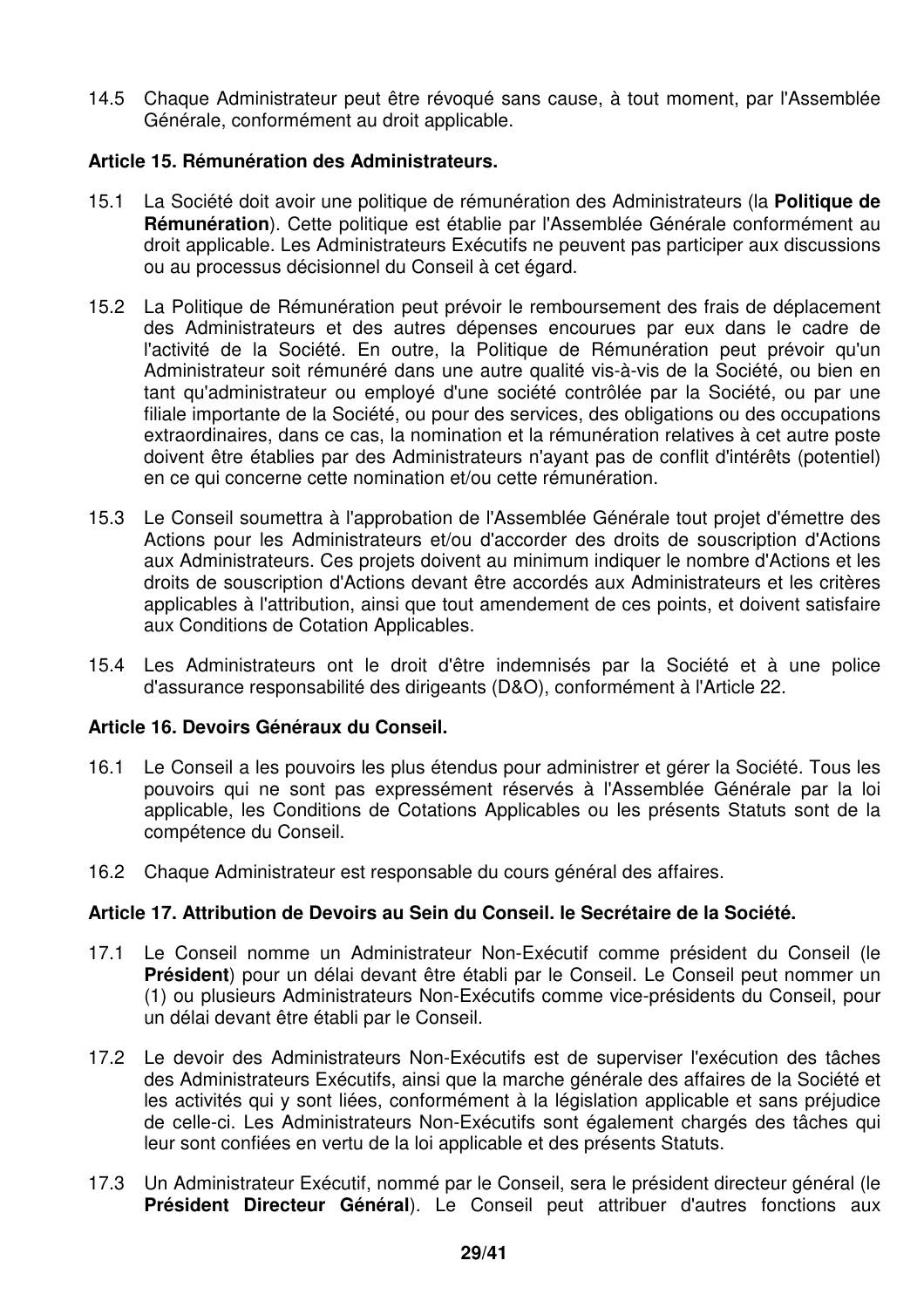Administrateurs.

- 17.4 Les devoirs particuliers du Président Directeur Général et des autres Administrateurs, le cas échéant, sont établis par le Conseil par écrit, conformément au droit applicable.
- 17.5 Dans la mesure permise par la loi, le Conseil peut attribuer et déléguer ses fonctions et pouvoirs à des Administrateurs individuels et/ou à des comités, y compris, mais sans s'y limiter, à un Comité d'Audit, à un Comité d'Investissement, à un Comité de Rémunération, à un Comité de Risque et de Conformité, à un Comité de Nomination et à un Comité de Durabilité. Cela peut également inclure la délégation des pouvoirs de prise de décisions, à condition que la délégation soit établie par écrit. Un Administrateur auquel et un Comité auquel des pouvoirs du Conseil sont délégués, doit se conformer aux règles établies à cet égard par le Conseil.
- 17.6 Le Conseil peut nommer un secrétaire et peut le remplacer à tout moment. Le secrétaire exerce les fonctions et les pouvoirs qui lui sont conférés en vertu du règlement du Conseil ou d'une résolution du Conseil. En l'absence du secrétaire, ses fonctions et pouvoirs sont exercés par un adjoint du secrétaire, s'il est désigné par le Président ou par le Président Directeur Général.

# **Article 18. Représentation.**

- 18.1 Le Conseil est autorisé à représenter la Société. En outre, deux (2) Administrateurs Exécutifs agissant conjointement sont également autorisés à représenter la Société.
- 18.2 Le Conseil peut nommer des dirigeants (y compris, pour éviter toute ambiguïté, des Administrateur Exécutifs) dotés d'un pouvoir de représentation général ou limité conformément à la loi applicable. Chacun de ces directeurs, agissant individuellement ou conjointement avec un (1) ou plusieurs directeurs ou membres du Conseil, peut représenter la Société. Chacun de ces dirigeants représente la Société en tenant dûment compte des limites relatives à ses fonctions dans le respect des limites de ses pouvoirs. Leurs fonctions sont établies par le Conseil.
- 18.3 La Société est valablement engagée ou représentée vis-à-vis des tiers par (i) les signatures conjointes de deux (2) Administrateurs Exécutifs ou (ii) la signature conjointe ou individuelle toute(s) personne(s) qui se sont vues déléguer ces pouvoirs de signature par le Conseil, dans les limites inhérentes à cette délégation.

### **Article 19. Réunions. Processus de Prise de Décisions.**

- 19.1 Le Conseil se réunit aussi souvent que le Président ou le Président Directeur Général le considèrent opportun. La réunion est présidée par le Président ou, en son absence, par un Administrateur Non-Exécutif désigné par le Conseil à cette fin. Un procès-verbal des délibérations de la réunion doit être rédigé.
- 19.2 Les décisions du Conseil sont prises à la majorité absolue des voix exprimées. Chaque Administrateur a une (1) voix. Le Président dispose d'une voix prépondérante. Le Conseil peut établir que certains types de décisions sont soumis à des majorités plus élevées. Ces types de décisions et la nature de la déviation à ce principe doivent être clairement prévues et établies par écrit, conformément au droit applicable.
- 19.3 Les décisions prises lors d'une réunion du Conseil ne sont valables que si la majorité des Administrateurs sont présents ou représentés lors de la réunion. Le Conseil peut établir que certains types de décisions sont soumis à des exigences de quorum plus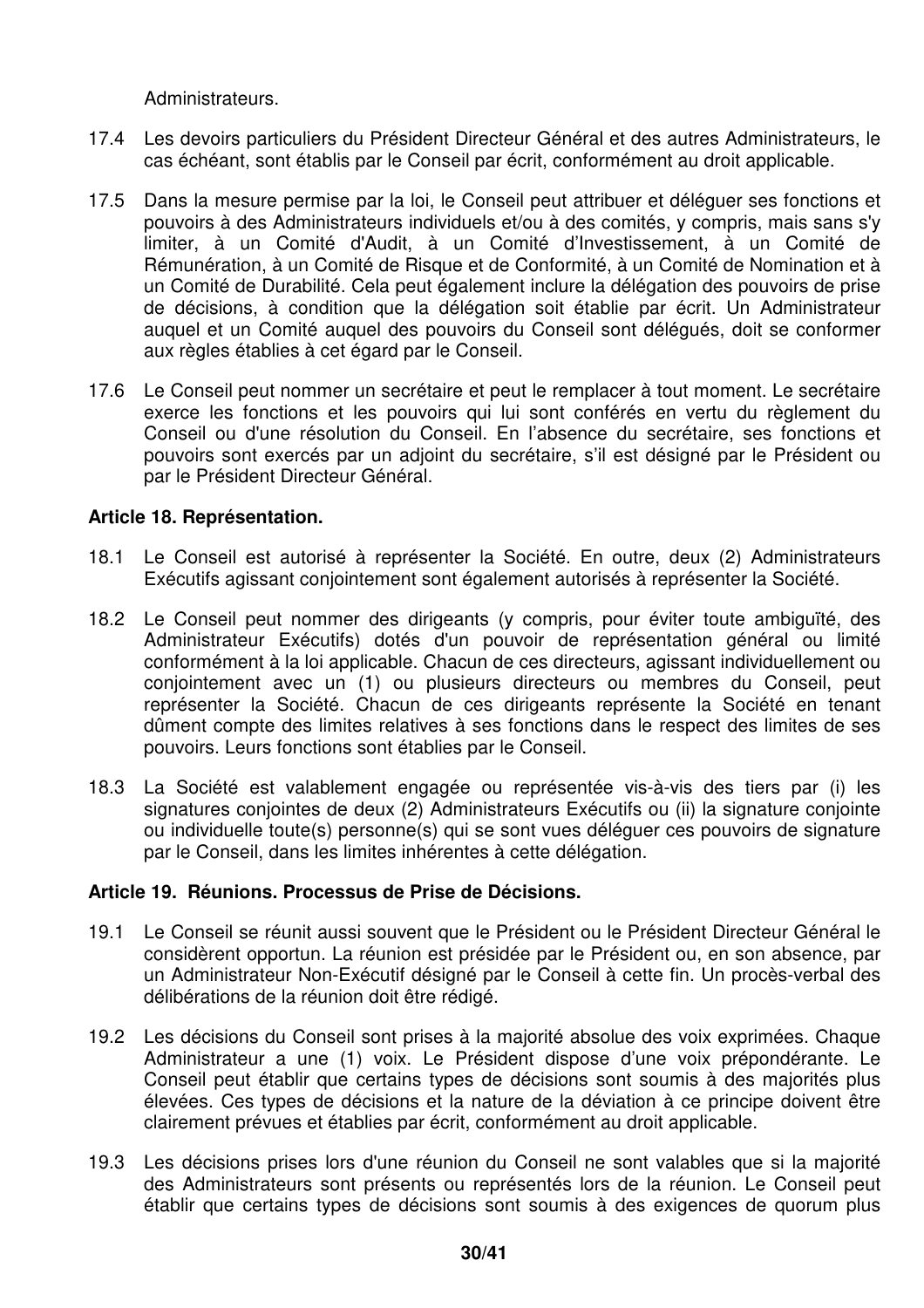élevées. Ces types de décisions et la nature de la déviation doivent être clairement prévues et établies par écrit, conformément au droit applicable.

- 19.4 Les réunions du Conseil peuvent se tenir par le biais d'une assemblée des Administrateurs en personne, lors d'une réunion formelle, ou par visioconférence, vidéoconférence ou par tout autre moyen de communication, à condition que tous les Administrateurs y participant soient capables de communiquer entre eux de façon simultanée. La participation à une réunion par ces moyens de communication constitue une présence en personne à la réunion. Une réunion du Conseil tenue par le biais de ces moyens de communication est réputée se tenir au Luxembourg.
- 19.5 Sans préjudice de ce qui précède, une décision du Conseil peut également être adoptée par écrit, à l'unanimité des voix. Ces décisions consistent en un (1) ou plusieurs documents faisant état des décisions, signés par chaque membre du Conseil. La date de la décision sera la date à laquelle la dernière signature a été apposée.
- 19.6 Les tiers peuvent se fonder sur une déclaration écrite du Président ou de deux (2) Administrateurs, agissant conjointement, concernant les résolutions adoptées par le Conseil ou un de ses comités. Lorsqu'il s'agit d'une résolution adoptée par un comité, les tiers peuvent également s'appuyer sur une déclaration écrite du président de ce comité.
- 19.7 Lors des réunions du Conseil et en ce qui concerne l'adoption des résolutions du Conseil, un membre du Conseil peut uniquement être représenté par un autre membre du Conseil, autorisé par écrit.
- 19.8 Le Conseil peut établir des règles supplémentaires en ce qui concerne ses méthodes de travail et son processus décisionnel.

### **Article 20. Conflits d'Intérêts.**

- 20.1 Un Administrateur se trouvant en situation de conflit d'intérêts conformément au droit applicable, ou ayant un intérêt qui peut avoir l'apparence d'un tel conflit d'intérêts (tous deux, un **conflit d'intérêts (potentiel)**) doit communiquer la nature et l'étendue de cet intérêt aux autres Administrateurs.
- 20.2 Au début de chaque réunion du Conseil ou, le cas échéant, avant l'adoption d'une résolution écrite proposée par le Conseil, le Président doit inviter les membres du Conseil à discuter des conflits d'intérêt (potentiels) qu'ils ont communiqués. Le Conseil dans son ensemble fera une analyse et décidera si les situations communiquées impliquent un conflits d'intérêt (potentiels), ainsi que la manière de procéder, en considérant des aspects tels que : la pertinence de la situation communiquée vis-à-vis des points inclus à l'ordre du jour ; la matérialité de l'impact potentiel ; l'expertise de l'Administrateur communicant sur le point de l'ordre du jour concerné et l'importance de sa contribution à cet égard.
- 20.3 Un Administrateur peut ne pas participer aux délibérations ou au processus de prise de décisions du Conseil dans la mesure où le Conseil détermine que cet Administrateur a un intérêt personnel direct ou indirect qui entre en conflit avec les intérêts de la Société et ses activités. Cette interdiction n'est pas applicable si le conflit d'intérêts existe pour tous les Administrateurs et le Conseil conserve alors ses pouvoirs, sous réserve de l'approbation de l'Assemblée Générale conformément au droit applicable.
- 20.4 Un conflit d'intérêt (potentiels) n'a aucun impact sur le pouvoir de représentation de la Société prévu à l'Article 18.1.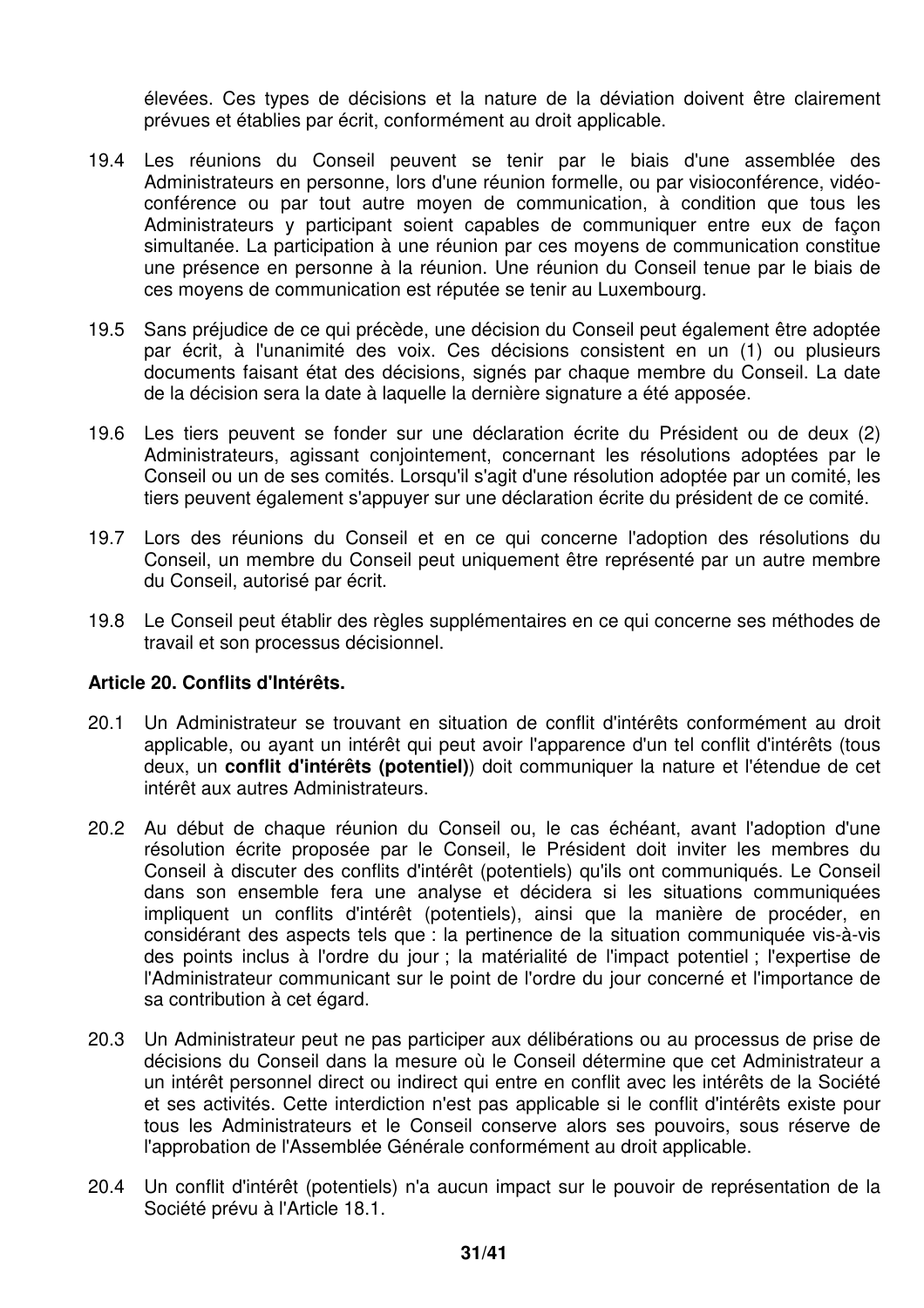20.5 Les dispositions du présent Article 20 sont applicables mutatis mutandis aux réunions et aux décisions des comités du Conseil.

### **Article 21. Vacance de Postes**

- 21.1 Si un poste au sein du Conseil devient vacant pour cause de décès, d'incapacité légale, d'insolvabilité, de démission ou pour toute autre raison, le poste vacant peut être pourvu de façon temporaire, pour un délai ne dépassant pas le mandat initial du membre du Conseil remplacé, par les membres restants du Conseil, jusqu'à la prochaine Assemblée Générale, qui décidera d'une nomination permanente conformément au droit applicable.
- 21.2 Sans préjudice de l'Article 21.1, si le nombre d'Administrateurs tombe sous le minimum requis à l'Article 13.1, les Administrateurs en fonctions doivent :
	- (a) pourvoir le(s) poste(s) vacant(s) de façon temporaire conformément à l'Article 21.1, dans les meilleurs délais ; et
	- (b) dans les meilleurs délais et, en tout état de cause, dans un délai de trois (3) mois depuis la date à laquelle le nombre d'Administrateurs est devenu inférieur au minimum requis, convoquer une Assemblée Générale aux fins de pouvoir le(s) poste(s) vacant(s) de façon permanente.

#### **Article 22. Indemnités et Assurances.**

- 22.1 Dans la mesure permise par la loi, la Société indemnise et dégage de toute responsabilité les Administrateurs, qu'il s'agisse d'anciens membres ou de membres actuellement en fonction (chacun d'entre eux étant, aux fins du présent Article 22 uniquement, une **Personne Indemnisée**), contre toute responsabilité, réclamation, décision judiciaire, amende et pénalité (les **Réclamations**) encourues par la Personne Indemnisée à la suite d'une action, enquête ou autre procédure attendue, en cours ou close, de nature civile, pénale ou administrative (chacune, une **Action en Justice**), engagée ou comprenant toute partie autre que la Société elle-même ou une société du groupe, vis-à-vis de toute action ou omission dans le cadre de ou en rapport avec leur qualité de Personne Indemnisée.
- 22.2 La Personne Indemnisée ne sera pas indemnisée pour les Réclamations liées aux bénéfices personnels effectifs, avantages ou rémunérations auxquelles la Personne Indemnisée n'avait pas droit, ou si la Personne Indemnisée est réputée responsable pour fraude ou négligence grave.
- 22.3 La Société contractera à ses frais une assurance couvrant les Réclamations vis-à-vis de tout Administrateur en fonction ou préalablement en fonction (**Assurance D&O**), sauf si cette assurance ne peut être contractée dans des conditions raisonnables.
- 22.4 Tous frais (y compris les honoraires d'avocat et les frais de justice raisonnables) (conjointement, les **Frais**) encourus par la Personne Indemnisée dans le cadre d'une Action en Justice seront versés ou remboursés par la Société, mais uniquement sur réception d'un engagement écrit de la Personne Indemnisée à rembourser ces Frais si une juridiction compétente décide, par le biais d'une décision finale, qu'elle n'a pas le droit d'être indemnisée. Les Frais seront réputés inclure toute obligation fiscale à laquelle la Personne Indemnisée peut être soumise en raison de son indemnisation.
- 22.5 De même, en cas d'Action en Justice intentée contre la Personne Indemnisée par la Société elle-même ou par les sociétés de son groupe, la Société versera ou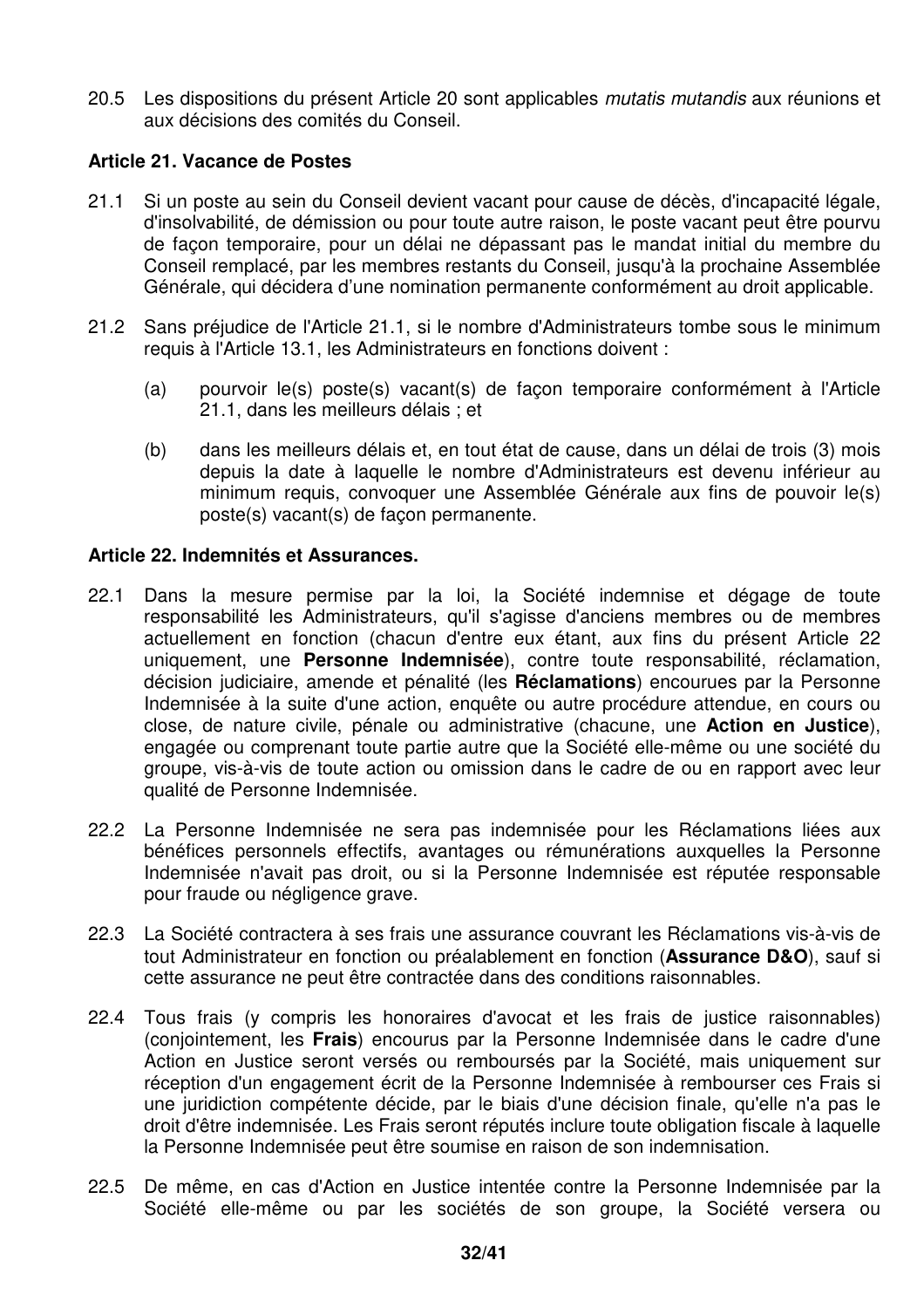remboursera les honoraires d'avocat et de procédure judiciaire raisonnablement engagés par la Personne Indemnisée, mais uniquement sur réception d'un engagement écrit de la Personne Indemnisée à rembourser ces Frais si une juridiction compétente fait droit aux demandes de la Société ou d'une société de son groupe et non à celles de la Personne Indemnisée, par le biais d'une décision finale.

- 22.6 La Personne Indemnisée ne peut admettre aucune responsabilité financière personnelle à l'égard de tiers ni signer un règlement à l'amiable sans l'autorisation écrite préalable de la Société. La Société et la Personne Indemnisée feront tout ce qui est raisonnablement possible pour coopérer en vue de s'entendre sur la défense de toute Réclamation, mais dans le cas où la Société et la Personne Indemnisée ne parviendraient pas à s'entendre, la Personne Indemnisée se conformera à toutes les instructions données par la Société, à sa seule discrétion, afin d'avoir droit à l'indemnisation prévue par le présent Article 22.
- 22.7 L'indemnité établie dans cet Article 22 n'est pas applicable si les Réclamations et les Frais sont remboursés par des assureurs.
- 22.8 Cet Article 22 peut être modifié sans le consentement des Personnes Indemnisées en tant que telles. Cependant, ces dispositions seront applicables aux Réclamations et/ou Frais encourus pour des actions ou omissions de la Personne Indemnisée effectués ou omis lorsque cette clause était en vigueur.

# **CHAPITRE 5. COMPTES ANNUELS. BENEFICES ET DISTRIBUTIONS.**

### **Article 23. Année Financière et Comptes Annuels.**

- 23.1 L'année financière de la Société coïncide avec l'année calendaire.
- 23.2 Chaque année, au plus tard quatre (4) mois après la clôture de l'année fiscale, ou au cours de toute autre période prévue par les Conditions de Cotation Applicables et conformément au droit applicable, le Conseil prépare les comptes annuels et les soumet à l'inspection des Actionnaires et de toute autre personne ayant le droit d'assister à l'Assemblée Générale annuelle au siège social de la Société.
- 23.3 En outre, des copies électroniques des comptes annuels et du rapport du Conseil doivent être fournies aux Actionnaires, conformément aux Conditions de Cotation Applicables, au moins quinze (15) jours ouvrables avant la date de l'Assemblée Générale annuelle à laquelle ces documents seront examinés.
- 23.4 La Société doit s'assurer que les comptes annuels, le rapport du Conseil et les informations légalement requises sont disponibles au siège de la Société à la date de convocation de l'Assemblée Générale annuelle. Les Actionnaires et toute autre personne ayant le droit d'assister à l'Assemblée Générale annuelle peuvent consulter les documents à cet endroit et en obtenir gratuitement une copie.
- 23.5 Les comptes annuels et le rapport du Conseil sont rédigés en anglais, sans préjudice du droit applicable.

#### **Article 24. Auditeur Indépendant.**

24.1 Les comptes annuels et les comptes annuels consolidés sont audités, ainsi que la cohérence du rapport de gestion vis-à-vis de ces comptes annuels, par un (1) réviseur d'entreprises agréé ou cabinet de révision agréé, ou plusieurs (l'**Auditeur Indépendant**),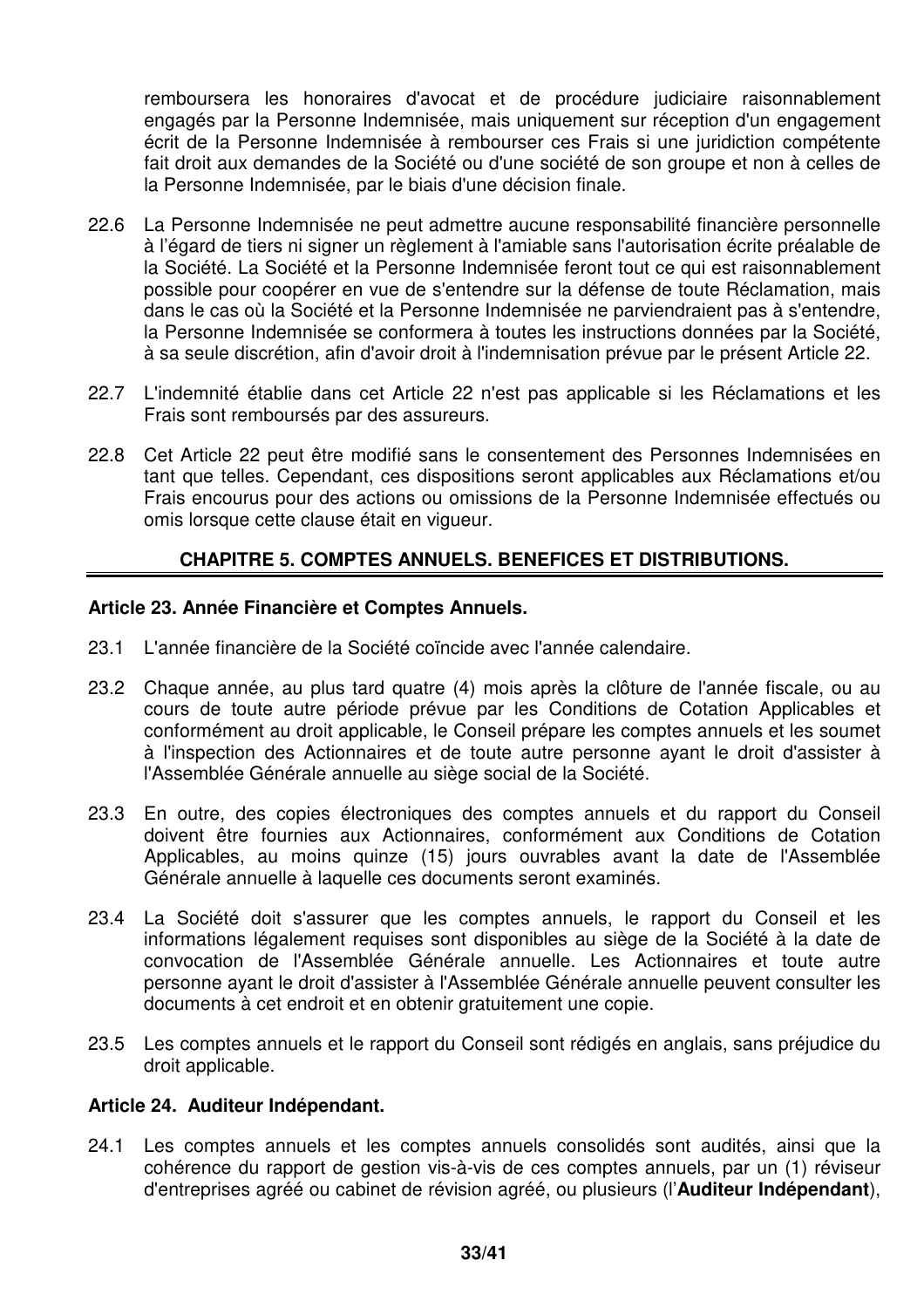nommé(s) par l'Assemblée Générale pour une période ne dépassant pas six (6) ans.

- 24.2 L'Auditeur Indépendant est rééligible conformément au droit applicable.
- 24.3 L'Auditeur Indépendant a le droit d'inspecter tous les livres et documents de la Société et il lui est interdit de divulguer tout ce qui lui est révélé ou communiqué concernant les affaires de la Société, sauf dans la mesure où cela est nécessaire à l'accomplissement de son mandat. Ses honoraires sont à charge de la Société.
- 24.4 L'Auditeur Indépendant rendra compte des résultats de son examen, dans une déclaration de l'Auditeur Indépendant, concernant l'exactitude des comptes annuels, conformément au droit applicable.

### **Article 25. Approbation des Comptes Annuels et Décharge de Responsabilité.**

- 25.1 Les comptes annuels sont soumis à l'Assemblée Générale pour approbation.
- 25.2 Lors de l'Assemblée Générale devant approuver les comptes annuels, il sera proposé séparément de libérer les Administrateurs de leur responsabilité à ce titre, dans la mesure où l'exercice de leurs fonctions est reflété dans les comptes annuels ou autrement divulgué à l'Assemblée Générale avant l'approbation des comptes annuels.

### **Article 26. Réserves, Bénéfices et Dividendes.**

- 26.1 Cinq pour cent (5 %) des bénéfices nets de la Société doivent être alloués à la réserve légale. Cette attribution cesse d'être obligatoire lorsque cette réserve atteint dix pour cent (19 %) du capital souscrit. Elle redevient obligatoire lorsque les réserves sont inférieures à ce pourcentage.
- 26.2 Le solde du bénéfice net restant est attribué par l'Assemblée Générale sur la proposition du Conseil.
- 26.3 Toute proposition visant à effectuer une distribution est traitée comme un point individuel de l'ordre du jour de l'Assemblée Générale.
- 26.4 Le Conseil peut décider de distribuer des acomptes sur dividende conformément au droit applicable.
- 26.5 Le Conseil peut décider qu'une distribution à l'égard des Actions sera effectuée en Actions et non en numéraire, ou décider que les Actionnaires auront la possibilité de recevoir une distribution sous forme d'un paiement en numéraire et/ou sous forme d'un paiement en Actions, prélevé sur les bénéfices et/ou les réserves, conformément au droit applicable et aux présents Statuts. Le Conseil établira les conditions applicables aux choix susmentionnés.
- 26.6 La politique de la Société en matière de réserves et de dividendes est établie et peut être modifiée par le Conseil. L'adoption et, après cela, toute modification de la politique en matière de réserves et de dividende doit être discutée et faire l'objet d'un point distinct de l'ordre du jour de l'Assemblée Générale.
- 26.7 Aucun paiement n'est effectué à l'égard des Actions propres, et les Actions propres ne sont pas comptées dans le calcul de l'allocation et des droits aux distributions.
- 26.8 Toute distribution est effectuée, à la discrétion du Conseil, en Euros ou dans une autre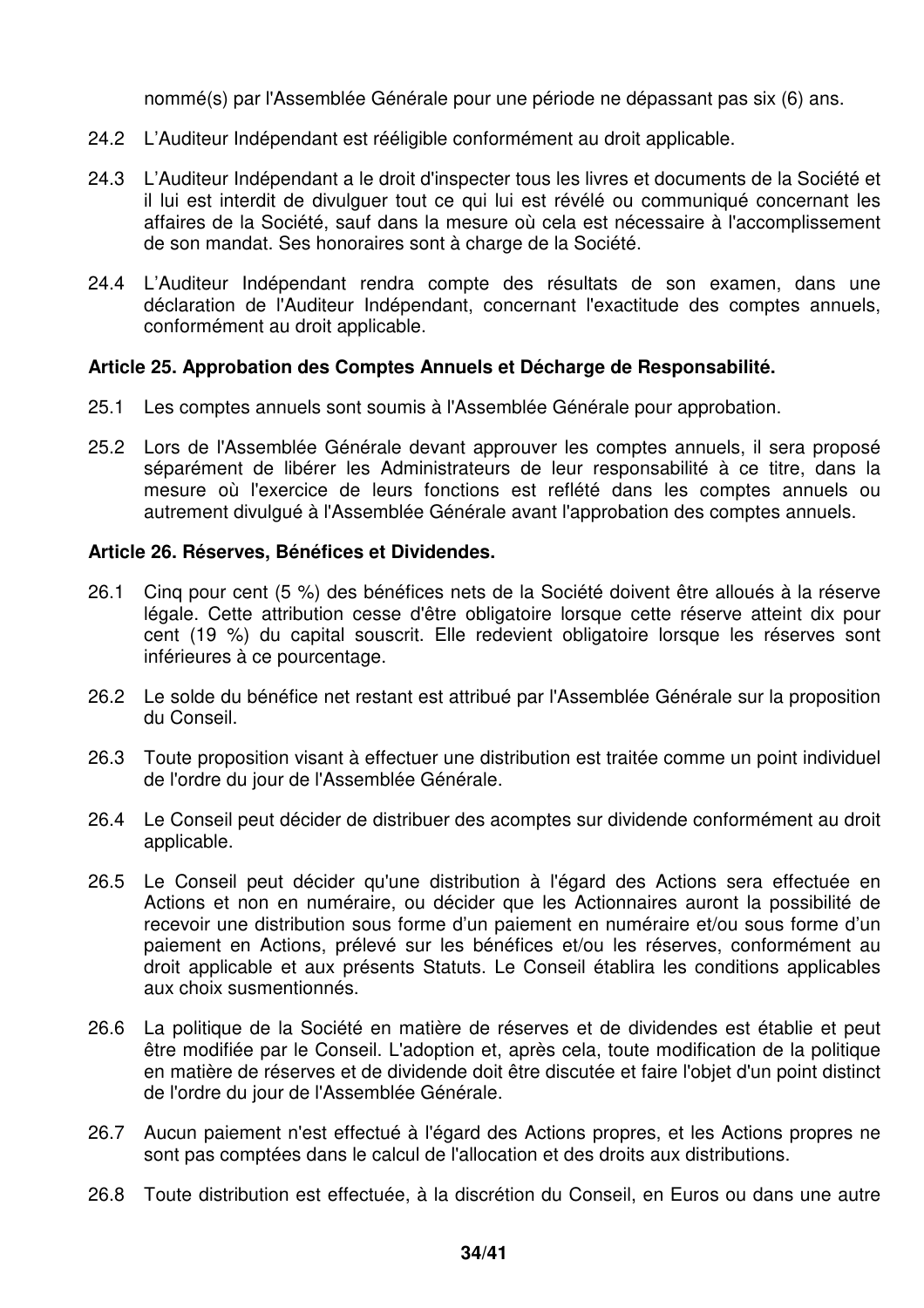devise.

- 26.9 Avant d'effectuer ou de proposer une distribution conformément au présent Article 26, le Conseil s'assurera que la Société est en mesure de faire face à cette distribution et qu'elle continuera de se trouver dans une position financière stable après son versement. Cette détermination sera faite sur base des moyens et paramètres jugés appropriés par le Conseil, à sa seule discrétion, dans les circonstances de l'espèce.
- 26.10 Les distributions ne peuvent être effectuées que dans la mesure où le droit applicable, les présents Statuts et les Conditions de Cotation Applicables le permettent.

# **Article 27. Droit aux Distributions et Versement.**

- 27.1 Les distributions seront rendues payables conformément à une résolution du Conseil dans les quatre (4) semaines suivant l'adoption, à moins que le Conseil ne fixe une autre date pour le paiement ou la distribution (selon le cas).
- 27.2 Le Conseil détermine une date d'enregistrement qui doit être postérieure à la date de déclaration de la distribution ou à la date de confirmation de la distribution, la date la plus lointaine étant retenue, afin de déterminer les personnes ayant droit à la distribution, conformément aux Conditions de Cotation Applicables.
- 27.3 Les paiements des distributions seront versés aux Actionnaires conformément aux Conditions de Cotation Applicables, sans préjudice du droit applicable.
- 27.4 Les distributions de capital ne peuvent avoir lieu sur la base d'un capital pouvant être rappelé, conformément au droit applicable.
- 27.5 La Société conservera les sommes d'argent dues aux Actionnaires en fiducie, indéfiniment, avec soumission aux délais de prescription établis par le droit applicable.

# **CHAPITRE 6. L'ASSEMBLÉE GÉNÉRALE.**

### **Article 28. Assemblée Générale Annuelle et Autres Assemblées Générales**

- 28.1 L'Assemblée Générale annuelle est tenue chaque année, avant la fin du mois de juin (l'**Assemblée Générale Annuelle**).
- 28.2 L'ordre du jour de cette Assemblée Générale Annuelle inclut les sujets de discussion ou de vote suivants, ainsi que tout autre point requis par le droit applicable et les Conditions de Cotation Applicables :
	- (a) discussion du rapport du Conseil ;
	- (b) discussion et approbation des comptes annuels ;
	- (c) proposition de la distribution d'un dividende (le cas échéant) ;
	- (d) nomination des Administrateurs (le cas échéant) ;
	- (e) nomination d'un Auditeur Indépendant (le cas échéant) ;
	- (f) autres points soumis pour discussion ou vote par le Conseil et ayant été annoncés conformément aux présents Statuts, comme (i) la décharge des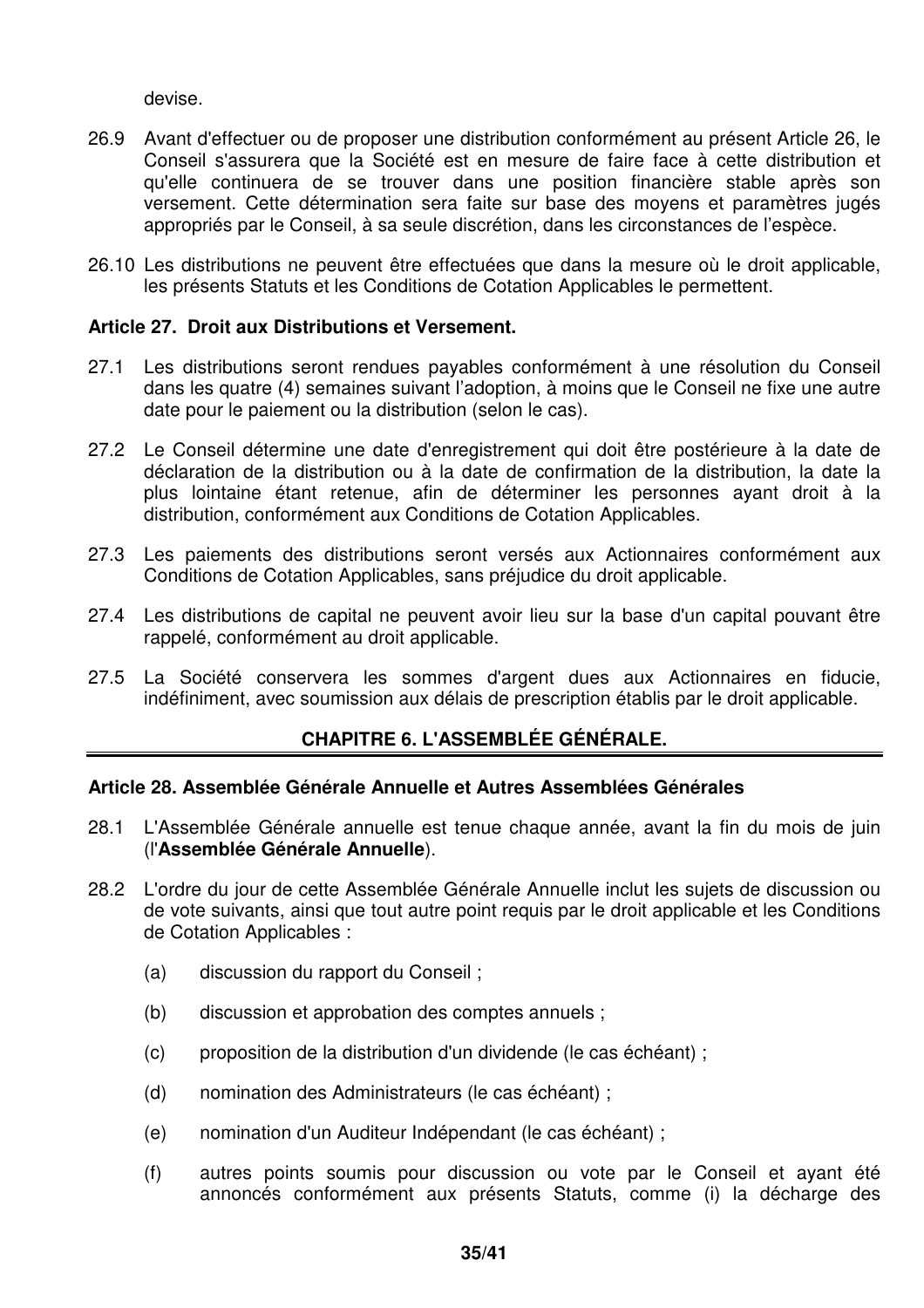Administrateurs ; (ii) la discussion de la politique en matière de réserves et de dividendes ; (iii) la désignation du Conseil comme étant autorisé à émettre des Actions ; et/ou (iv) l'autorisation du Conseil à faire acquérir par la Société ses propres Actions.

- 28.3 D'autres Assemblées Générales se tiendront chaque fois que le Conseil l'estimera nécessaire, ou lorsque cela est prescrit par, ou requis pour se conformer aux Conditions de Cotation Applicables. Il n'existe aucune interdiction ou restriction pour le Conseil de convoquer une Assemblée Générale dans le but de se conformer aux Conditions de Cotation Applicables.
- 28.4 La proposition d'une résolution à l'Assemblée Générale qui aurait pour conséquence la ratification d'un acte contraire aux Conditions de Cotation Applicables est interdite.

# **Article 29. Convocation et Ordre du Jour des Assemblées Générales.**

- 29.1 Le Conseil et l'Auditeur Indépendant peuvent convoquer une Assemblée Générale. Ils sont tenus de la convoquer de façon à ce qu'elle soit tenue dans un délai d'un (1) mois, si des Actionnaires représentant un dixième (1/10) du capital social de la Société le demandent par écrit en indiquant l'ordre du jour.
- 29.2 L'avis de convocation à une Assemblée Générale doit être remis à chaque Actionnaire ayant le droit de voter à cette assemblée, en respectant le délai de préavis légal de trente (30) jours calendaires et en respectant les Conditions de Cotation Applicables et le droit applicable.
- 29.3 L'avis de convocation d'une Assemblée Générale sera préparé conformément à la loi applicable et aux Conditions de Cotation Applicables et indiquera en tout état de cause :
	- (a) les sujets à traiter ;
	- (b) le lieu, la date et l'heure de la réunion ;
	- (c) les conditions d'admission à la réunion ; et
	- (d) l'adresse du site internet de la Société.
- 29.4 D'autres communications qui doivent être faites à l'Assemblée Générale conformément à la loi applicable, aux Conditions de Cotation Applicables ou aux présents Statuts, peuvent être faites en incluant ces communications soit dans l'avis de convocation, soit dans un document déposé au siège de la Société pour consultation, à condition qu'il y soit fait référence dans la convocation elle-même.
- 29.5 Les Actionnaires et/ou autres personnes ayant le droit d'assister à l'Assemblée Générale peuvent demander au Conseil d'inscrire des points à l'ordre du jour de l'Assemblée Générale, conformément au droit applicable.
- 29.6 La convocation est effectuée comme indiqué à l'Article 35.

### **Article 30. Lieu de tenue des Assemblées.**

Les Assemblées générales sont tenues au siège social de la Société ou dans tout autre lieu au sein du Grand-Duché de Luxembourg fixé par le Conseil et indiqué dans l'avis de convocation.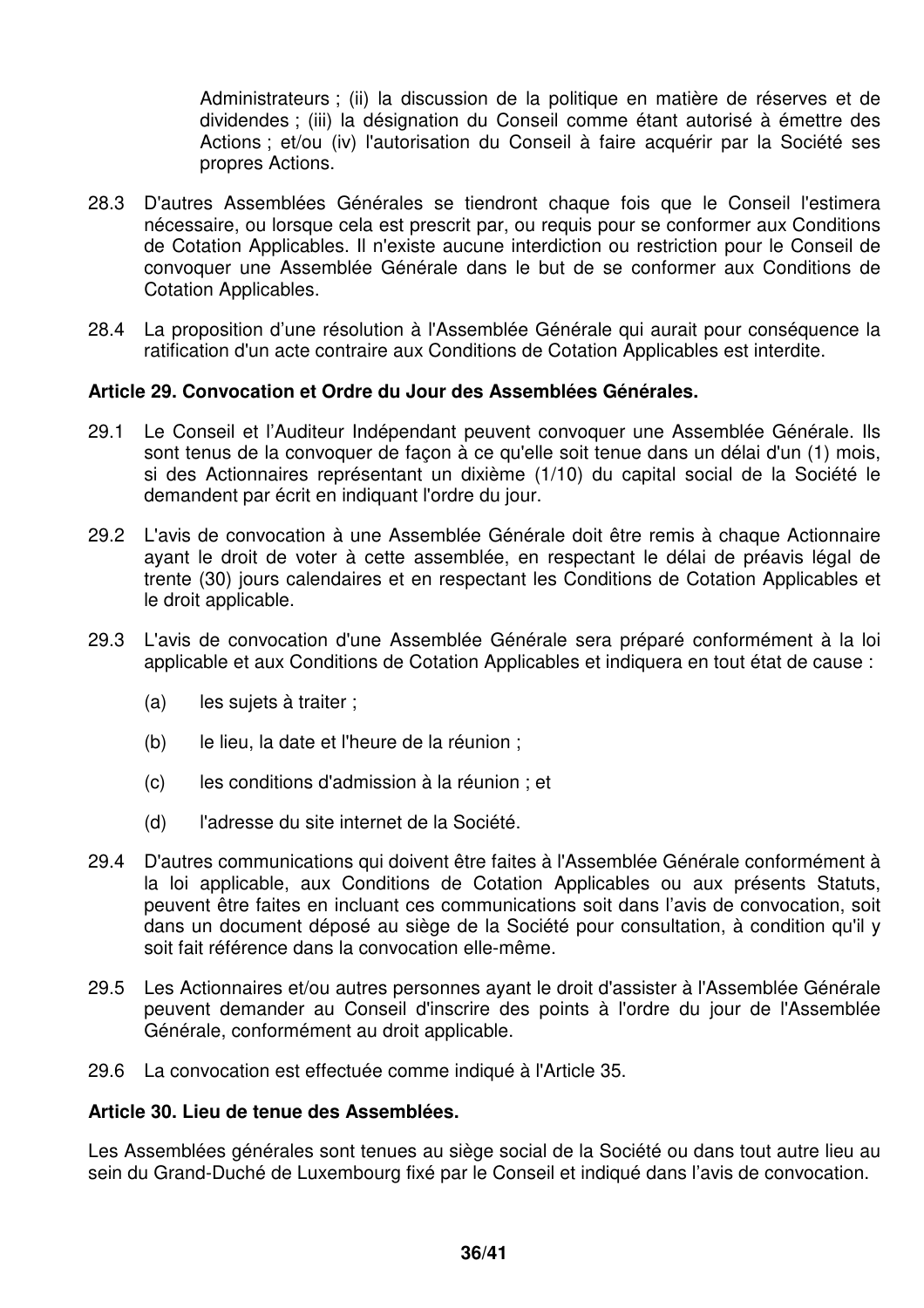### **Article 31. Présidence de l'Assemblée.**

- 31.1 Les Assemblées Générales sont présidées par le Président ou son remplaçant. Cependant, le Conseil peut également désigner une autre personne pour présider la réunion. Le président de la réunion a tous les pouvoirs réputés nécessaires afin d'assurer le bon déroulement de l'Assemblée Générale.
- 31.2 Si la présidence de la réunion n'a pas été décidée conformément à l'Article 31.1, l'assemblée élit elle-même un président, à condition que cette élection n'ait pas eu lieu, la présidence est assurée par un membre du Conseil désigné à cet effet par les Administrateurs présents à la réunion.

# **Article 32. Procès-verbal.**

- 32.1 Les délibérations de l'Assemblée Générale font l'objet d'un procès-verbal adopté par le président de séance, le scrutateur et le secrétaire et signé par eux comme preuve conformément au droit applicable.
- 32.2 Toutefois, si le droit applicable le requiert, le président de la réunion peut décider que le procès-verbal de la réunion soit établi par un notaire.

# **Article 33. Droits et Admission aux Assemblées.**

- 33.1 Chaque Actionnaire et chaque autre personne ayant le droit d'assister à l'Assemblée Générale est autorisé à y assister, à y intervenir et, le cas échéant, à y exercer son droit de vote. Ils peuvent être représentés par un mandataire autorisé par écrit conformément au droit applicable.
- 33.2 Pour chaque Assemblée Générale, une date d'enregistrement statutaire est établie, conformément au droit applicable et aux Conditions de Cotation Applicables, afin de déterminer à quelles personnes les droits de vote sont dévolus et quelles personnes ont le droit d'assister à l'Assemblée Générale. Le mode d'enregistrement des personnes ayant droit d'assister à l'Assemblée Générale et la façon dont ils peuvent exercer leurs droits sont indiqués dans l'avis de convocation de la réunion.
- 33.3 Une personne ayant droit de participer à l'Assemblée Générale ou son mandataire ne seront admis à la réunion que s'ils ont notifié par écrit la Société de leur intention d'assister à la réunion, à l'adresse et dans le délai indiqués dans l'avis de convocation de la réunion. Le mandataire est également tenu de justifier par écrit son pouvoir de représentation.
- 33.4 Le Conseil est autorisé à décider que le droit de vote et le droit d'assister à l'Assemblée Générale peuvent être exercés par le biais de moyens de communication électroniques. Dans ce cas, les movens de communication électroniques doivent permettre d'identifier chaque personne ayant le droit d'assister à l'Assemblée Générale ou son mandataire, de suivre les discussions au sein de la réunion et, le cas échéant, d'exercer leur droit de vote. Le Conseil peut également décider que les moyens de communication électroniques utilisés doivent permettre à chaque personne ayant droit d'assister à l'Assemblée Générale ou à leur mandataire de participer aux discussions.
- 33.5 Le Conseil peut également établir des conditions supplémentaires d'utilisation des moyens de communication électroniques, comme indiqué à l'Article 33.4, si ces conditions sont raisonnables et nécessaires afin d'identifier les personnes ayant droit d'assister à l'Assemblée Générale et pour garantir la fiabilité et la sécurité des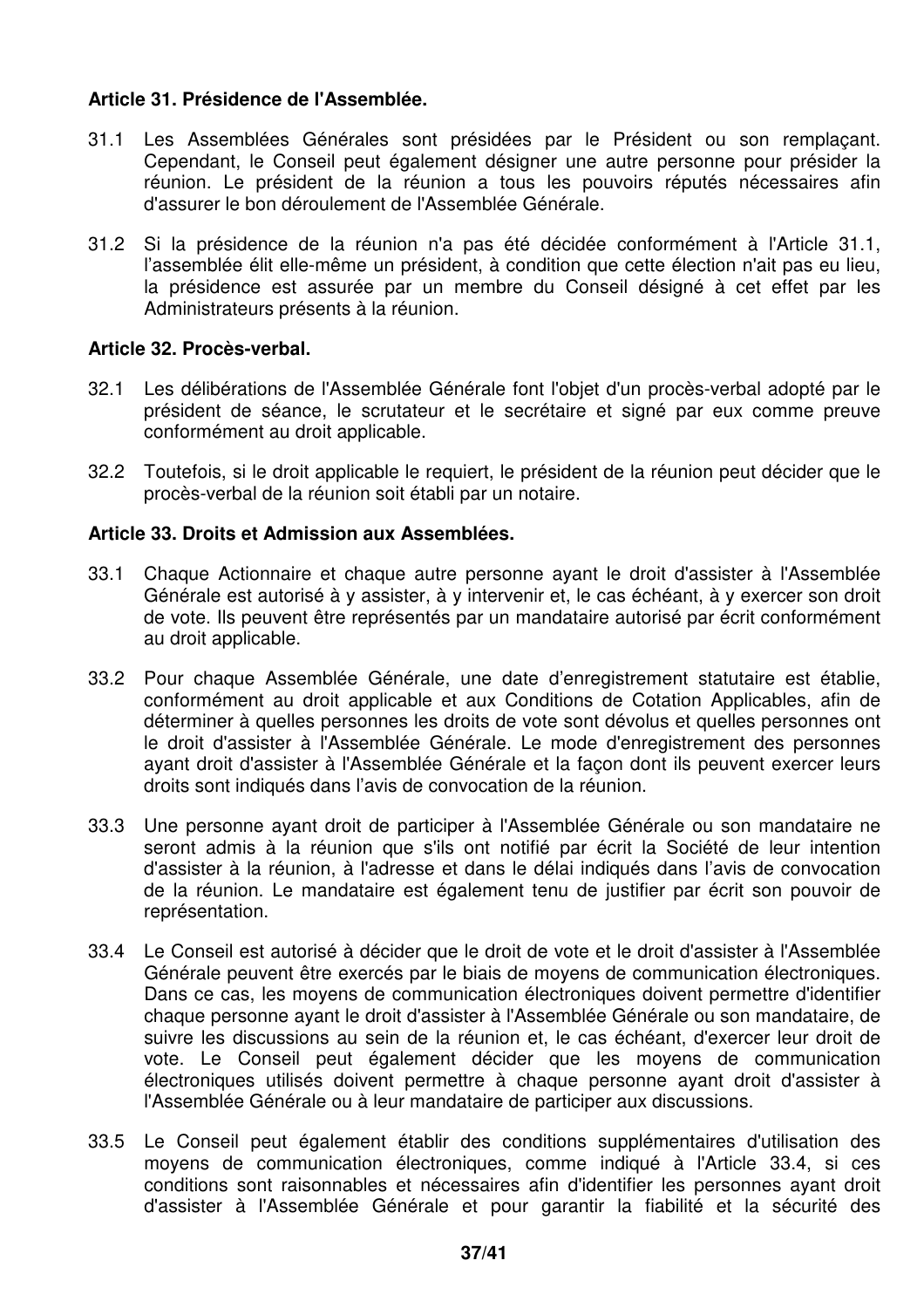communications. Ces conditions supplémentaires seront indiquées dans l'avis de convocation de la réunion. Ce qui précède n'implique aucun obstacle en ce qui concerne la capacité du président de la réunion de prendre les mesures qu'il estime nécessaires pour que la réunion soit tenue de façon ordonnée. Le risque de dysfonctionnement ou de défaillance des moyens de communication électroniques utilisés est encouru par les personnes ayant le droit d'assister à l'Assemblée Générale qui les utilisent.

- 33.6 Une liste de présence est établie pour chaque Assemblée Générale. La liste de présence contient pour chaque personne ayant un droit de vote, présente ou représentée, le nom, le nombre de voix qu'elle peut exercer et, le cas échéant, le nom de son mandataire. La liste de présence contiendra en outre les informations susmentionnées pour les personnes ayant un droit de vote et participant à la réunion conformément à l'Article 33.4 ou ayant exprimé leur vote conformément à l'Article 33.3. Le président de la réunion peut décider que le nom et d'autres informations concernant les autres personnes présentes seront consignés dans la liste de présence. La Société est autorisée à mettre en place les procédures de contrôle qu'elle estime nécessaires, conformément au droit applicable, afin d'établir l'identité des personnes ayant droit d'assister à l'Assemblée Générale et, le cas échéant, l'identité et le pouvoir de représentation de leur mandataire.
- 33.7 Les Administrateurs ont le droit d'assister en personne à l'Assemblée Générale et d'y prendre la parole. Ils ont le droit de donner des conseils lors de la réunion. L'Auditeur Indépendant a le droit d'assister à l'Assemblée Générale et d'y prendre la parole.
- 33.8 Toute personne non prévue dans cet Article 33 a le droit d'assister à l'Assemblée Générale avec l'autorisation du président de la réunion.
- 33.9 Les Assemblées Générales sont officiellement tenues en anglais.

#### **Article 34. Droits de Vote et Prise de Décisions.**

- 34.1 Chaque Action confère le droit d'exprimer une (1) voix.
- 34.2 Lors de l'Assemblée Générale, toutes les résolutions doivent être adoptées à la majorité absolue des votes valablement exprimés, à moins que la loi applicable, les présents Statuts ou la législation en vigueur exigent une majorité plus exigeante. En cas d'égalité des voix, la proposition sera rejetée.
- 34.3 Sauf si le droit applicable, ces Statuts ou les Conditions de Cotation Applicables en disposent autrement, les décisions de l'Assemblée Générale ne peuvent être adoptées que lorsqu'un minimum de trois (3) Actionnaires représentant conjointement un minimum de vingt-cinq pour cent (25 %) des droits de vote sont présents en personne (ou par le biais de moyens de communication électroniques) à la réunion ou sont représentés par un mandataire présent. Et ce, sans préjudice du droit applicable.
- 34.4 Nonobstant ce qui précède, les résolutions visant à modifier les Statuts peuvent uniquement être adoptée lors d'une Assemblée Générale où au moins la moitié (1/2) du capital social est représenté (le **Quorum de Présence**). Si le Quorum de Présence n'est pas atteint dans les premières quinze (15) minutes (ou dans un délai plus long établi par le président à son entière discrétion, n'excédant pas une (1) heure) du temps prévu pour tenir l'Assemblée Générale, ou si ce quorum n'est pas atteint tout au long de l'Assemblée Générale, une deuxième Assemblée Générale peut être convenue conformément au droit applicable et aux Conditions de Cotation Applicables. La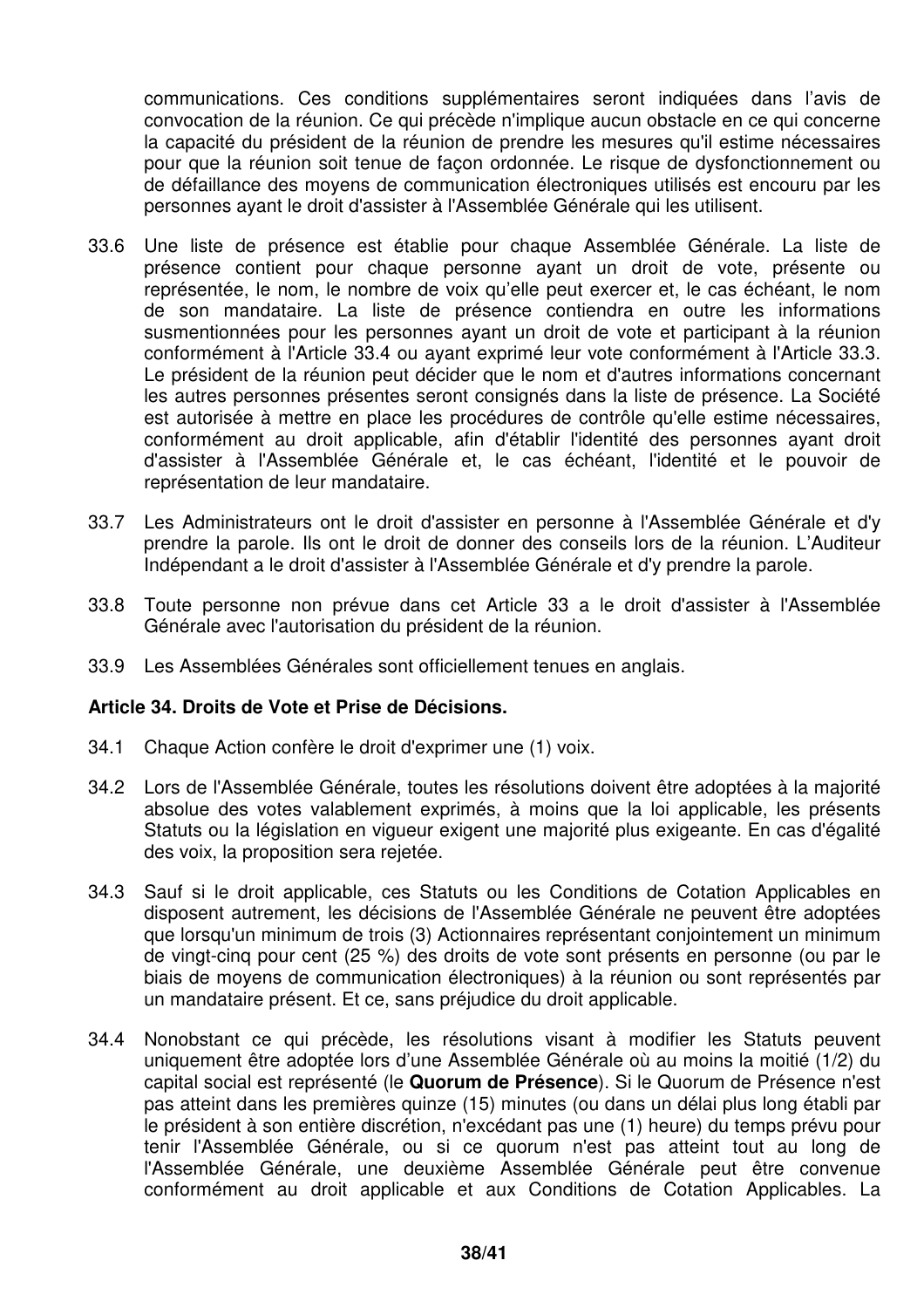deuxième Assemblée Générale peut délibérer valablement si un minimum d'un (1) Actionnaire est représenté. Lors de ces deux Assemblées Générales, les décisions doivent être approuvées par un minimum de deux tiers (2/3) des voix exprimées lors de l'Assemblée Générale correspondante pour être adoptées.

- 34.5 34.5 Le Conseil peut établir que les voix exprimées avant l'Assemblée Générale, par des moyens de communication électronique ou par courrier, ont une valeur égale aux voix exprimées lors de l'Assemblée Générale. Ces voix ne peuvent être exprimées avant la date d'enregistrement telle que définie à l'Article 33.2. Sans préjudice des dispositions de l'Article 33, l'avis de convocation à l'Assemblée Générale doit indiquer la façon dont les Actionnaires peuvent exercer leur droit de vote avant la tenue de l'Assemblée Générale.
- 34.6 Lors du calcul de la majorité portant sur le vote d'une résolution lors d'une Assemblée Générale, les voix relatives aux Actions pour lesquelles un Actionnaire s'abstient de voter, vote blanc ou nul ou ne participe pas ne sont pas prises en compte.
- 34.7 Lors de la détermination du nombre de voix exprimées par les Actionnaires, du nombre d'Actionnaires présents ou représentés, ou du capital social émis de la Société se trouvant représenté, il n'est pas tenu compte des Actions pour lesquelles aucune voix n'a été émise, conformément au droit applicable ou aux Conditions de Cotation Applicables.
- 34.8 Le Conseil ne peut accorder de privilèges spéciaux associés à des titres de créance devant être émis par la Société en ce qui concerne le droit d'assister et de voter aux Assemblées Générales ou la nomination des Administrateurs.

### **Article 35. Convocation et Avis.**

- 35.1 Les avis de convocation aux Assemblées Générales seront donnés conformément aux dispositions du droit applicable et aux Conditions de Cotation Applicables.
- 35.2 Les avis de convocation aux Assemblées Générales seront publiés via les services d'information d'un ou plusieurs marchés boursiers pertinents et sur le site internet de la Société. Ils sont simultanément fournis aux Bourses Concernées, le cas échéant.
- 35.3 Le Conseil peut décider que les Actionnaires et autres personnes ayant le droit d'assister à l'Assemblée Générale seront informés des réunions exclusivement par le biais de moyens électroniques, accompagnés d'une annonce sur les services d'information d'un ou plusieurs marchés boursiers pertinents et sur le site internet de la Société et/ou par le biais d'autres moyens d'information publique, conformément au droit applicable.
- 35.4 Les dispositions précédentes de cet Article 35 s'appliquent par analogie aux autres avis, convocations et notifications devant être faits aux Actionnaires et aux autres personnes ayant le droit d'assister aux Assemblées Générales.

### **CHAPITRE 7. DIVERS.**

#### **Article 36. Droit applicable ; Règlement des Différends.**

- 36.1 Toute question n'étant pas expressément régie par les présents Statuts sera réglée conformément au droit Luxembourgeois.
- 36.2 Dans la mesure où la loi l'autorise, les juridictions de la ville de Luxembourg seront compétentes pour les questions visées à l'Article 36.1, y compris les différends entre la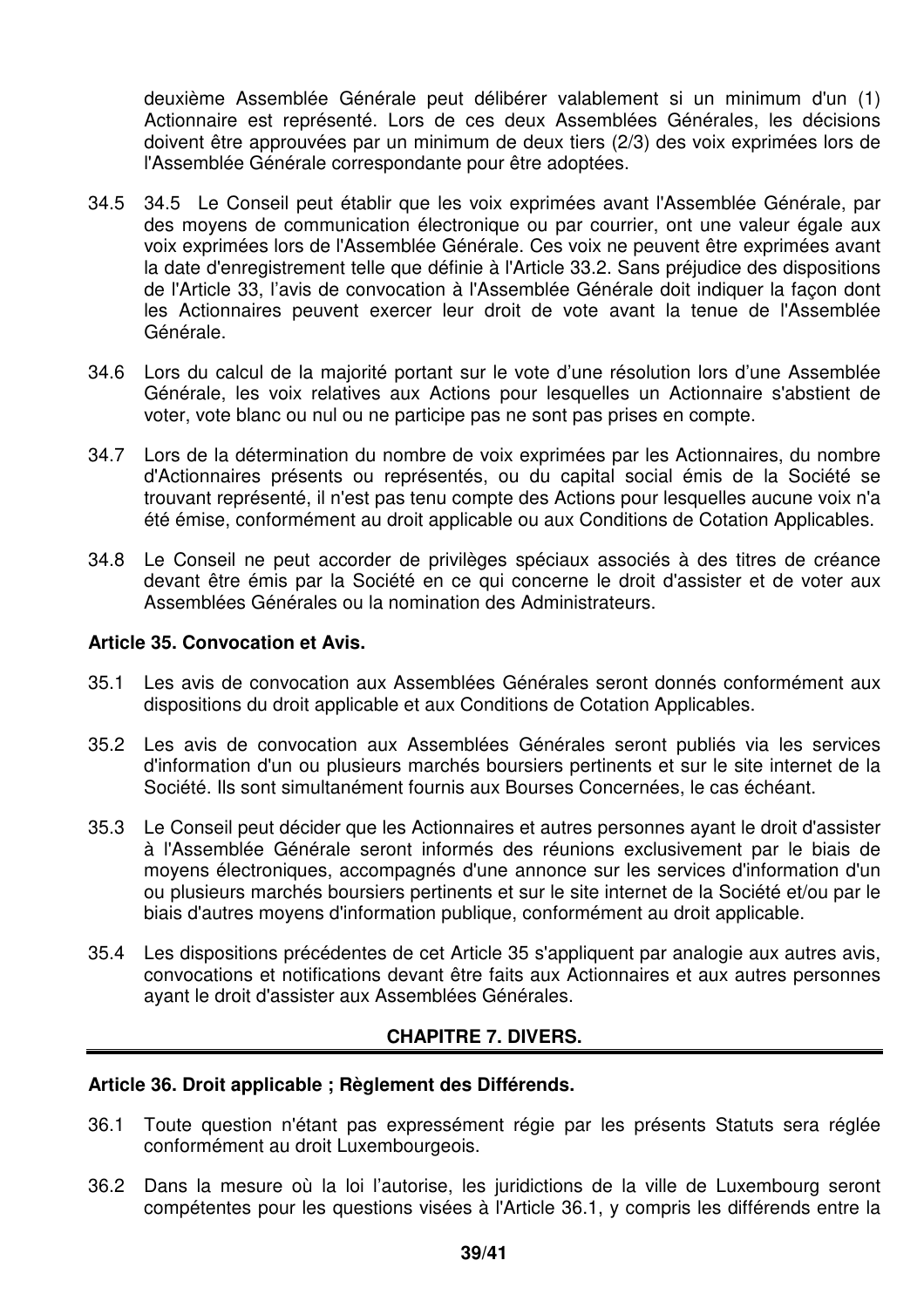Société et ses Actionnaires et Administrateurs en tant que tels.

36.3 Les dispositions de cet Article 36 relatives aux Actionnaires et aux Administrateurs s'appliquent également aux personnes qui détiennent ou ont détenu des droits opposables à la Société visant à l'acquisition d'Actions, aux anciens Actionnaires, aux personnes qui ont droit ou ont eu droit d'assister aux Assemblées Générales à un titre autre que celui d'Actionnaire, aux anciens Administrateurs et aux personnes nommées ou ayant été nommées à des postes conformément aux présents Statuts.

# **Article 37. Modification des Statuts.**

- 37.1 Les présents Statuts peuvent être modifiés de temps à autre, selon ce que l'Assemblée Générale juge approprié, pour autant que les conditions de quorum et de majorité établies par le droit applicable soient respectées.
- 37.2 Tant que les Actions sont cotées au JSE, le Conseil ne peut exécuter une modification des Statuts que lors d'une Assemblée Générale où une majorité qualifiée d'Actionnaires détenant au moins soixante-quinze pour cent (75 %) des voix émises vote en faveur de la décision. Il est noté que les sujets suivants, *inter alia*, impliquent une modification des Statuts :
	- (a) la création de toute catégorie d'actions ;
	- (b) la modification des droits liés à toute catégorie d'actions ;
	- (c) la conversion d'une (1) catégorie d'actions dans une (1) ou plusieurs catégorie(s) différente(s) ;
	- (d) l'augmentation du nombre d'actions constituant une catégorie ;
	- (e) la consolidation d'actions ;
	- (f) la sous-division des actions ; et/ou
	- (g) le changement de la dénomination de la Société,

toutes ces modifications doivent satisfaire aux Conditions de Cotation Applicables.

37.3 Si l'Assemblée Générale reçoit une proposition de modification des Statuts, une copie littérale du libellé du texte proposé est déposée au siège de la Société afin de pouvoir être consultée par les Actionnaires et les autres personnes ayant le droit d'assister à l'Assemblée Générale, et ce jusqu'à la fin de la réunion. De plus, une copie du texte proposé est mise à la disposition des Actionnaires et des autres personnes ayant le droit d'assister à l'Assemblée Générale, gratuitement, depuis le jour de son dépôt jusqu'au jour de la réunion.

# **Article 38. Dissolution et Liquidation.**

- 38.1 La Société peut être dissoute en vertu d'une résolution prise à cet effet par l'Assemblée Générale. Les dispositions de l'Article 37.1 s'appliquent par analogie. La proposition de dissolution de la Société devant être faite à l'Assemblée Générale doit être incluse dans l'avis de convocation de cette Assemblée Générale.
- 38.2 Lorsque la Société doit être dissoute, la liquidation est menée à terme par un (1) ou